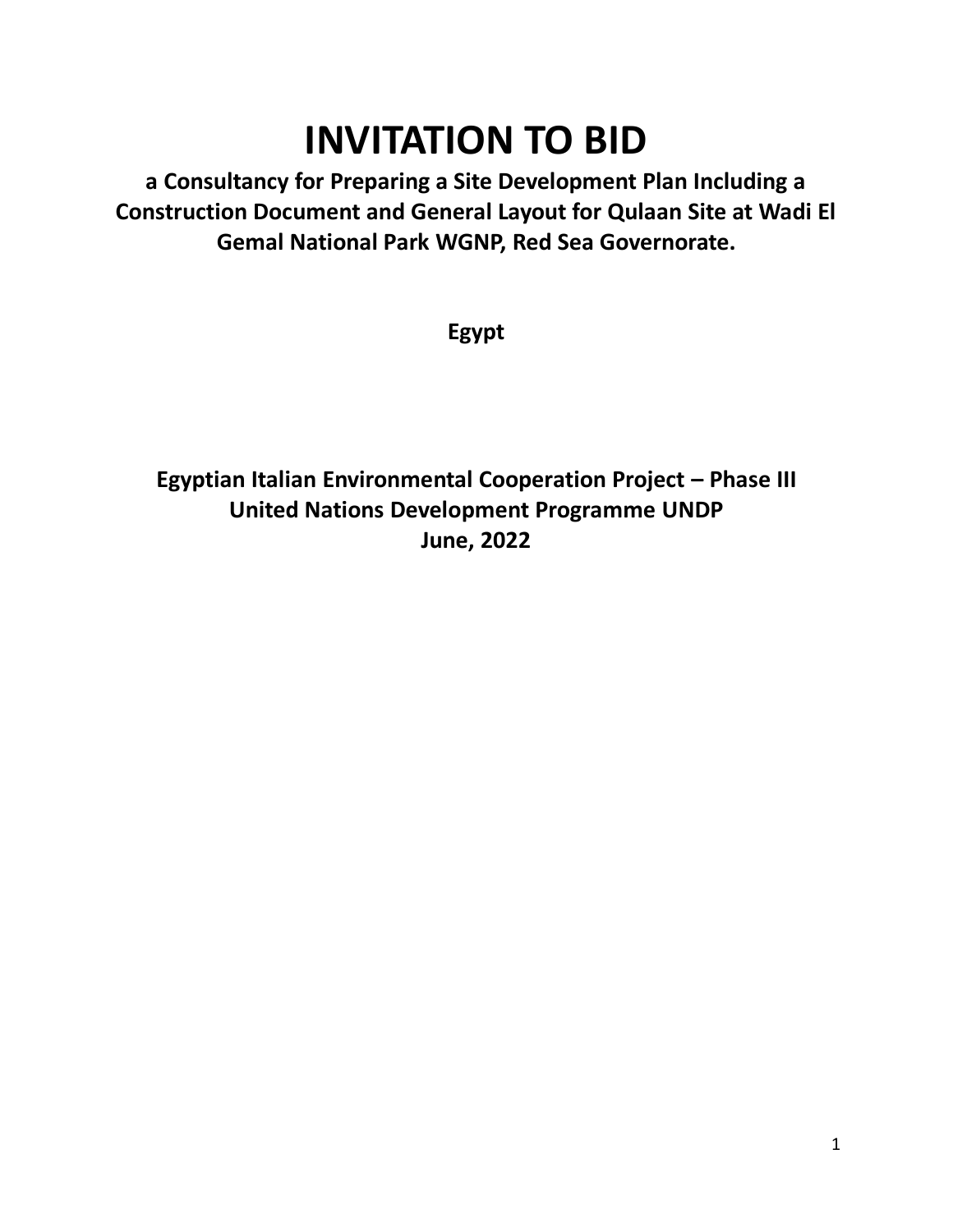### **Section 1. Letter of Invitation**

Red Sea Governorate, WGNP – Qulaan Site *[21st of June 2022]*

### **Preparing a Site Development Plan Including a Construction Document and General Layout for Qulaan Site at Wadi El Gemal National Park WGNP Red Sea Governorate.**

Dear Mr./Ms.:

The Egyptian Italian Environmental Cooperation Project – Phase III (EIECPIII) hereby invites you to submit a Bid to this Invitation to Bid (ITB) for the above-referenced subject.

This ITB includes the following documents:

| Section 1 – This Letter of Invitation                                                      |
|--------------------------------------------------------------------------------------------|
| Section 2 – Instructions to Bidders (including Data Sheet)                                 |
| Section 3 – Schedule of Requirements and Technical Specifications                          |
| Section 4 – Bid Submission Form                                                            |
| Section 5 – Documents Establishing the Eligibility and Qualifications of the Bidder        |
| Section 6 - Technical Bid Form                                                             |
| Section 7 – Price Schedule Form                                                            |
| Section 8 – Form for Bid Security                                                          |
| Section 11 – Contract to be Signed, including General Terms and Conditions                 |
| fer comprising of a Technical Rid and Price Schedule, together in a sealed envelope, shoul |

Your offer, comprising of a Technical Bid and Price Schedule, together in a sealed envelope, should be submitted in accordance with Section 2.

You are kindly requested to submit an acknowledgment letter to the project to the following address:

#### **Egyptian Italian Environmental Cooperation Project – Phase III- EIECPIII 28 El Mohandseen El Askareen Tower, 4th floor, flat 42, Misr Helwan Al Zeraii Street, Maadi, Cairo Dr Yousria Hamed**

The letter should be received by the project no later than 07<sup>th</sup> of July 2022. The same letter should advise whether your company intends to submit a Bid. If that is not the case, the project would appreciate your indicating the reason, for our records.

If you have received this ITB through a direct invitation by the project, transferring this invitation to another firm requires notifying the project accordingly.

Should you require any clarification, kindly communicate with the contact person identified in the attached Data Sheet as the focal point for queries on this ITB.

The project looks forward to receiving your Bid and thanks you in advance for your interest in the project procurement opportunities.

**Deadline for receiving offers Tuesday 25th of July 2022**

Yours sincerely,

**Dr Yousria Hamed, Project Manager**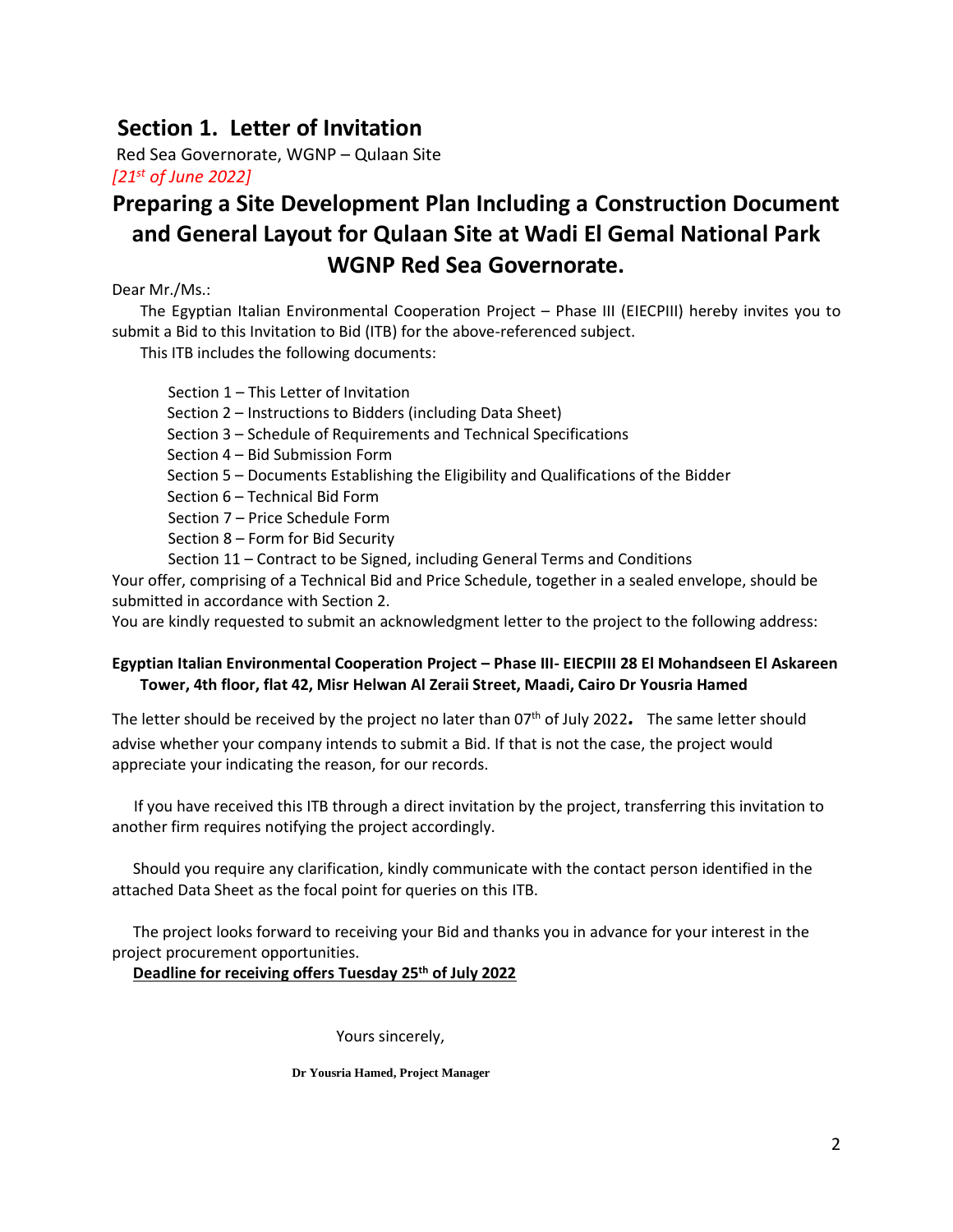### **Section 2: Instruction to Bidders<sup>1</sup>**

#### **Definitions**

- a) *"Bid"* refers to the Bidder's response to the Invitation to Bid, including the Bid Submission Form, Technical Bid and Price Schedule and all other documentation attached thereto as required by the ITB.
- b) *"Bidder"* refers to any legal entity that may submit, or has submitted, a Bid for the supply of goods and provision of related services requested by the project.
- c) *"Contract"* refers to the legal instrument that will be signed by and between the project and the successful Bidder, all the attached documents thereto, including the General Terms and Conditions (GTC) and the Appendices.
- d) "*Country"* refers to the country indicated in the Data Sheet.
- e) *"Data Sheet"* refers to such part of the Instructions to Bidders used to reflect conditions of the tendering process that are specific for the requirements of the ITB.
- f) *"Day"* refers to calendar day.
- g) *"Goods"* refer to any tangible product, commodity, article, material, wares, equipment, assets or merchandise that the project requires under this ITB.
- h) *"Government"* refers to the Government of the country where the goods and related services provided/rendered specified under the Contract will be delivered or undertaken.
- i) *"Instructions to Bidders"* refers to the complete set of documents which provides Bidders with all information needed and procedures to be followed in the course of preparing their Bid
- j) *"ITB"* refers to the Invitation to Bid consisting of instructions and references prepared by the project for purposes of selecting the best supplier or service provider to fulfil the requirement indicated in the Schedule of Requirements and Technical Specifications.
- k) *"LOI"* (Section 1 of the ITB) refers to the Letter of Invitation sent by the project to Bidders.
- l) *"Material Deviation"* refers to any contents or characteristics of the bid that is significantly different from an essential aspect or requirement of the ITB, and (i) substantially alters the scope and quality of the requirements; (ii) limits the rights of the project and/or the obligations of the

<sup>1</sup> *Note: this Section 2 - Instructions to Bidders shall not be modified in any way. Any necessary changes to address specific country and project information shall be introduced only through the Data Sheet.*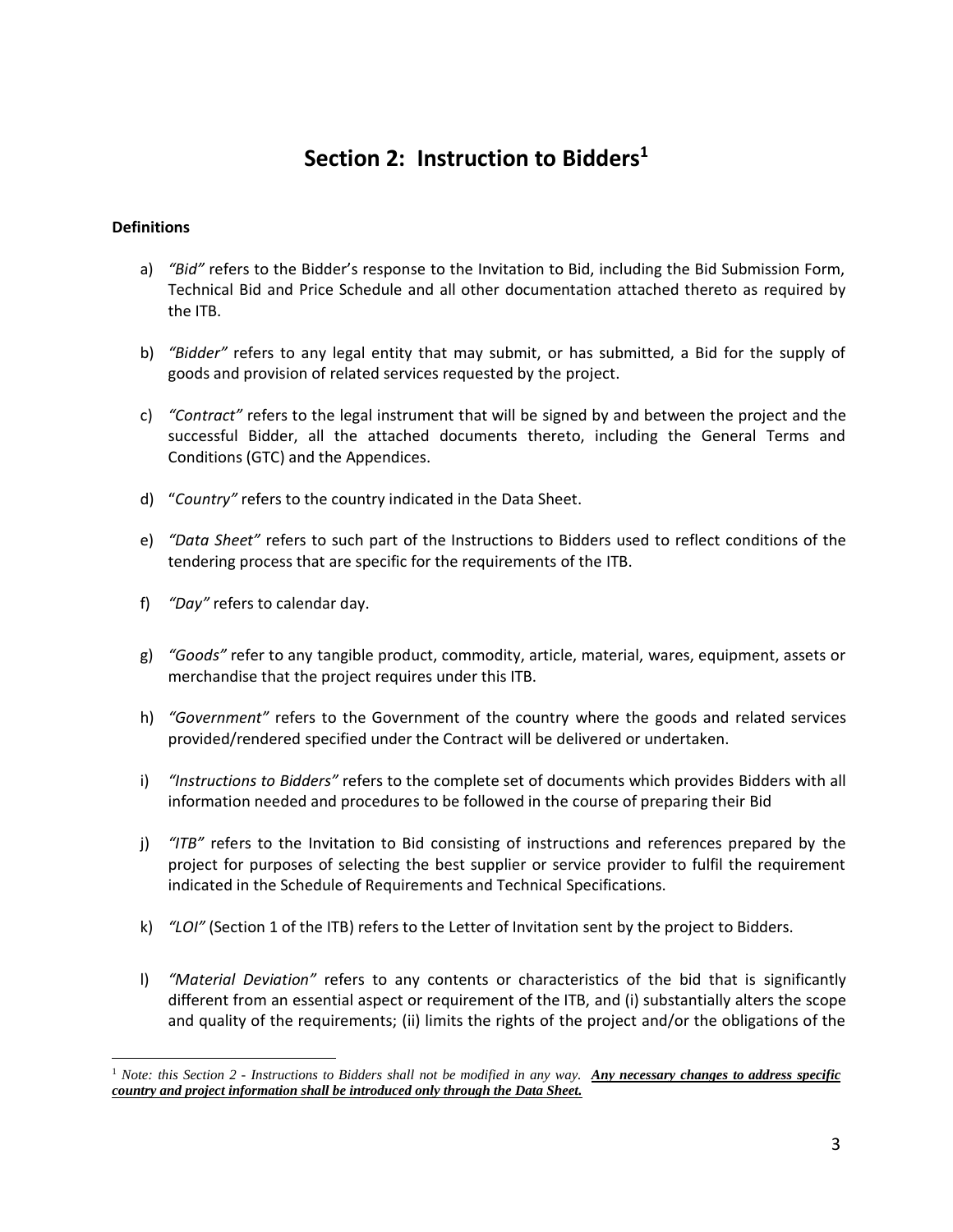offeror; and (iii) adversely impacts the fairness and principles of the procurement process, such as those that compromise the competitive position of other offerors.

- m) *"Schedule of Requirements and Technical Specifications"* refers to the document included in this ITB as Section 3 which lists the goods required by the project, their specifications, the related services, activities, tasks to be performed, and other information pertinent to the projecct's receipt and acceptance of the goods.
- n) *"Services"* refers to the entire scope of tasks related or ancillary to the completion or delivery of the goods required by the project under the ITB.
- o) "*Supplemental Information to the ITB"* refers to a written communication issued by the project to prospective Bidders containing clarifications, responses to queries received from prospective Bidders, or changes to be made in the ITB, at any time after the release of the ITB but before the deadline for the submission of Bid.

### **A. GENERAL**

- 1. The EIECPIII project hereby solicits Bids as a response to this Invitation to Bid (ITB). Bidders must strictly adhere to all the requirements of this ITB. No changes, substitutions or other alterations to the rules and provisions stipulated in this ITB may be made or assumed unless it is instructed or approved in writing by the Project in the form of Supplemental Information to the ITB.
- 2. Submission of a Bid shall be deemed as an acknowledgement by the Bidder that all obligations stipulated by this ITB will be met and, unless specified otherwise, the Bidder has read, understood and agreed to all the instructions in this ITB.
- 3. Any Bid submitted will be regarded as an offer by the Bidder and does not constitute or imply the acceptance of any Bid by the project. The project is under no obligation to award a contract to any Bidder as a result of this ITB.
- 4. The project implements a policy of zero tolerance on proscribed practices, including fraud, corruption, collusion, unethical practices, and obstruction. The project is committed to preventing, identifying and addressing all acts of fraud and corrupt practices against the project as well as third parties involved in the project activities. (See http://www.undp.org/about/transparencydocs/UNDP Anti Fraud Policy English FINAL june [2011.pdf](http://www.undp.org/about/transparencydocs/UNDP_Anti_Fraud_Policy_English_FINAL_june_2011.pdf) and [http://www.undp.org/content/undp/en/home/operations/procurement/procurement\\_protest/](http://www.undp.org/content/undp/en/home/operations/procurement/procurement_protest/) for full description of the policies)
- 5. In responding to this ITB, the project requires all Bidders to conduct themselves in a professional, objective and impartial manner, and they must at all times hold the project's interest's paramount. Bidders must strictly avoid conflicts with other assignments or their own interests, and act without consideration for future work. All Bidders found to have a conflict of interest shall be disqualified. Without limitation on the generality of the above, Bidders, and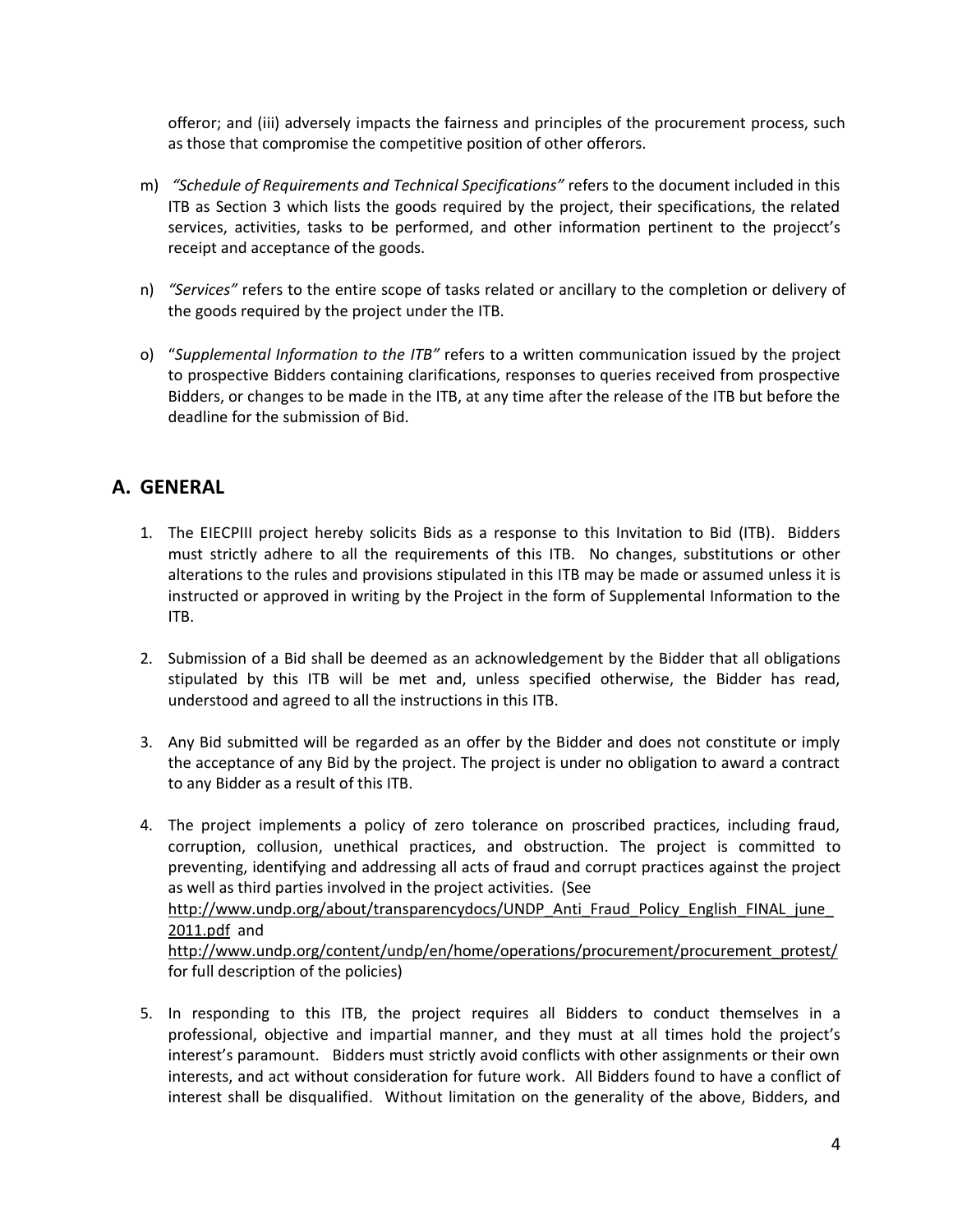any of their affiliates, shall be considered to have a conflict of interest with one or more parties in this solicitation process, if they:

- 5.1 Are, or have been associated in the past, with a firm or any of its affiliates which have been engaged the project to provide services for the preparation of the design, Schedule of Requirements and Technical Specifications, cost analysis/estimation, and other documents to be used for the procurement of the goods and related services in this selection process;
- 5.2 Were involved in the preparation and/or design of the programme/project related to the goods and related services requested under this ITB; or
- 5.3 Are found to be in conflict for any other reason, as may be established by, or at the discretion of, the project.

In the event of any uncertainty in the interpretation of what is potentially a conflict of interest, Bidders must disclose the condition to the project and seek the project's confirmation on whether or not such conflict exists.

- 6. Similarly, the following must be disclosed in the Bid:
	- 6.1 Bidders who are owners, part-owners, officers, directors, controlling shareholders, or key personnel who are family of the project staff involved in the procurement functions and/or the Government of the country or any Implementing Partner receiving the goods and related services under this ITB; and
	- 6.4 Others that could potentially lead to actual or perceived conflict of interest, collusion or unfair competition practices.

Failure of such disclosure may result in the rejection of the Bid.

- 7. The eligibility of Bidders that are wholly or partly owned by the Government shall be subject to the project's further evaluation and review of various factors such as being registered as an independent entity, the extent of Government ownership/share, receipt of subsidies, mandate, access to information in relation to this ITB, and others that may lead to undue advantage against other Bidders, and the eventual rejection of the Bid.
- 8. All Bidders must adhere to the the project Supplier Code of Conduct, which may be found at this link:<http://web.ng.undp.org/procurement/undp-supplier-code-of-conduct.pdf>

### **B. CONTENTS OF BID**

#### **9. Sections of Bid**

Bidders are required to complete, sign and submit the following documents:

- 9.1 Bid Submission Cover Letter Form (see ITB Section 4);
- 9.2 Documents Establishing the Eligibility and Qualifications of the Bidder (see ITB Section 5);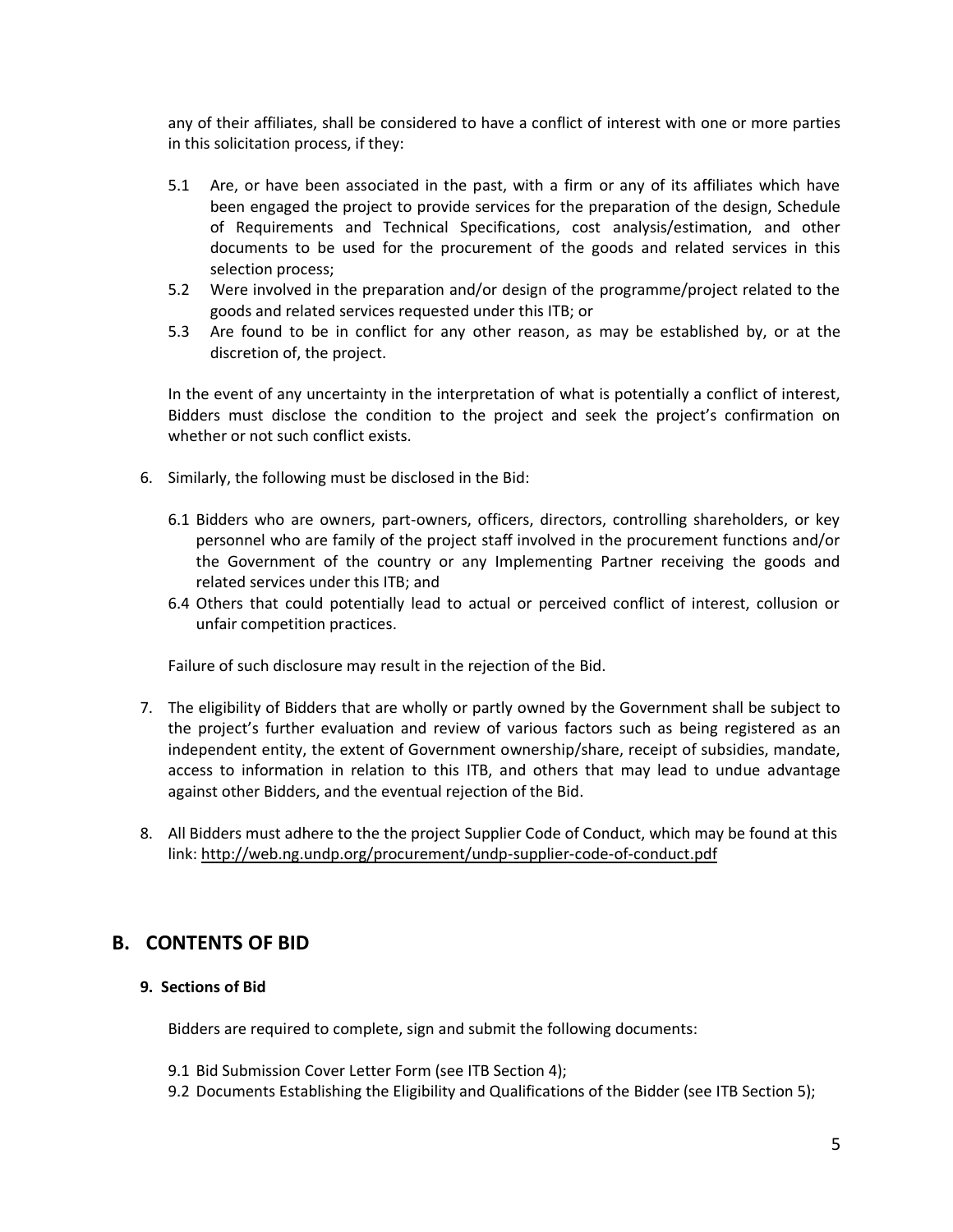- 9.3 Technical Bid (see prescribed form in ITB Section 6);
- 9.4 Price Schedule (see prescribed form in ITB Section 7);
- 9.5 Bid Security, if applicable (if required and as stated in the DS nos. 9-11, see prescribed Form in ITB Section 8);
- 9.6 Any attachments and/or appendices to the Bid (including all those specified under the **Data Sheet**)

#### **10. Clarification of Bid**

- 10.1 Bidders may request clarification of any of the ITB documents no later than the number of days indicated in the **Data Sheet** (DS no. 16) prior to the Bid submission date. Any request for clarification must be sent in writing via courier or through electronic means to the project address indicated in the **Data Sheet** (DS no. 17). The project will respond in writing, transmitted by electronic means and will transmit copies of the response (including an explanation of the query but without identifying the source of inquiry) to all Bidders who have provided confirmation of their intention to submit a Bid.
- 10.2 The project shall endeavor to provide such responses to clarifications in an expeditious manner, but any delay in such response shall not cause an obligation on the part of the project to extend the submission date of the Bid, unless the project deems that such an extension is justified and necessary.

#### **11. Amendment of Bid**

- 11.1 At any time prior to the deadline for submission of Bid, the project may for any reason, such as in response to a clarification requested by a Bidder, modify the ITB in the form of a Supplemental Information to the ITB. All prospective Bidders will be notified in writing of all changes/amendments and additional instructions through Supplemental Information to the ITB and through the method specified in the **Data Sheet** (DS No. 18).
- 11.2 In order to afford prospective Bidders reasonable time to consider the amendments in preparing their Bid, the project may, at its discretion, extend the deadline for submission of Bid, if the nature of the amendment to the ITB justifies such an extension.

#### **C. PREPARATION OF BID**

#### **12. Cost**

The Bidder shall bear any and all costs related to the preparation and/or submission of the Bid, regardless of whether its Bid was selected or not. The project shall in no case be responsible or liable for those costs, regardless of the conduct or outcome of the procurement process.

#### **13. Language**

The Bid, as well as any and all related correspondence exchanged by the Bidder and the project, shall be written in the language (s) specified in the **Data Sheet** (DS No. 4). Any printed literature furnished by the Bidder written in a language other than the language indicated in the **Data**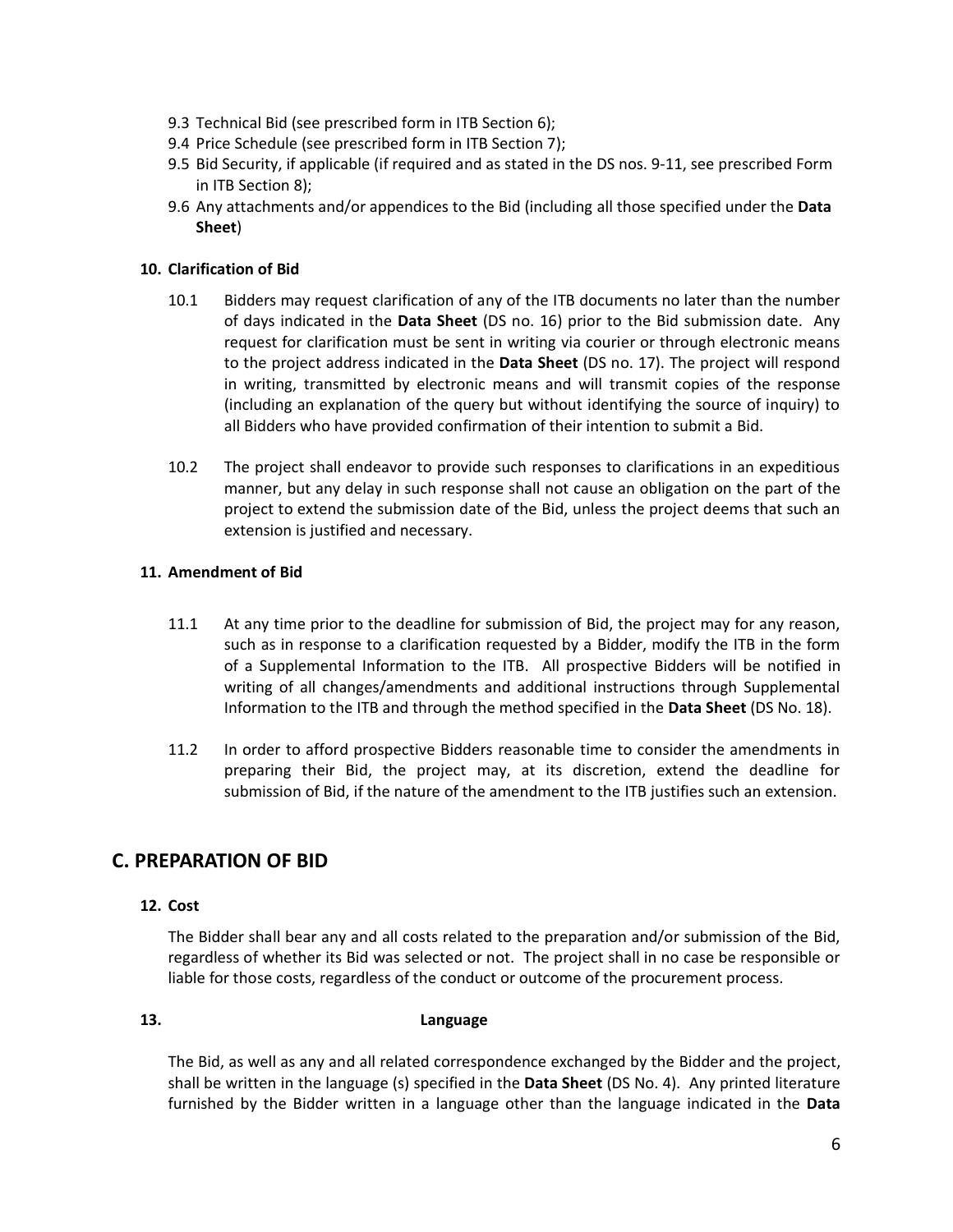**Sheet**, must be accompanied by a translation in the preferred language indicated in the **Data Sheet**. For purposes of interpretation of the Bid, and in the event of discrepancy or inconsistency in meaning, the version translated into the preferred language shall govern. Upon conclusion of a contract, the language of the contract shall govern the relationship between the contractor and the project.

#### **14. Bid Submission Form**

The Bidder shall submit the Bid Submission Form using the form provided in Section 4 of this ITB.

#### **15. Technical Bid Format and Content**

Unless otherwise stated in the **Data Sheet** (DS no. 28), the Bidder shall structure the Technical Bid as follows:

- 15.1 Expertise of Firm/Organization this section should provide details regarding management structure of the organization, organizational capability/resources, and experience of organization/firm, the list of projects/contracts (both completed and ongoing, both domestic and international) which are related or similar in nature to the requirements of the ITB, manufacturing capacity of plant if Bidder is a manufacturer, authorization from the manufacturer of the goods if Bidder is not a manufacturer, and proof of financial stability and adequacy of resources to complete the delivery of goods and provision of related services required by the ITB (see ITB Clause 18 and DS No. 26 for further details). The same shall apply to any other entity participating in the ITB as a Joint Venture or Consortium.
- 15.2 Technical Specifications and Implementation Plan this section should demonstrate the Bidder's response to the Schedule of Requirements and Technical Specifications by identifying the specific components proposed; how each of the requirements shall be met point by point; providing a detailed specification and description of the goods required, plans and drawings where needed; the essential performance characteristics, identifying the works/portions of the work that will be subcontracted; a list of the major subcontractors, and demonstrating how the bid meets or exceeds the requirements, while ensuring appropriateness of the bid to the local conditions and the rest of the project operating environment during the entire life of the goods provided. Details of technical bid must be laid out and supported by an Implementation Timetable, including Transportation and Delivery Schedule where needed, that is within the duration of the contract as specified in the **Data Sheet** (DS noS. 29 and 30).

Bidders must be fully aware that the goods and related services that the project require may be transferred, immediately or eventually, by the project to the Government partners, or to an entity nominated by the latter, in accordance with the project's policies and procedures. All bidders are therefore required to submit the following in their bids:

a) A statement of whether any import or export licences are required in respect of the goods to be purchased or services to be rendered, including any restrictions in the country of origin, use or dual use nature of the goods or services, including any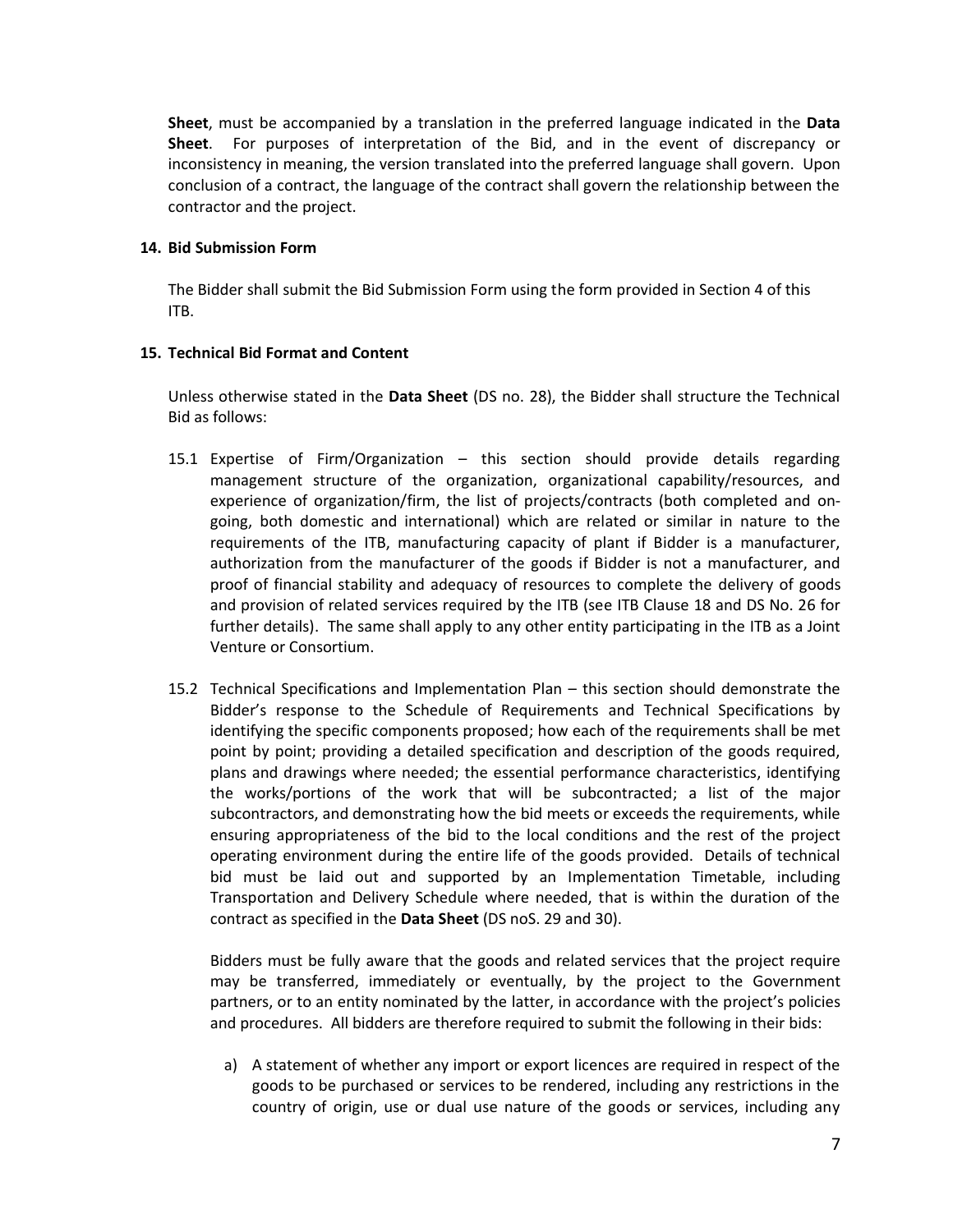disposition to end users;

- b) Confirmation that the Bidder has obtained license of this nature in the past, and have an expectation of obtaining all the necessary licenses, should their bid be rendered the most responsive; and
- c) Complete documentation, information and declaration of any goods classified or may be classified as "Dangerous Goods".
- 15.3 Management Structure and Key Personnel This section should include the comprehensive curriculum vitae (CVs) of key personnel that will be assigned to support the implementation of the technical bid, clearly defining their roles and responsibilities. CVs should establish competence and demonstrate qualifications in areas relevant to the requirements of this ITB.

In complying with this section, the Bidder assures and confirms to the project that the personnel being nominated are available to fulfil the demands of the Contract during its stated full term. If any of the key personnel later becomes unavailable, except for unavoidable reasons such as death or medical incapacity, among other possibilities, the project reserves the right to render the Bid non-responsive. Any deliberate substitution of personnel arising from unavoidable reasons, including delay in the implementation of the project of programme through no fault of the Bidder, shall be made only with the project's acceptance of the justification for substitution, and the project's approval of the qualification of the replacement who shall be either of equal or superior credentials as the one being replaced.

- 15.4 Where the **Data Sheet** requires the submission of the Bid Security, the Bid Security shall be included along with the Technical Bid. The Bid Security may be forfeited by the project, and reject the Bid, in the event of any or any combination of the following conditions:
	- a) If the Bidder withdraws its offer during the period of the Bid Validity specified in the **Data Sheet** (DS no. 11), or;
	- b) If the Bid Security amount is found to be less than what is required by the project as indicated in the **Data Sheet** (DS no. 9), or;
	- c) In the case the successful Bidder fails:
		- i. to sign the Contract after the project has awarded it;
		- ii. to comply with the project's variation of requirement, as per ITB Clause 35; or
		- iii. to furnish Performance Security, insurances, or other documents that the project may require as a condition to rendering effective the contract that may be awarded to the Bidder.

#### **16. Price Schedule**

The Price Schedule shall be prepared using the attached standard form (Section 7). It shall list all major cost components associated with the goods and related services, and the detailed breakdown of such costs. All goods and services described in the Technical Bid must be priced separately on a one-to-one correspondence. Any output and activities described in the Technical Bid but not priced in the Price Schedule, shall be assumed to be included in the prices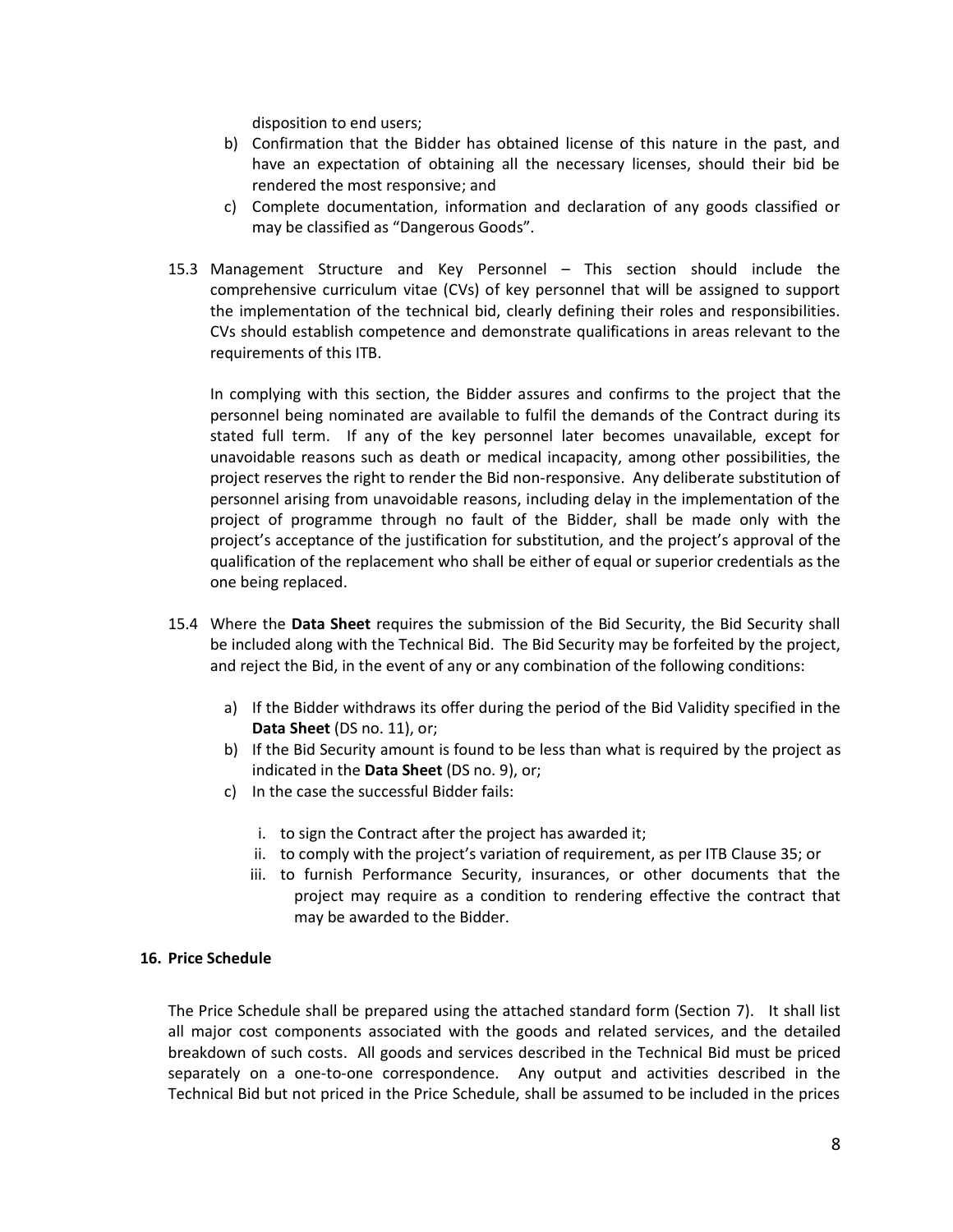of the items or activities, as well as in the final total price of the bid.

#### **17. Currencies**

All prices shall be quoted in the currency indicated in the **Data Sheet** (DS no. 15). However, where Bids are quoted in different currencies, for the purposes of comparison of all Bid:

- 17.1 The prject will convert the currency quoted in the Bid into the project preferred currency, in accordance with the prevailing UN operational rate of exchange on the last day of submission of Bid; and
- 17.2 In the event that the Bid found to be the most responsive to the ITB requirement is quoted in another currency different from the preferred currency as per **Data Sheet** (DS no. 15), then the project shall reserve the right to award the contract in the currency of the project's preference, using the conversion method specified above.

#### **18. Documents Establishing the Eligibility and Qualifications of the Bidder**

- 18.1 The Bidder shall furnish documentary evidence of its status as an eligible and qualified vendor, using the forms provided under Section 5, Bidder Information Forms. In order to award a contract to a Bidder, its qualifications must be documented to the project's satisfactions. These include, but are not limited to the following:
	- a)That, in the case of a Bidder offering to supply goods under the Contract which the Bidder did not manufacture or otherwise produce, the Bidder has been duly authorized by the goods' manufacturer or producer to supply the goods in the country of final destination;
	- b) That the Bidder has the financial, technical, and production capability necessary to perform the Contract; and
	- c)That, to the best of the Bidder's knowledge, it is not included in the UN 1267 List or the UN Ineligibility List, nor in any and all of the project's list of suspended and removed vendors.
- 18.2 Bids submitted by two (2) or more Bidders shall all be rejected by the project if they are found to have any of the following:

a)they have at least one controlling partner, director or shareholder in common; or

- b) any one of them receive or have received any direct or indirect subsidy from the other/s; or
- c)they have the same legal representative for purposes of this ITB; or
- d) they have a relationship with each other, directly or through common third parties, that puts them in a position to have access to information about, or influence on the Bid of, another Bidder regarding this ITB process;
- e)they are subcontractors to each other's bid, or a subcontractor to one bid also submits another Bid under its name as lead Bidder; or
- f) an expert proposed to be in the bid of one Bidder participates in more than one Bid received for this ITB process. This condition does not apply to subcontractors being included in more than one Bid.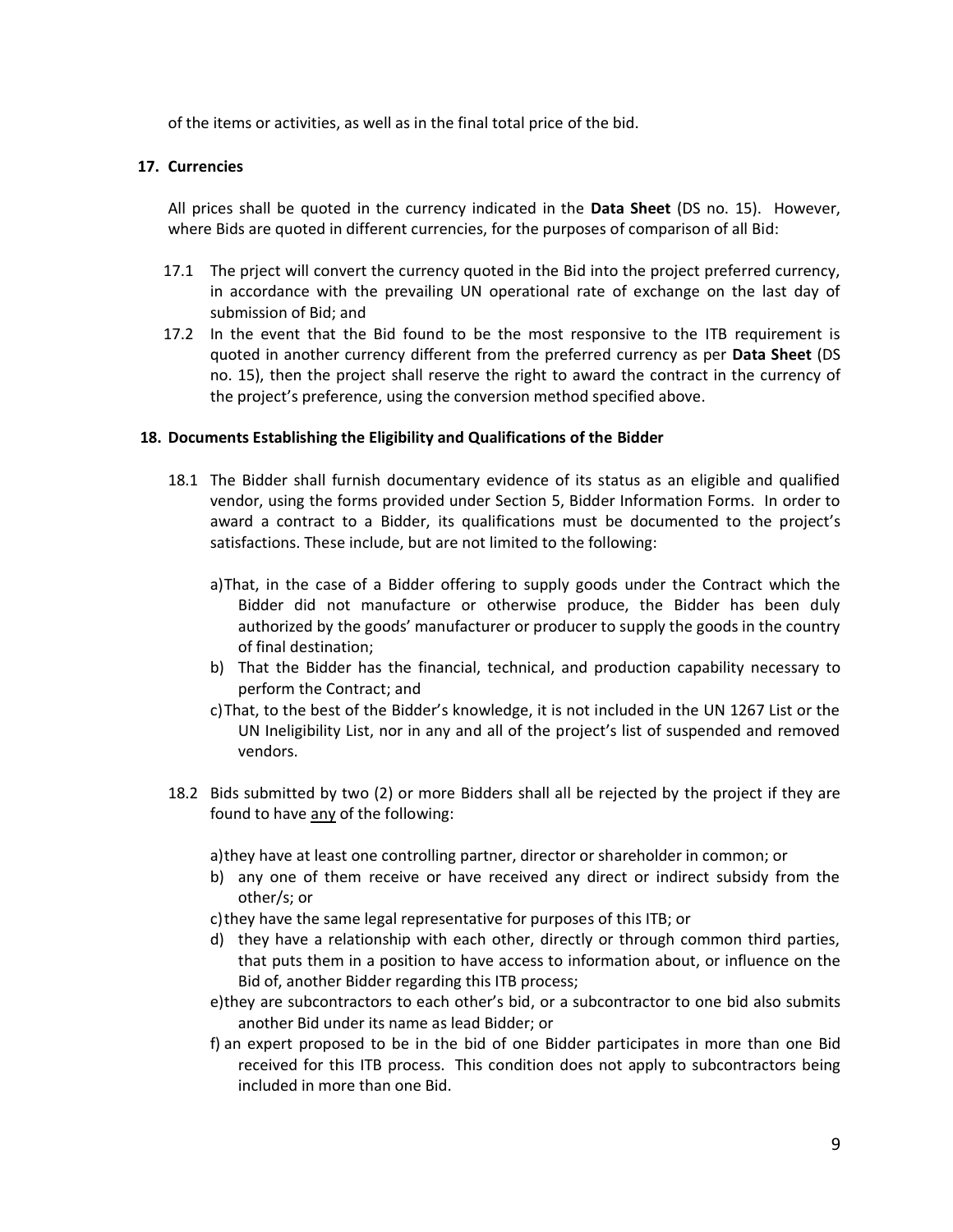#### **19. Joint Venture, Consortium or Association**

If the Bidder is a group of legal entities that will form or have formed a joint venture, consortium or association at the time of the submission of the Bid, they shall confirm in their Bid that : (i) they have designated one party to act as a lead entity, duly vested with authority to legally bind the members of the joint venture jointly and severally, and this shall be duly evidenced by a duly notarized Agreement among the legal entities, which shall be submitted along with the Bid; and (ii) if they are awarded the contract, the contract shall be entered into, by and between the project and the designated lead entity, who shall be acting for and on behalf of all entities that comprise the joint venture.

After the bid has been submitted to the project, the lead entity identified to represent the joint venture shall not be altered without the prior written consent of the project. Furthermore, neither the lead entity nor the member entities of the joint venture can:

- a) Submit another Bid, either in its own capacity; nor
- b) As a lead entity or a member entity for another joint venture submitting another Bid.

The description of the organization of the joint venture/consortium/association must clearly define the expected role of each of the entity in the joint venture in delivering the requirements of the ITB, both in the bid and in the Joint Venture Agreement. All entities that comprise the joint venture shall be subject to the eligibility and qualification assessment by the project.

Where a joint venture is presenting its track record and experience in a similar undertaking as those required in the ITB, it should present such information in the following manner:

- a) Those that were undertaken together by the joint venture; and
- b) Those that were undertaken by the individual entities of the joint venture expected to be involved in the performance of the services defined in the ITB.

Previous contracts completed by individual experts working privately but who are permanently or were temporarily associated with any of the member firms cannot be claimed as the experience of the joint venture or those of its members, but should only be claimed by the individual experts themselves in their presentation of their individual credentials.

If the Bid of a joint venture is determined by the project as the most responsive Bid that offers the best value for money, the project shall award the contract to the joint venture, in the name of its designated lead entity, who shall sign the contract for and on behalf of all the member entities.

#### **20. Alternative Bid**

Unless otherwise specified in the **Data Sheet** (DS nos. 5 and 6), alternative bid shall not be considered. Where the conditions for its acceptance are met, or justifications are clearly established, the project reserves the right to award a contract based on an alternative bid.

#### **21. Validity Period**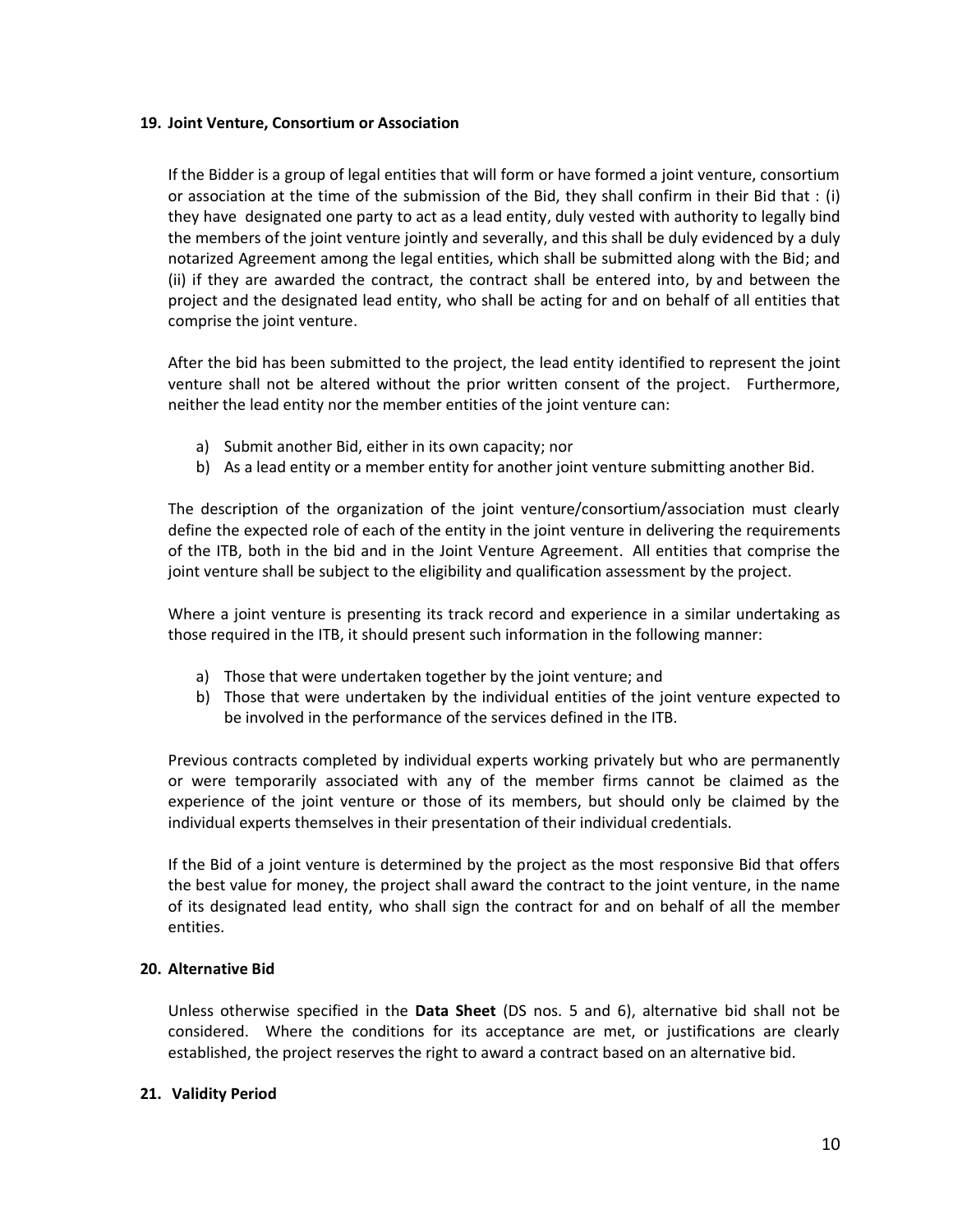- 21.1 Bid shall remain valid for the period specified in the **Data Sheet** (DS no. 8), commencing on the submission deadline date also indicated in the **Data Sheet** (DS no. 21). A Bid valid for a shorter period shall be immediately rejected by the project and rendered nonresponsive.
- 21.2 In exceptional circumstances, prior to the expiration of the Bid validity period, the project may request Bidders to extend the period of validity of their Bid.The request and the responses shall be made in writing, and shall be considered integral to the Bid.

#### **22. Bidder's Conference**

When appropriate, a Bidder's conference will be conducted at the date, time and location specified in the **Data Sheet** (DS no. 7). All Bidders are encouraged to attend. Non-attendance, however, shall not result in disqualification of an interested Bidder. Minutes of the Bidder's conference will be either posted on the the project website, or disseminated to the individual firms who have registered or expressed interest with the contract, whether or not they attended the conference. No verbal statement made during the conference shall modify the terms and conditions of the ITB unless such statement is specifically written in the Minutes of the Conference, or issued/posted as an amendment in the form of a Supplemental Information to the ITB.

#### **D. SUBMISSION AND OPENING OF BID**

#### **23. Submission**

- 23.1 The Technical Bid and the Price Schedule **must** be submitted together and sealed together in one and the same envelope, delivered either personally, by courier, or by electronic method of transmission. If submission will not be done by electronic means, the Technical Bid and Price Schedule must be sealed together in an envelope whose external side must:
	- a) Bear the name of the Bidder;
	- b) Be addressed to the project as specified in the **Data Sheet** (DS no.20); and
	- c) Bear a warning not to open before the time and date for Bid opening as specified in the **Data Sheet** (DS no. 24)**.**

If the envelope is not sealed nor labeled as required, the Bidder shall assume the responsibility for the misplacement or premature opening of Bid due to improper sealing and labeling by the Bidder.

23.2 Bidders must submit their Bid in the manner specified in the **Data Sheet** (DS nos. 22 and 23). When the Bid is expected to be in transit for more than 24 hours, the Bidder must ensure that sufficient lead time has been provided in order to comply with the project's deadline for submission. The project shall indicate for its record that the official date and time of receiving the Bid is the **actual** date and time when the said Bid has physically arrived at the project premises indicated in the **Data Sheet** (DS no. 20).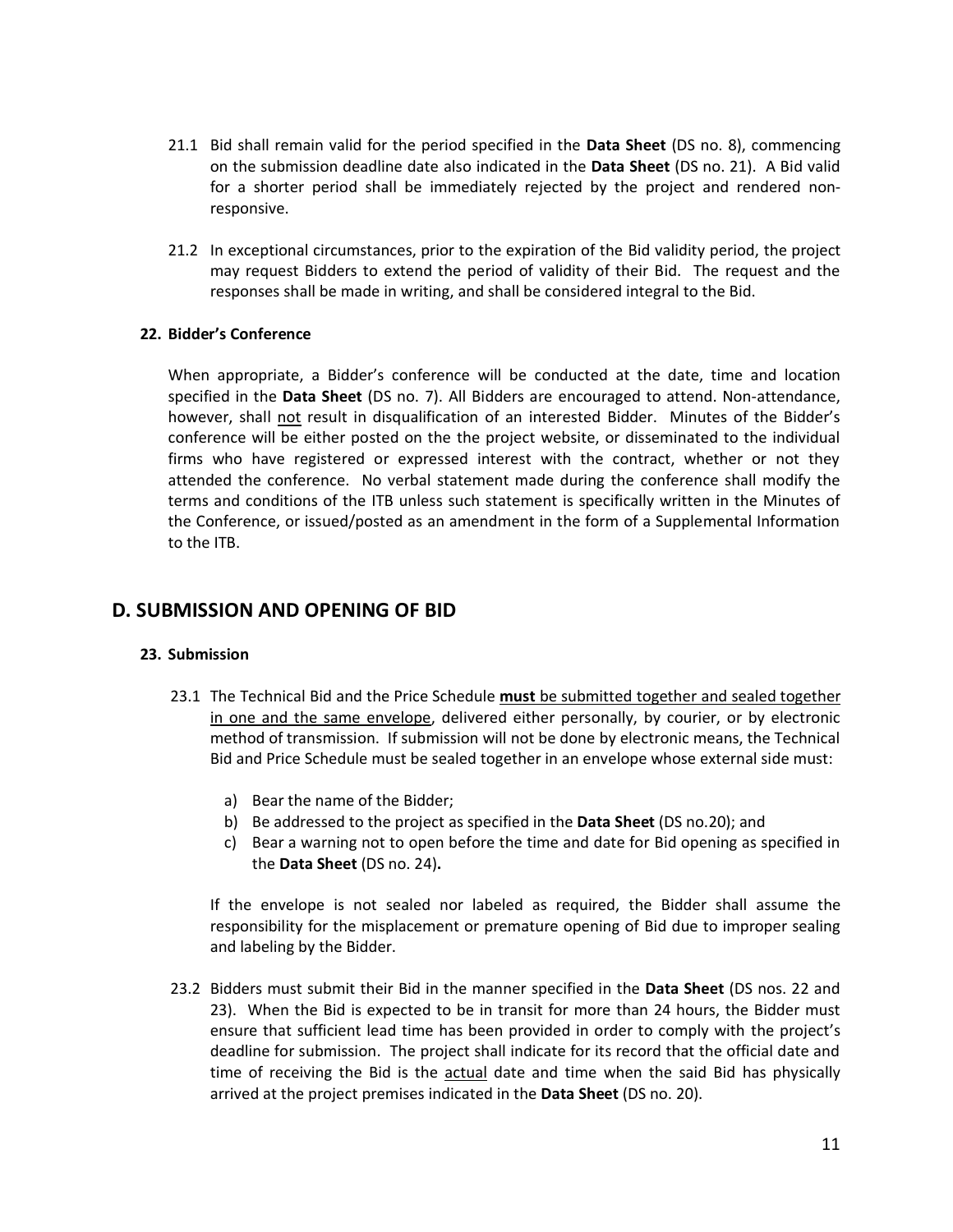- 23.3 Bidders submitting Bid by mail or by hand shall enclose the original and each copy of the Bid, in separate sealed envelopes, duly marking each of the envelopes as "Original Bid" and the others as "Copy of Bid". The two envelopes, consisting of original and copies, shall then be sealed in an outer envelope. The number of copies required shall be as specified in the **Data Sheet** (DS no. 19)**.** In the event of any discrepancy between the contents of the "Original Bid" and the "Copy of Bid", the contents of the original shall govern. The original version of the Bid shall be signed or initialed by the Bidder or person(s) duly authorized to commit the Bidder on every page. The authorization shall be communicated through a document evidencing such authorization issued by the highest official of the firm, or a Power of Attorney, accompanying the Bid.
- 23.4 Bidders must be aware that the mere act of submission of a Bid, in and of itself, implies that the Bidder accepts the General Contract Terms and Conditions of the project as attached hereto as Section 11.

#### **24. Deadline for Submission of Bid and Late Bids**

Bid must be received by the project at the address and no later than the date and time specified in the **Data Sheet** (DS no. 20 and 21).

The project shall not consider any Bid that arrives after the deadline for submission of Bid. Any Bid received by the project after the deadline for submission of Bid shall be declared late, rejected, and returned unopened to the Bidder.

#### **25. Withdrawal, Substitution, and Modification of Bid**

- 25.1 Bidders are expected to have sole responsibility for taking steps to carefully examine in detail the full consistency of its Bid to the requirements of the ITB, keeping in mind that material deficiencies in providing information requested by the project, or lack clarity in the description of goods and related services to be provided, may result in the rejection of the Bid. The Bidder shall assume any responsibility regarding erroneous interpretations or conclusions made by the Bidder in the course of understanding the ITB out of the set of information furnished by the project.
- 25.2 A Bidder may withdraw, substitute or modify its Bid after it has been submitted by sending a written notice in accordance with ITB Clause 23, duly signed by an authorized representative, and shall include a copy of the authorization (or a Power of Attorney). The corresponding substitution or modification of the Bid must accompany the respective written notice. All notices must be received by the project prior to the deadline for submission and submitted in accordance with ITB Clause 23 (except that withdrawal notices do not require copies). The respective envelopes shall be clearly marked "WITHDRAWAL," "SUBSTITUTION," or MODIFICATION".
- 25.3 Bid requested to be withdrawn shall be returned unopened to the Bidders.
- 25.4 No Bid may be withdrawn, substituted, or modified in the interval between the deadline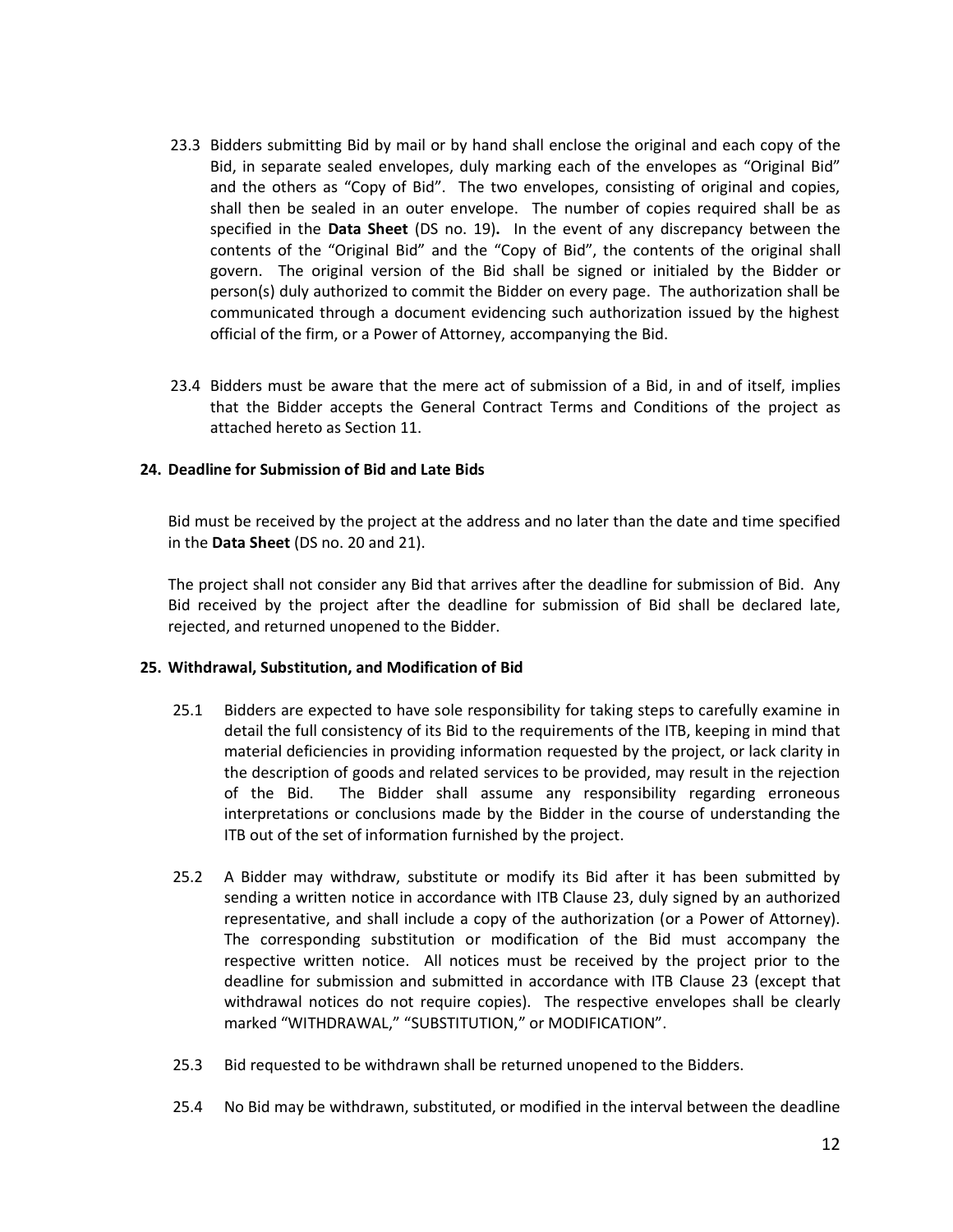for submission of Bid and the expiration of the period of Bid validity specified by the Bidder on the Bid Submission Form or any extension thereof.

#### **26. Bid Opening**

The project will open the Bid in the presence of an ad-hoc committee formed by the project of at least two (2) members. If electronic submission is permitted, any specific electronic Bid opening procedures shall be as specified in the **Data Sheet** (DS no. 23).

The Bidders' names, modifications, withdrawals, the condition of the envelope labels/seals, the number of folders/files and all other such other details as the project may consider appropriate, will be announced at the opening. No Bid shall be rejected at the opening stage, except for late submission, for which the Bid shall be returned unopened to the Bidder.

#### **27. Confidentiality**

Information relating to the examination, evaluation, and comparison of Bid, and the recommendation of contract award, shall not be disclosed to Bidders or any other persons not officially concerned with such process, even after publication of the contract award.

Any effort by a Bidder to influence the project in the examination, evaluation and comparison of the Bid or contract award decisions may, at the project's decision, result in the rejection of its Bid.

In the event that a Bidder is unsuccessful, the Bidder may seek a meeting with the project for a debriefing. The purpose of the debriefing is discussing the strengths and weaknesses of the Bidder's submission, in order to assist the Bidder in improving the bid presented to the project. The content of other bid and how they compare to the Bidder's submission shall not be discussed.

#### **E. EVALUATION OF BID**

#### **28. Preliminary Examination of Bid**

The project shall examine the Bid to determine whether they are complete with respect to minimum documentary requirements, whether the documents have been properly signed, whether or not the Bidder is in the UN Security Council 1267/1989 Committee's list of terrorists and terrorist financiers, and in the project's list of suspended and removed vendors, and whether the Bid are generally in order, among other indicators that may be used at this stage. The project may reject any Bid at this stage.

#### **29. Evaluation of Bid**

29.1 the project shall examine the Bid to confirm that all terms and conditions under the project General Terms and Conditions and Special Conditions have been accepted by the Bidder without any deviation or reservation.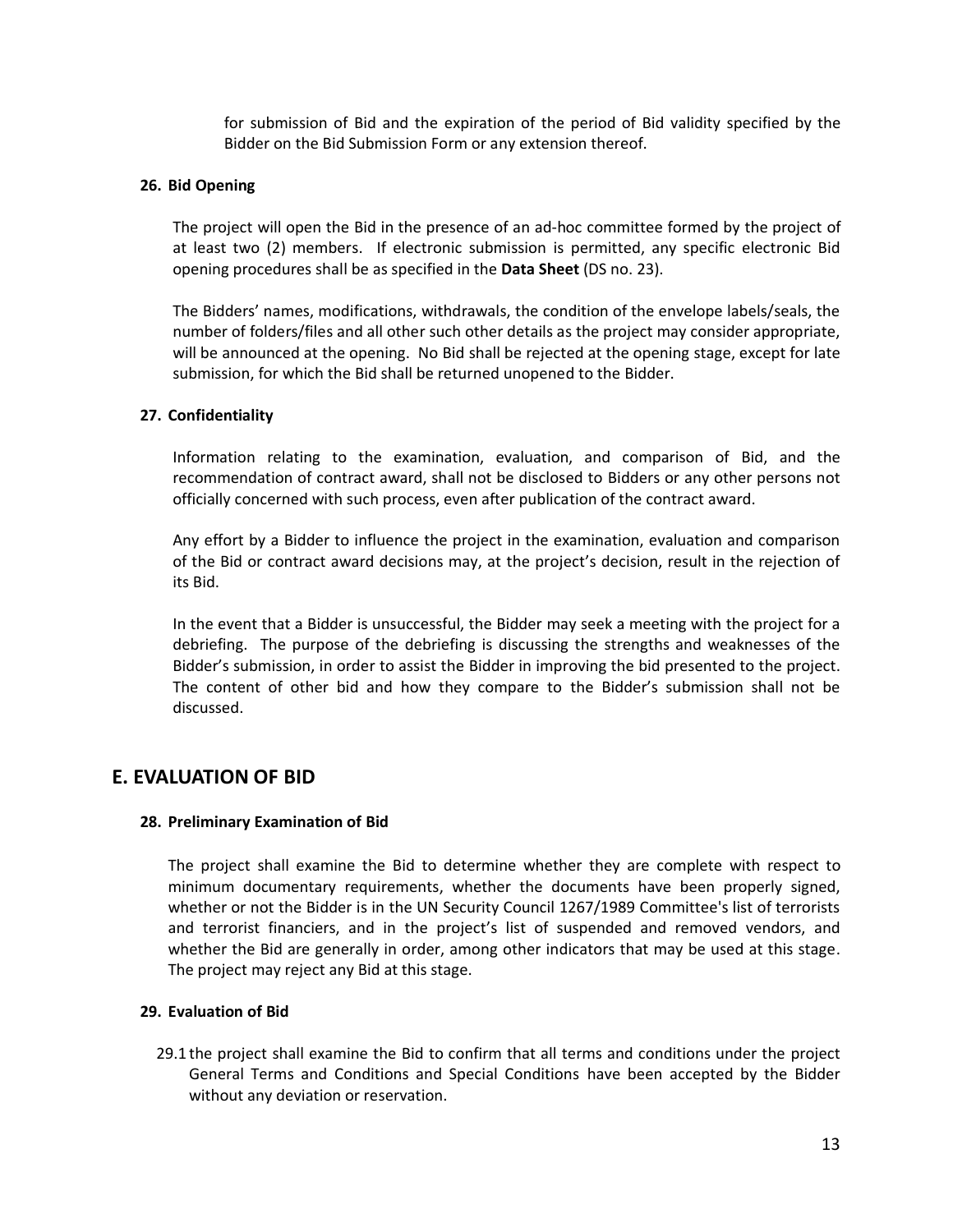- 29.2 The evaluation team shall review and evaluate the Bids on the basis of their responsiveness to the Schedule of Requirements and Technical Specifications and other documentation provided, applying the procedure indicated in the **Data Sheet** (DS No. 25). Absolutely no changes may be made by the project in the criteria after all Bids have been received.
- 29.1 The project reserves the right to undertake a post-qualification exercise, aimed at determining, to its satisfaction the validity of the information provided by the Bidder. Such post-qualification shall be fully documented and, among those that may be listed in the **Data Sheet** (DS No.33), may include, but need not be limited to, all or any combination of the following:
	- a) Verification of accuracy, correctness and authenticity of the information provided by the bidder on the legal, technical and financial documents submitted;
	- b) Validation of extent of compliance to the ITB requirements and evaluation criteria based on what has so far been found by the evaluation team;
	- c) Inquiry and reference checking with Government entities with jurisdiction on the bidder, or any other entity that may have done business with the bidder;
	- d) Inquiry and reference checking with other previous clients on the quality of performance on on-going or previous contracts completed;
	- e) Physical inspection of the bidder's plant, factory, branches or other places where business transpires, with or without notice to the bidder;
	- f) Testing and sampling of completed goods similar to the requirements of the project, where available; and
	- g) Other means that the project may deem appropriate, at any stage within the selection process, prior to awarding the contract.

#### **30. Clarification of Bid**

To assist in the examination, evaluation and comparison of bids, the project may, at its discretion, ask any Bidder to clarify its Bid.

The project's request for clarification and the Bidder's response shall be in writing. Notwithstanding the written communication, no change in the prices or substance of the Bid shall be sought, offered, or permitted, except to provide clarification, and confirm the correction of any arithmetic errors discovered by the project in the evaluation of the Bid, in accordance with ITB Clause 35.

Any unsolicited clarification submitted by a Bidder in respect to its Bid, which is not a response to a request by the project, shall not be considered during the review and evaluation of the Bid.

#### **31. Responsiveness of Bid**

The project's determination of a Bid's responsiveness will be based on the contents of the Bid itself.

A substantially responsive Bid is one that conforms to all the terms, conditions, and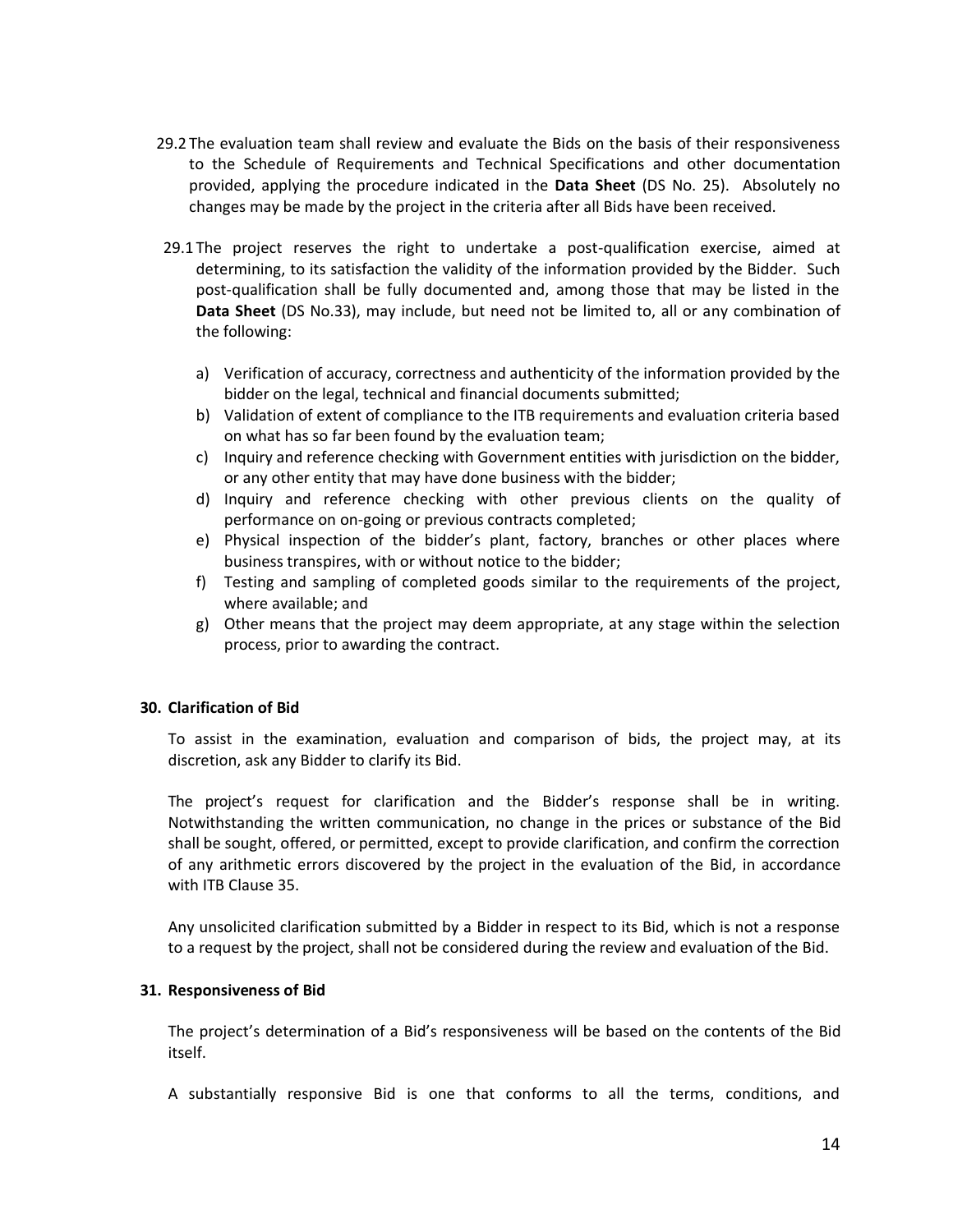specifications of the ITB without material deviation, reservation, or omission.

If a Bid is not substantially responsive, it shall be rejected by the project and may not subsequently be made responsive by the Bidder by correction of the material deviation, reservation, or omission.

#### **32. Nonconformities, Reparable Errors and Omissions**

- 32.3 Provided that a Bid is substantially responsive, the project may waive any non-conformities or omissions in the Bid that, in the opinion of the project, do not constitute a material deviation.
- 32.4 Provided that a Bid is substantially responsive, the project may request the Bidder to submit the necessary information or documentation, within a reasonable period of time, to rectify nonmaterial nonconformities or omissions in the Bid related to documentation requirements. Such omission shall not be related to any aspect of the price of the Bid. Failure of the Bidder to comply with the request may result in the rejection of its Bid.
- 32.5 Provided that the Bid is substantially responsive, the project shall correct arithmetical errors as follows:
	- a) if there is a discrepancy between the unit price and the line item total that is obtained by multiplying the unit price by the quantity, the unit price shall prevail and the line item total shall be corrected, unless in the opinion of the project there is an obvious misplacement of the decimal point in the unit price, in which case the line item total as quoted shall govern and the unit price shall be corrected;
	- b) if there is an error in a total corresponding to the addition or subtraction of subtotals, the subtotals shall prevail and the total shall be corrected; and
	- c) if there is a discrepancy between words and figures, the amount in words shall prevail, unless the amount expressed in words is related to an arithmetic error, in which case the amount in figures shall prevail subject to the above.
- 32.6 If the Bidder does not accept the correction of errors made by the project, its Bid shall be rejected.

### **F. AWARD OF CONTRACT**

#### **33. Right to Accept, Reject, or Render Non-Responsive Any or All Bid**

- 33.1 The project reserves the right to accept or reject any Bid, to render any or all of the Bids as non-responsive, and to reject all Bids at any time prior to award of contract, without incurring any liability, or obligation to inform the affected Bidder(s) of the grounds for the project's action. Furthermore, the project is not obligated to award the contract to the lowest price offer.
- 33.2 The project shall also verify, and immediately reject their respective Bid, if the Bidders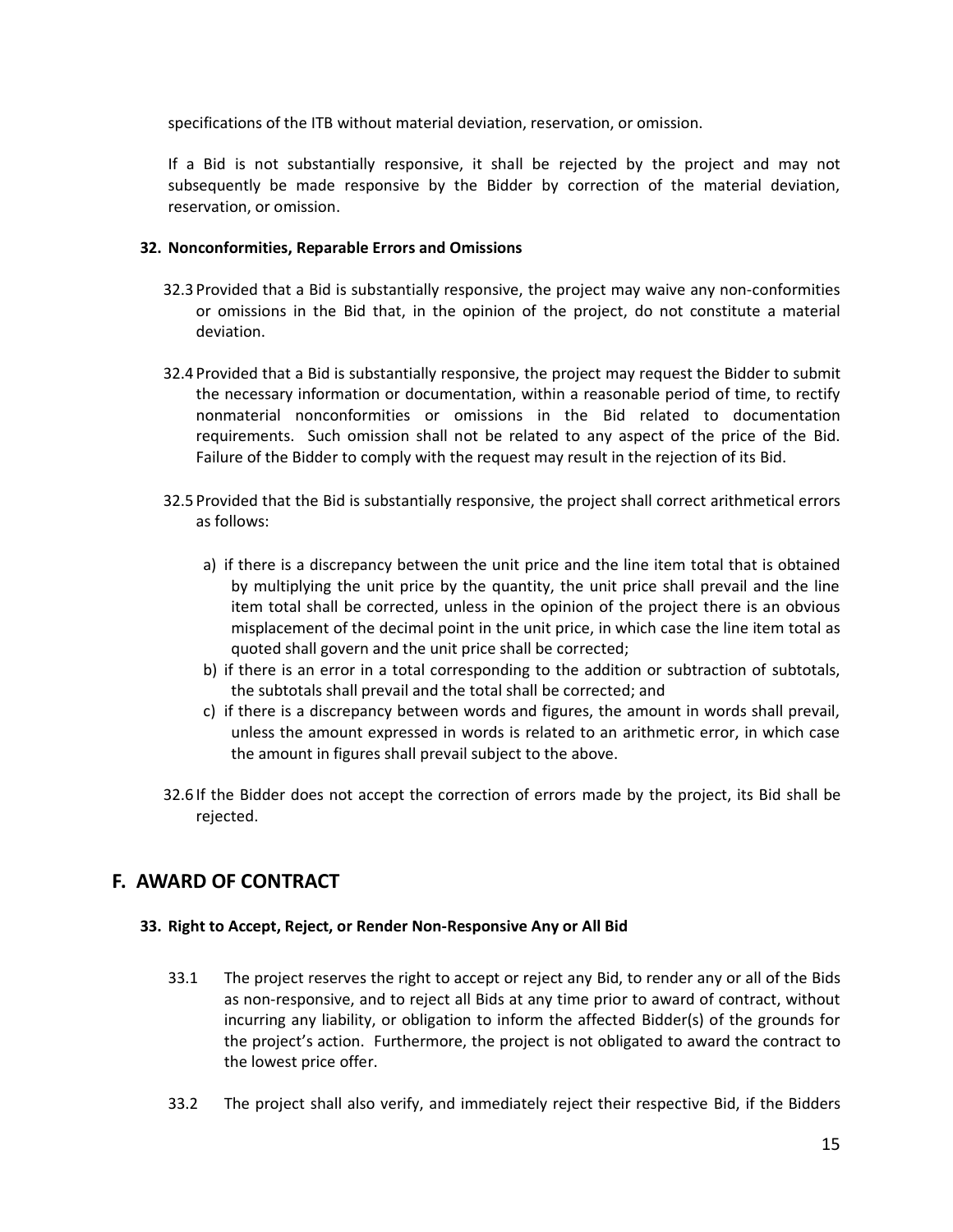are found to appear in the UN's Consolidated List of Individuals and Entities with Association to Terrorist Organizations, in the List of Vendors Suspended or Removed from the UN Secretariat Procurement Division Vendor Roster, the UN Ineligibility List, and other such lists that as may be established or recognized by UNDP policy on Vendor Sanctions. (See

[http://www.undp.org/content/undp/en/home/operations/procurement/procurement\\_](http://www.undp.org/content/undp/en/home/operations/procurement/procurement_protest/) [protest/](http://www.undp.org/content/undp/en/home/operations/procurement/procurement_protest/)

#### **34. Award Criteria**

Prior to expiration of the period of Bid validity, the project shall award the contract to the qualified and eligible Bidder that is found to be responsive to the requirements of the Schedule of Requirements and Technical Specification, and has offered the lowest price (See DS No. 32).

#### **35. Right to Vary Requirements at the Time of Award**

At the time of award of Contract, the project reserves the right to vary the quantity of the goods and/or related services, by up to a maximum twentyfive per cent (25%) of the total offer, without any change in the unit price or other terms and conditions.

#### **36. Contract Signature**

Within fifteen (15) days from the date of receipt of the Contract, the successful Bidder shall sign and date the Contract and return it to the project.

Failure of the successful Bidder to comply with the requirement of ITB Section F.3 and this provision shall constitute sufficient grounds for the annulment of the award, and forfeiture of the Bid Security if any, and on which event, the project may award the Contract to the Bidder with the second highest rated Bid, or call for new Bid.

#### **37. Performance Security**

A performance security, if required, shall be provided in the amount and form provided in Section 9 and by the deadline indicated in the **Data Sheet** (DS no. 14), as applicable. Where a Performance Security will be required, the submission of the said document, and the confirmation of its acceptance by the project, shall be a condition for the effectivity of the Contract that will be signed by and between the successful Bidder and the project.

#### **38. Bank Guarantee for Advanced Payment**

Except when the interests of the project so require, it is the prject's preference to make no advanced payment(s) on contracts (i.e., payments without having received any outputs). In the event that the Bidder requires an advanced payment upon contract signature, and if such request is duly accepted by the project, and the said advanced payment exceeds 20% of the total Bid price, or exceed the amount of USD 30,000, the project shall require the Bidder to submit a Bank Guarantee in the same amount as the advanced payment. A bank guarantee for advanced payment shall be furnished in the form provided in Section 10.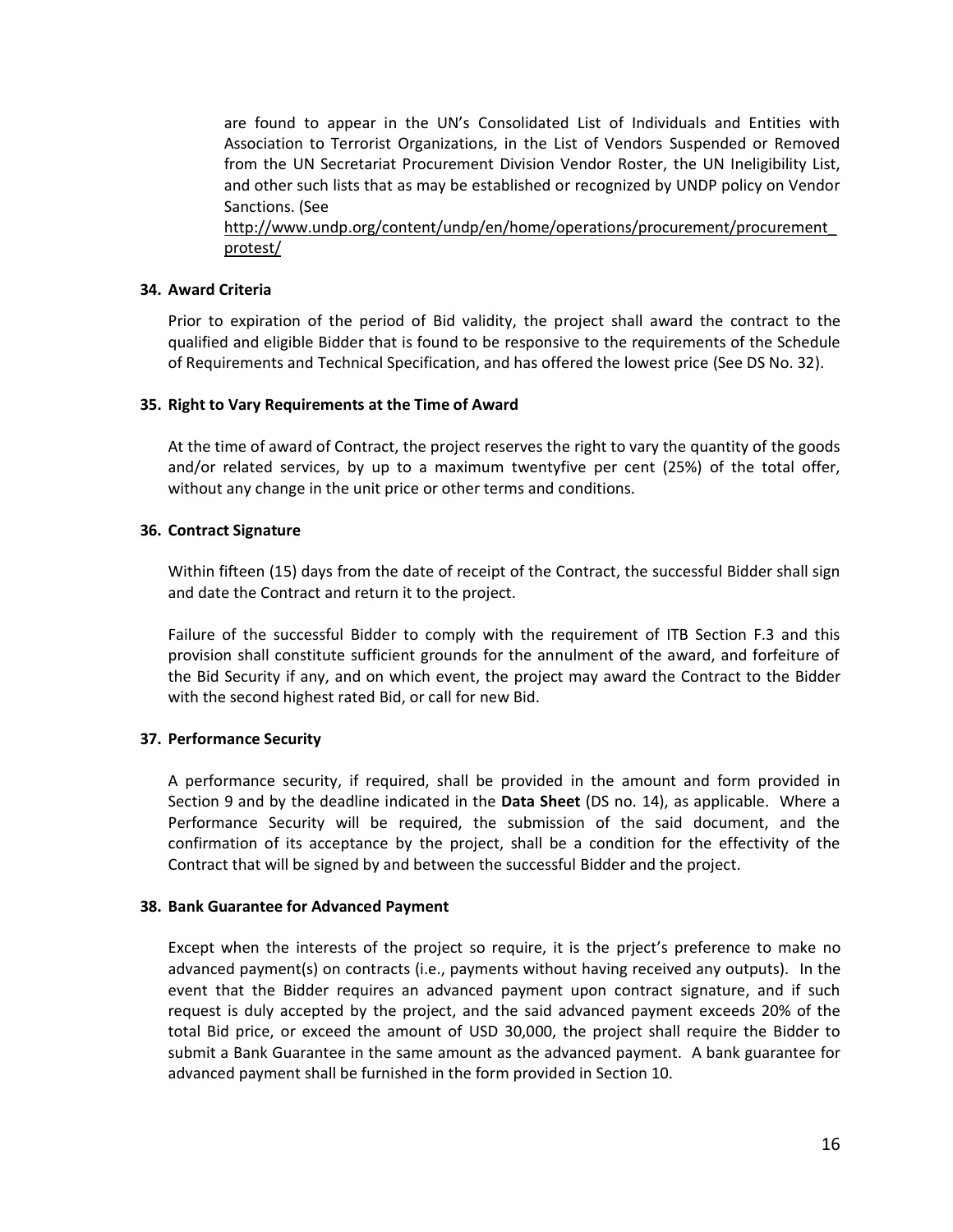#### **39. Vendor Protest**

The project's vendor protest procedure provides an opportunity for appeal to those persons or firms not awarded a purchase order or contract through a competitive procurement process. In the event that a Bidder believes that it was not treated fairly, the following link provides further details regarding UNDP vendor protest procedures:

<http://www.undp.org/procurement/protest.shtml>

### **Instructions to Bidders**

### **DATA SHEET<sup>2</sup>**

The following data for the supply of goods and related services shall complement / supplement the provisions in the Instruction to Bidders. In the case of a conflict between the Instruction to Bidders and the Data Sheet, the provisions in the Data Sheet shall prevail**.** 

| <b>DS</b><br>No. | Cross Ref. to<br><b>Instructions</b> | Data                                                                                               | <b>Specific Instructions / Requirements</b>                                                                                                                              |  |
|------------------|--------------------------------------|----------------------------------------------------------------------------------------------------|--------------------------------------------------------------------------------------------------------------------------------------------------------------------------|--|
| $\mathbf{1}$     |                                      | Project Title:                                                                                     | Egyptian Italian Environmental Cooperation Project<br>- Phase III- EIECPIII                                                                                              |  |
| $\overline{2}$   |                                      | Title of Goods/Services/Work<br>Required:                                                          | Preparing a site development plan including a<br>construction document and general layout for<br>Qulaan site at Wadi El Gemal National Park WGNP<br>Red Sea Governorate. |  |
| 3                |                                      | Country:                                                                                           | Arab Republic of Egypt- Red Sea Governorate, Wadi<br>El Gemal National Park.                                                                                             |  |
| 4                | C.13                                 | Language of the Bid:                                                                               | English<br>$\Box$ French<br>$\Box$ Spanish<br>$\Box$<br>$\boxtimes$ The bid to be submitted in English or Arabic                                                         |  |
| 5                | C.20                                 | <b>Conditions for Submitting Bid</b><br>for Parts or sub-parts of the<br><b>Total Requirements</b> | $\Box$ Allowed [if yes, describe how, and ensure that<br>requirements properly define the sub-parts]                                                                     |  |

<sup>2</sup> *All DS number entries in the Data Sheet are cited as references in the Instructions to Bidders. All DS Nos. corresponding to a Data must not be modified. Only information on the 3rd column may be modified by the user. If the information does not apply, the 3rd column must state "n/a" but must not be deleted.*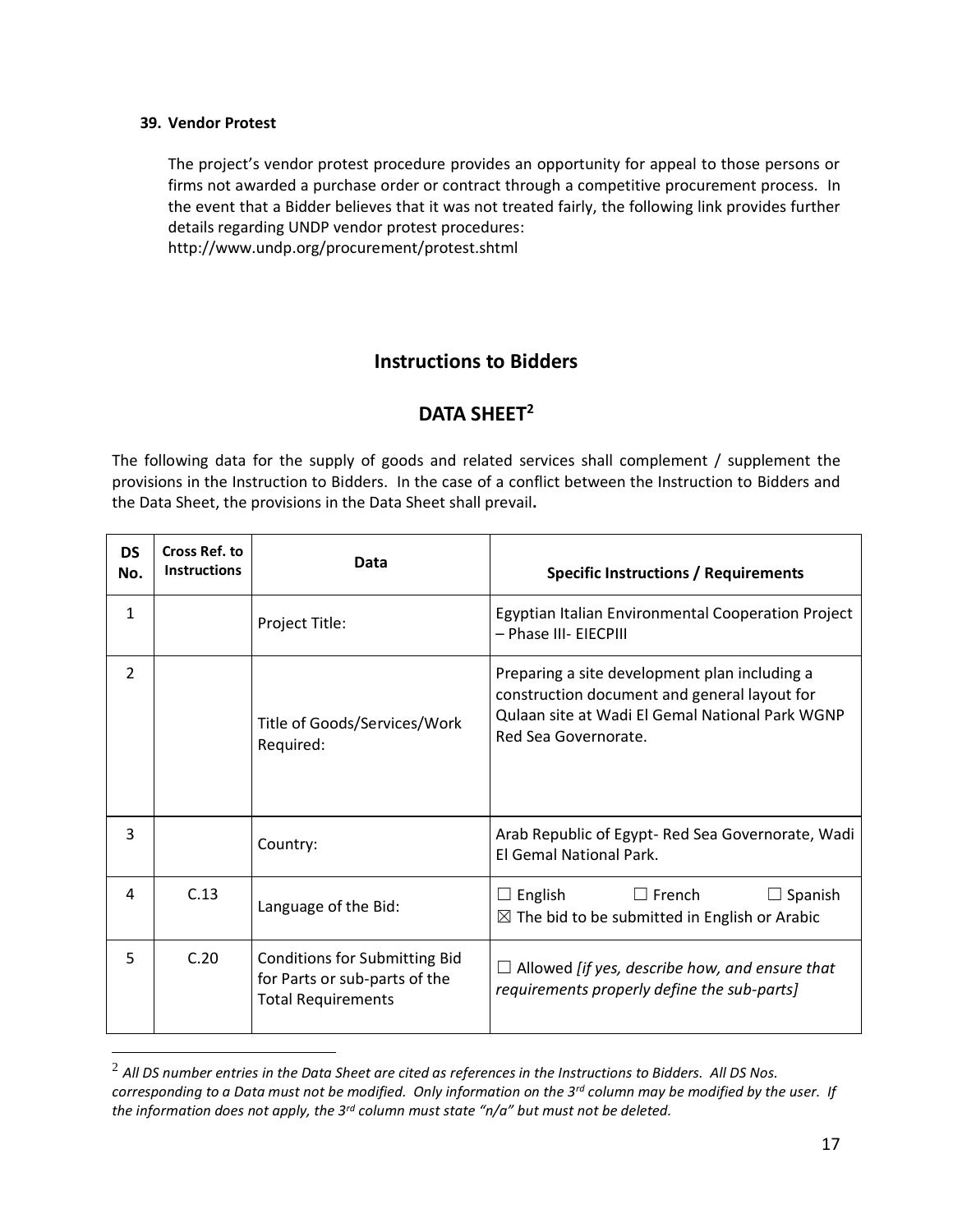|                |                           |                                                                | $\boxtimes$ Not allowed                                                                                                                                                                                                                                                                                                                                                                                                       |
|----------------|---------------------------|----------------------------------------------------------------|-------------------------------------------------------------------------------------------------------------------------------------------------------------------------------------------------------------------------------------------------------------------------------------------------------------------------------------------------------------------------------------------------------------------------------|
|                |                           |                                                                |                                                                                                                                                                                                                                                                                                                                                                                                                               |
| 6              | C.20                      | <b>Conditions for Submitting</b><br><b>Alternative Bid</b>     | $\boxtimes$ Shall not be considered<br>Shall be considered. A Bidder may submit an<br>alternative Bid, but only if it also submits a Bid<br>that meets the base case (i.e., what is originally<br>required by the project in this ITB). The project<br>shall only consider the alternative bid offered by<br>the Bidder whose Bid for the base case was<br>determined to be a responsive Bid that offers<br>the lowest price. |
| $\overline{7}$ | C.22                      | A pre-Bid conference will be<br>held on:                       | Upon Biders' request by phone or email<br>Telephone: 02) 25271336<br>E-mail: hamedyousria@yahoo.co.uk                                                                                                                                                                                                                                                                                                                         |
| 8              | C.21.1                    | Period of Bid Validity<br>commencing on the submission<br>date | $\boxtimes$ 60 days<br>90 days<br>$\Box$<br>$\Box$ 120 days                                                                                                                                                                                                                                                                                                                                                                   |
| 9              | <b>B.9.5</b><br>C.15.4 b) | <b>Bid Security</b>                                            | $\boxtimes$ Required<br>Amount: 2%<br>Form: check<br>Not Required<br>ப                                                                                                                                                                                                                                                                                                                                                        |
| 10             | <b>B.9.5</b>              | Acceptable forms of Bid Security                               | $\boxtimes$ Bank Guarantee (See Section 8 for template)<br>$\boxtimes$ Any Bank-issued Check / Cashier's Check /<br><b>Certified Check</b><br>Other negotiable instrument<br>ப<br>Cash (exceptionally, if none of the other forms<br>are feasible)<br>Others [pls. specify]<br>⊔                                                                                                                                              |
| 11             | B.9.5<br>C.15.4a)         | Validity of Bid Security                                       | 60 days from the last day of Bid submission.<br>Bid Security of unsuccessful Bidders shall be                                                                                                                                                                                                                                                                                                                                 |

<sup>3</sup> *Surety bonds or other instruments issued by non-bank Financial Institutions are least preferred by UNDP. Unless stated otherwise, they shall be considered unacceptable to UNDP.*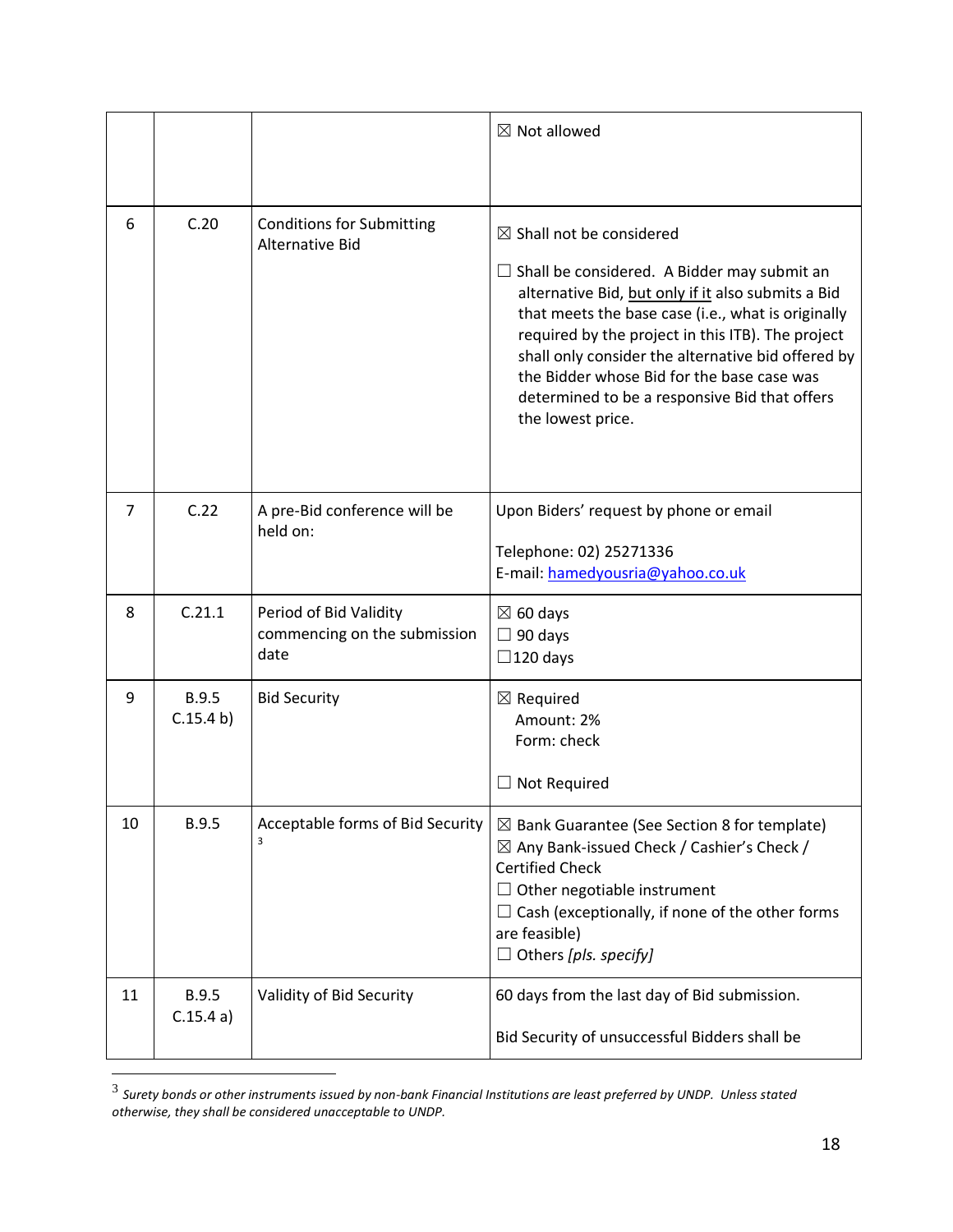|    |                |                                                                                                                        | returned.                                                                                                                                                                                                                                     |
|----|----------------|------------------------------------------------------------------------------------------------------------------------|-----------------------------------------------------------------------------------------------------------------------------------------------------------------------------------------------------------------------------------------------|
| 12 |                | Advanced Payment upon signing<br>of contract                                                                           | $\Box$ Allowed up to a maximum of ____% of contract <sup>4</sup><br>$\boxtimes$ Not allowed                                                                                                                                                   |
| 13 |                | <b>Liquidated Damages</b>                                                                                              | $\Box$ Will not be imposed<br>$\boxtimes$ Will be imposed under the following conditions:<br>Percentage of contract price per day of<br>delay:1%<br>Max. no. of days of delay :60 days after which the<br>project may terminate the contract. |
| 14 | F.37           | <b>Performance Security</b>                                                                                            | Required<br>$\Box$<br>Amount:                                                                                                                                                                                                                 |
| 15 | C.17<br>C.17.2 | Preferred Currency of Bid and<br>Method for Currency conversion                                                        | $\Box$ United States Dollars (US\$)<br>$\Box$ Euro<br>$\boxtimes$ Local Currency <i>L.E.</i>                                                                                                                                                  |
| 16 | B.10.1         | Deadline for submitting<br>requests for clarifications/<br>questions                                                   | 15 days before the submission date.                                                                                                                                                                                                           |
| 17 | B.10.1         | <b>Contact Details for submitting</b><br>clarifications/questions <sup>5</sup>                                         | Focal Person in the project: Dr Yousria Hamed<br>Address: 28 El Mohandseen El Askareen Tower, 4th<br>floor, flat 42, Misr Helwan Al Zeraii Street, Maadi,<br>Cairo                                                                            |
|    |                |                                                                                                                        | Fax No.: (02) 25271336                                                                                                                                                                                                                        |
|    |                |                                                                                                                        | E-mail address dedicated for this purpose:<br>hamedyousria@yahoo.co.uk                                                                                                                                                                        |
| 18 | B.11.1         | <b>Manner of Disseminating</b><br>Supplemental Information to<br>the ITB and<br>responses/clarifications to<br>queries | $\boxtimes$ Direct communication to prospective Bidders by<br>email or fax<br>Direct communication to prospective Bidders by<br>email or fax, and Posting on the website <sup>6</sup><br>[specify exact URL Address]                          |
| 19 | D.23.3         | No. of copies of Bid that must                                                                                         | Original: 1                                                                                                                                                                                                                                   |

*<sup>4</sup> If the advanced payment that the Bidder will submit will exceed 20% of the Price Offer, or will exceed the amount of USD 30,000, the Bidder must submit an Advanced Payment Security in the same amount as the advanced payment, using the form and contents of the document in Section 10*

<sup>&</sup>lt;sup>5</sup> This contact person and address is officially designated by UNDP. If inquiries are sent to other person/s or address/es, even if *they are UNDP staff, UNDP shall have no obligation to respond nor can UNDP confirm that the query was officially received.*

*<sup>6</sup> Posting on the website shall be supplemented by directly transmitting the communication to the prospective offerors.*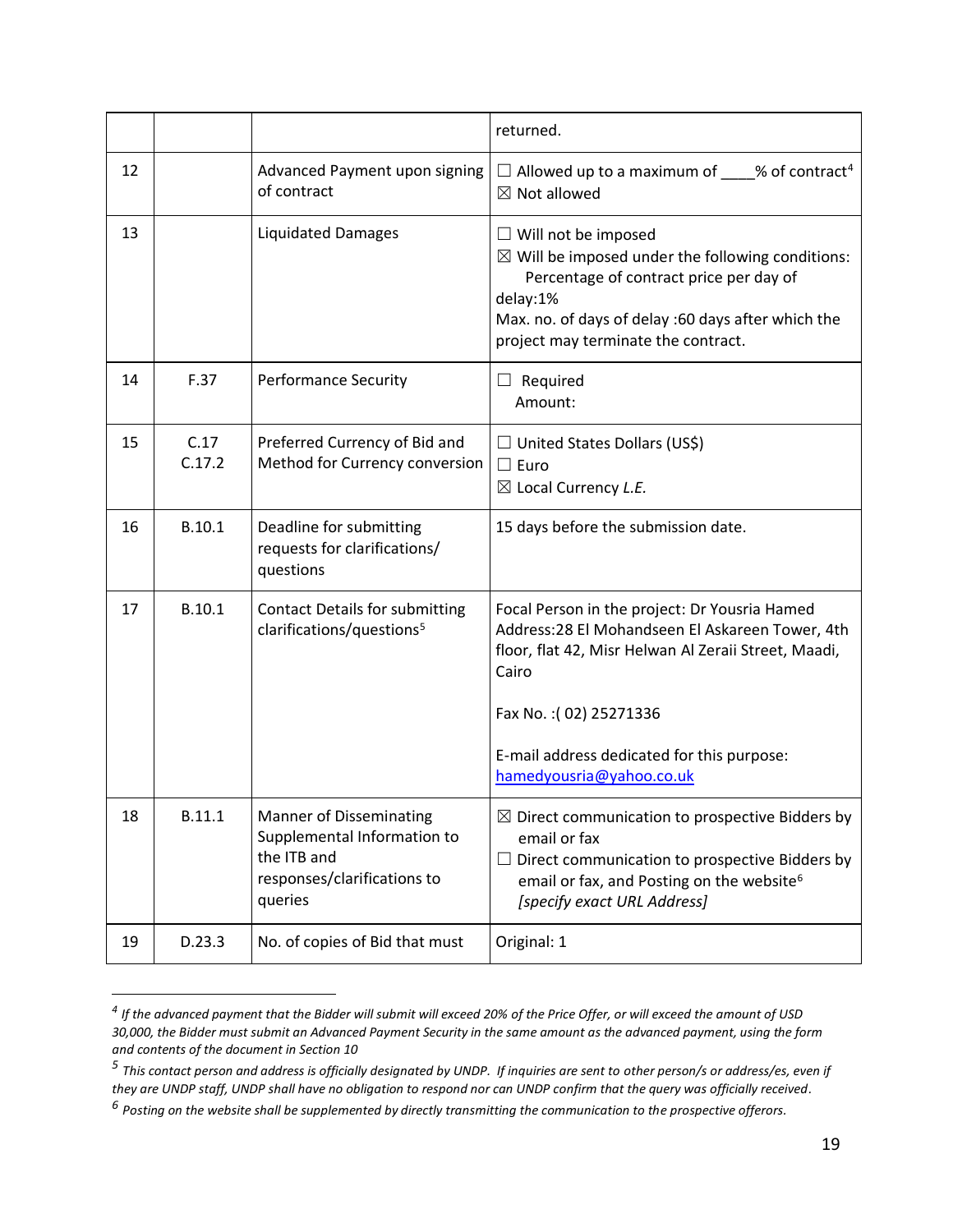|    |                             | be submitted                                                                                                                                                                                        | Copies: 2                                                                                                                                                                                                                                                                                                                                                                                                                                                                                                                                                                                                                                                          |
|----|-----------------------------|-----------------------------------------------------------------------------------------------------------------------------------------------------------------------------------------------------|--------------------------------------------------------------------------------------------------------------------------------------------------------------------------------------------------------------------------------------------------------------------------------------------------------------------------------------------------------------------------------------------------------------------------------------------------------------------------------------------------------------------------------------------------------------------------------------------------------------------------------------------------------------------|
| 20 | D.23.1 b)<br>D.23.2<br>D.24 | <b>Bid submission address</b>                                                                                                                                                                       | 28 El Mohandseen El Askareen Tower, 4th floor,<br>flat 42, Misr Helwan Al Zeraii Street, Maadi, Cairo                                                                                                                                                                                                                                                                                                                                                                                                                                                                                                                                                              |
| 21 | C.21.1<br>D.24              | Deadline of Bid Submission                                                                                                                                                                          | Date and Time:<br>July 25, 2022 12:00 PM                                                                                                                                                                                                                                                                                                                                                                                                                                                                                                                                                                                                                           |
| 22 | D.23.2                      | Manner of Submitting Bid                                                                                                                                                                            | $\boxtimes$ Courier/Hand Delivery<br>Electronic submission of Bid <sup>7</sup><br>$\perp$                                                                                                                                                                                                                                                                                                                                                                                                                                                                                                                                                                          |
| 23 | D.23.2<br>D.26              | <b>Conditions and Procedures for</b><br>electronic submission and<br>opening, if allowed                                                                                                            | $\Box$ Official Address for e-submission: [specify]<br>$\Box$ Format: PDF files only, password protected<br>Password must not be provided to the prooject<br>$\Box$<br>until the date and time of Bid Opening as indicated<br>in No. 24<br>$\Box$ Max. File Size per transmission: [specify]<br>$\Box$ Max. No. of transmission: [specify]<br>$\Box$ No. of copies to be transmitted: [specify]<br>$\Box$ Mandatory subject of email: [specify]<br>$\Box$ Virus Scanning Software to be Used prior to<br>transmission: [specify]<br>Digital Certification/Signature: [specify]<br>$\Box$ Time Zone to be Recognized: [specify]<br>Other conditions: [pls. specify] |
| 24 | D.23.1 c)                   | Date, time and venue for<br>opening of Bid                                                                                                                                                          | Date and Time: to be confirmed<br>Venue : Project premises                                                                                                                                                                                                                                                                                                                                                                                                                                                                                                                                                                                                         |
| 25 |                             | Evaluation method to be used in<br>selecting the most responsive<br><b>Bid</b>                                                                                                                      | $\Box$ Non-Discretionary "Pass/Fail" Criteria on the<br>Technical Requirements; and<br>$\boxtimes$ (70% technical and 30% financial)                                                                                                                                                                                                                                                                                                                                                                                                                                                                                                                               |
| 26 | C.15.1                      | Required Documents that must<br>be Submitted to Establish<br>Qualification of Bidders (In<br>"Certified True Copy" form only)<br>[check all that apply, delete<br>those that will not be required.] | $\boxtimes$ Company Profile, which should not exceed<br>fifteen (15) pages, including printed brochures and<br>product catalogues relevant to the goods/services<br>being procured<br>Members of the Governing Board and their<br>Designations duly certified by the Corporate<br>Secretary, or its equivalent document if Bidder is<br>not a corporation                                                                                                                                                                                                                                                                                                          |

*<sup>7</sup> If this will be allowed, security features (e.g., encryption, authentication, digital signatures, etc.) are strictly required and must be enforced to ensure confidentiality and integrity of contents.*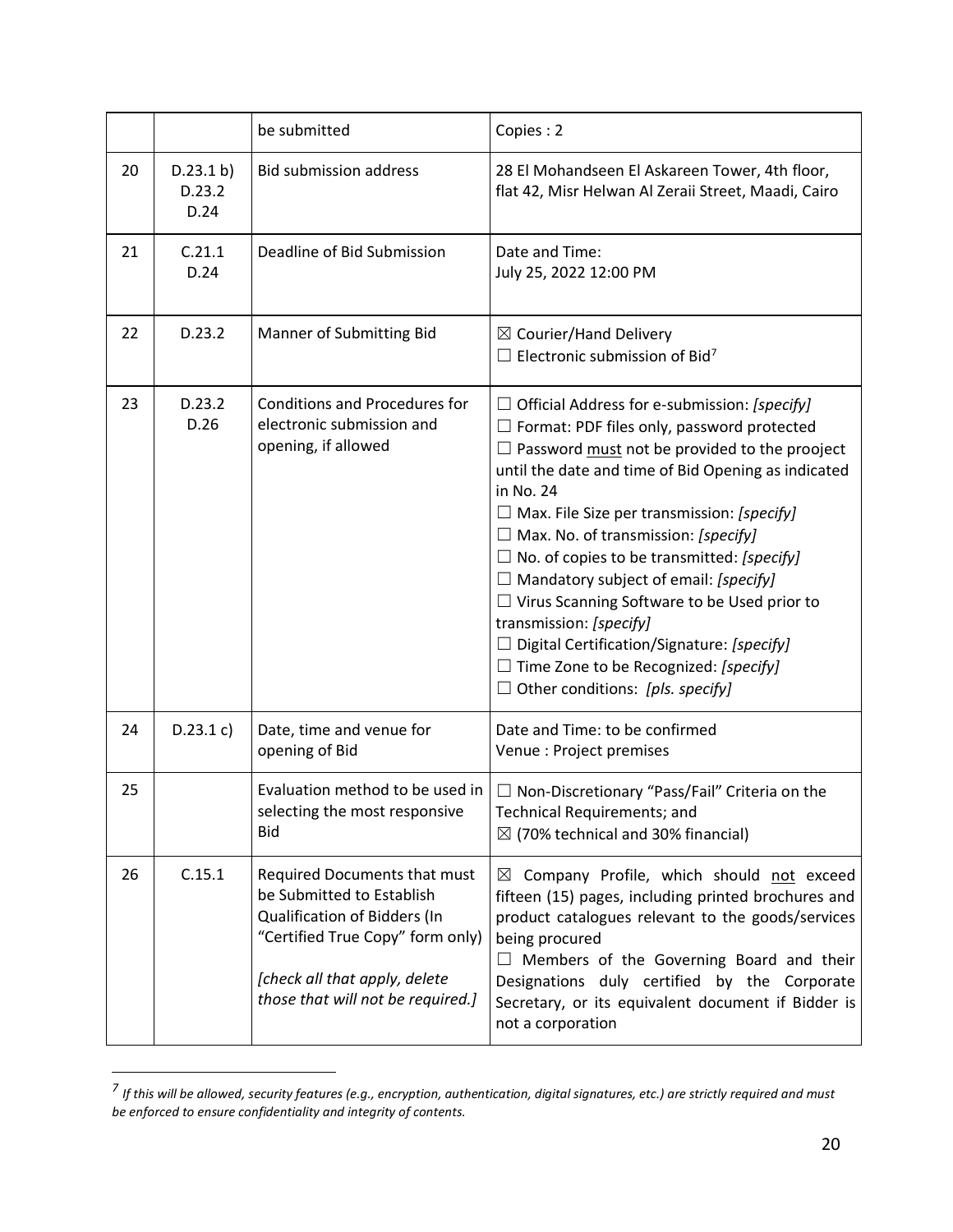|  | List of Shareholders and Other Entities<br>$\boxtimes$<br>Financially Interested in the Firm owning 5% or<br>more of the stocks and other interests, or its<br>equivalent if Bidder is not a corporation<br>$\boxtimes$ Tax Registration/Payment Certificate issued by<br>the Internal Revenue Authority evidencing that the<br>Bidder is updated with its tax payment obligations,<br>or Certificate of Tax exemption, if any such<br>privilege is enjoyed by the Bidder<br>$\boxtimes$ Certificate of Registration of the business,<br>including Articles of Incorporation, or equivalent<br>document if Bidder is not a corporation<br>$\boxtimes$ Trade name registration papers, if applicable<br>$\Box$ Local Government permit to locate and operate<br>in the current location of office or factory<br>Official Letter of Appointment as local<br>⊔<br>representative, if Bidder is submitting a Bid in<br>behalf of an entity located outside the country<br>$\boxtimes$ Quality Certificate (e.g., ISO, etc.) and/or other<br>similar certificates, accreditations, awards and<br>citations received by the Bidder, if any<br>$\square$ Environmental<br>Certificates,<br>Compliance<br>Accreditations,<br>Markings/Labels,<br>other<br>and<br>evidences of the Bidder's practices<br>which<br>contributes to the ecological sustainability and<br>reduction of adverse environmental impact (e.g.,<br>of non-toxic substances, recycled<br>use<br>raw<br>materials, energy-efficient equipment, reduced<br>carbon emission, etc.), either in its business<br>practices or in the goods it manufactures<br>Patent Registration Certificates, if any of<br>technologies submitted in the Bid is patented by<br>the Bidder<br>Plan and details of manufacturing capacity, if<br>Bidder is a manufacturer of the goods to be<br>supplied<br>Certification or authorization to act as Agent in<br>behalf of the Manufacturer, or Power of Attorney,<br>if bidder is not a manufacturer<br>Latest Audited Financial Statement (Income<br>Statement and Balance Sheet) including Auditor's<br>Report for the past [indicate number of years of |
|--|----------------------------------------------------------------------------------------------------------------------------------------------------------------------------------------------------------------------------------------------------------------------------------------------------------------------------------------------------------------------------------------------------------------------------------------------------------------------------------------------------------------------------------------------------------------------------------------------------------------------------------------------------------------------------------------------------------------------------------------------------------------------------------------------------------------------------------------------------------------------------------------------------------------------------------------------------------------------------------------------------------------------------------------------------------------------------------------------------------------------------------------------------------------------------------------------------------------------------------------------------------------------------------------------------------------------------------------------------------------------------------------------------------------------------------------------------------------------------------------------------------------------------------------------------------------------------------------------------------------------------------------------------------------------------------------------------------------------------------------------------------------------------------------------------------------------------------------------------------------------------------------------------------------------------------------------------------------------------------------------------------------------------------------------------------------------------------------------------------------------------------------------------|
|  | reference]<br>Statement of Satisfactory Performance from<br>$\bowtie$                                                                                                                                                                                                                                                                                                                                                                                                                                                                                                                                                                                                                                                                                                                                                                                                                                                                                                                                                                                                                                                                                                                                                                                                                                                                                                                                                                                                                                                                                                                                                                                                                                                                                                                                                                                                                                                                                                                                                                                                                                                                              |
|  | the Top <i>[indicate number]</i> Clients in terms of<br>Contract Value the past [indicate number of years                                                                                                                                                                                                                                                                                                                                                                                                                                                                                                                                                                                                                                                                                                                                                                                                                                                                                                                                                                                                                                                                                                                                                                                                                                                                                                                                                                                                                                                                                                                                                                                                                                                                                                                                                                                                                                                                                                                                                                                                                                          |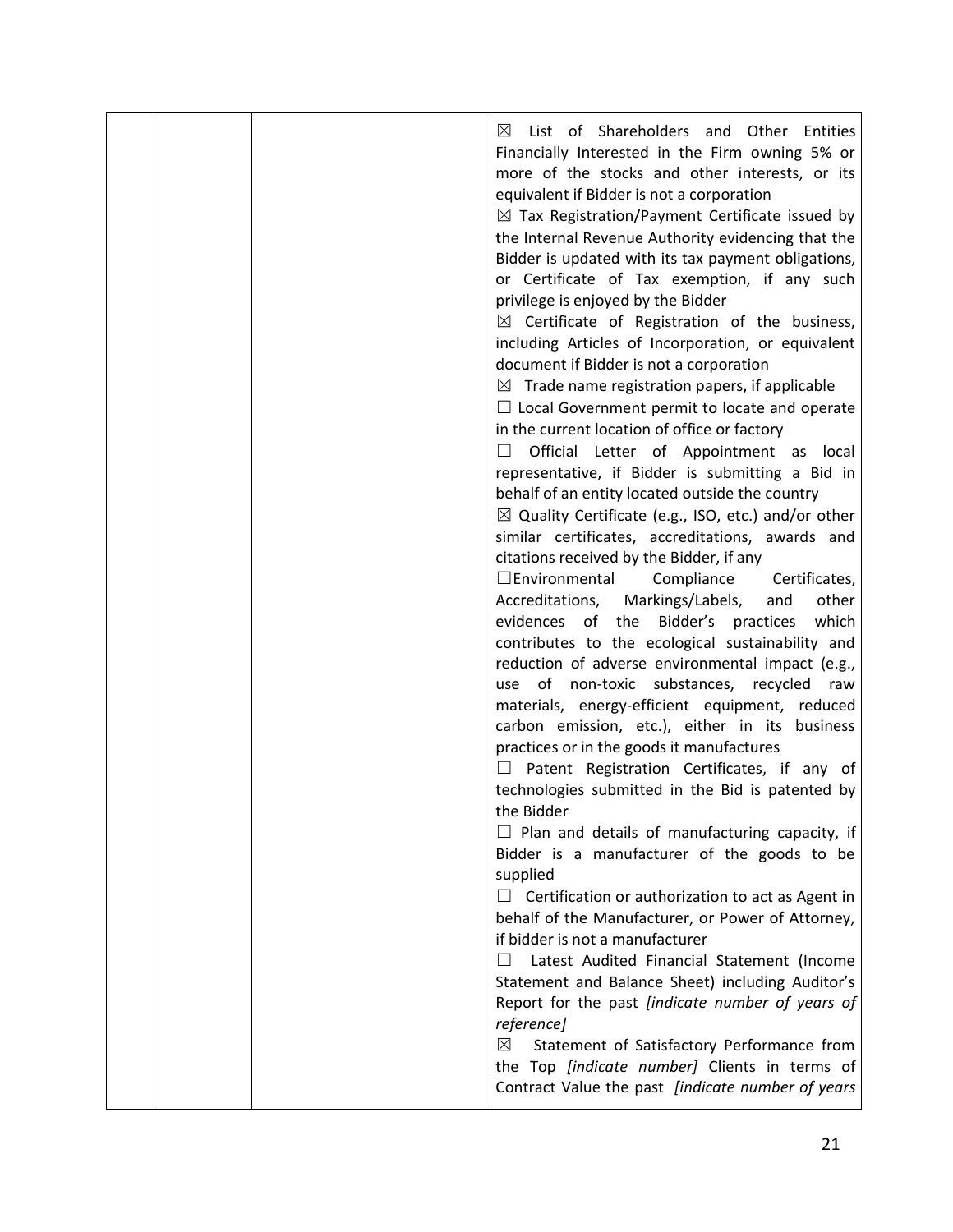|    |        |                                                                                   | of reference]                                                                                                                                                                                                                                                                                                                                                                                                                                                                                                                                                                                                                                            |
|----|--------|-----------------------------------------------------------------------------------|----------------------------------------------------------------------------------------------------------------------------------------------------------------------------------------------------------------------------------------------------------------------------------------------------------------------------------------------------------------------------------------------------------------------------------------------------------------------------------------------------------------------------------------------------------------------------------------------------------------------------------------------------------|
|    |        |                                                                                   | List of Bank References (Name of Bank,<br>Location, Contact Person and Contact Details)<br>$\boxtimes$ All information regarding any past and current<br>litigation during the last five (5) years, in which the<br>bidder is involved, indicating the parties concerned,<br>the subject of the litigation, the amounts involved,<br>and the final resolution if already concluded.                                                                                                                                                                                                                                                                      |
| 27 |        | Other documents that may be<br>Submitted to Establish Eligibility                 | [Click here to insert list]                                                                                                                                                                                                                                                                                                                                                                                                                                                                                                                                                                                                                              |
| 28 | C.15   | <b>Structure of the Technical Bid</b><br>and List of Documents to be<br>Submitted | As described on the proceeding sections of this ITB.                                                                                                                                                                                                                                                                                                                                                                                                                                                                                                                                                                                                     |
| 29 | C.15.2 | Latest Expected date for<br>commencement of Contract                              | August 15, 2022                                                                                                                                                                                                                                                                                                                                                                                                                                                                                                                                                                                                                                          |
| 30 | C.15.2 | Maximum Expected duration of<br>contract                                          | 06 Months                                                                                                                                                                                                                                                                                                                                                                                                                                                                                                                                                                                                                                                |
| 31 |        | The project will award the<br>contract to:                                        | $\boxtimes$ One Bidder only<br>$\Box$ One or more Bidders, depending on the<br>following factors : [clarify fully how and why will<br>this be possible. Please do not choose this option<br>without indicating the parameters for awarding to<br>multiple Bidders]                                                                                                                                                                                                                                                                                                                                                                                       |
| 32 | F.34   | Criteria for the Award and<br><b>Evaluation of Bid</b>                            | <b>Award Criteria</b><br>$\boxtimes$ Non-discretionary "Pass" or "Fail" rating on the<br>detailed contents of the Schedule of Requirements<br>and Technical Specifications<br>Compliance on the following qualification<br>requirements :<br><b>Bid Evaluation Criteria<sup>8</sup></b><br>$\Box$ Minimum no. of years of experience in similar<br>contracts: [indicate number];<br>Minimum annual turnover of [indicate amount<br>and currency] for the past [indicate number of<br>years of reference];<br>$\Box$ Current ratio of not less than 1.0 [modify if a<br>higher number is required];<br>$\Box$ Net Working Capital of [indicate amount and |

<sup>8</sup> *Pls. reconcile and ensure consistency with the contents of the Technical Specifications*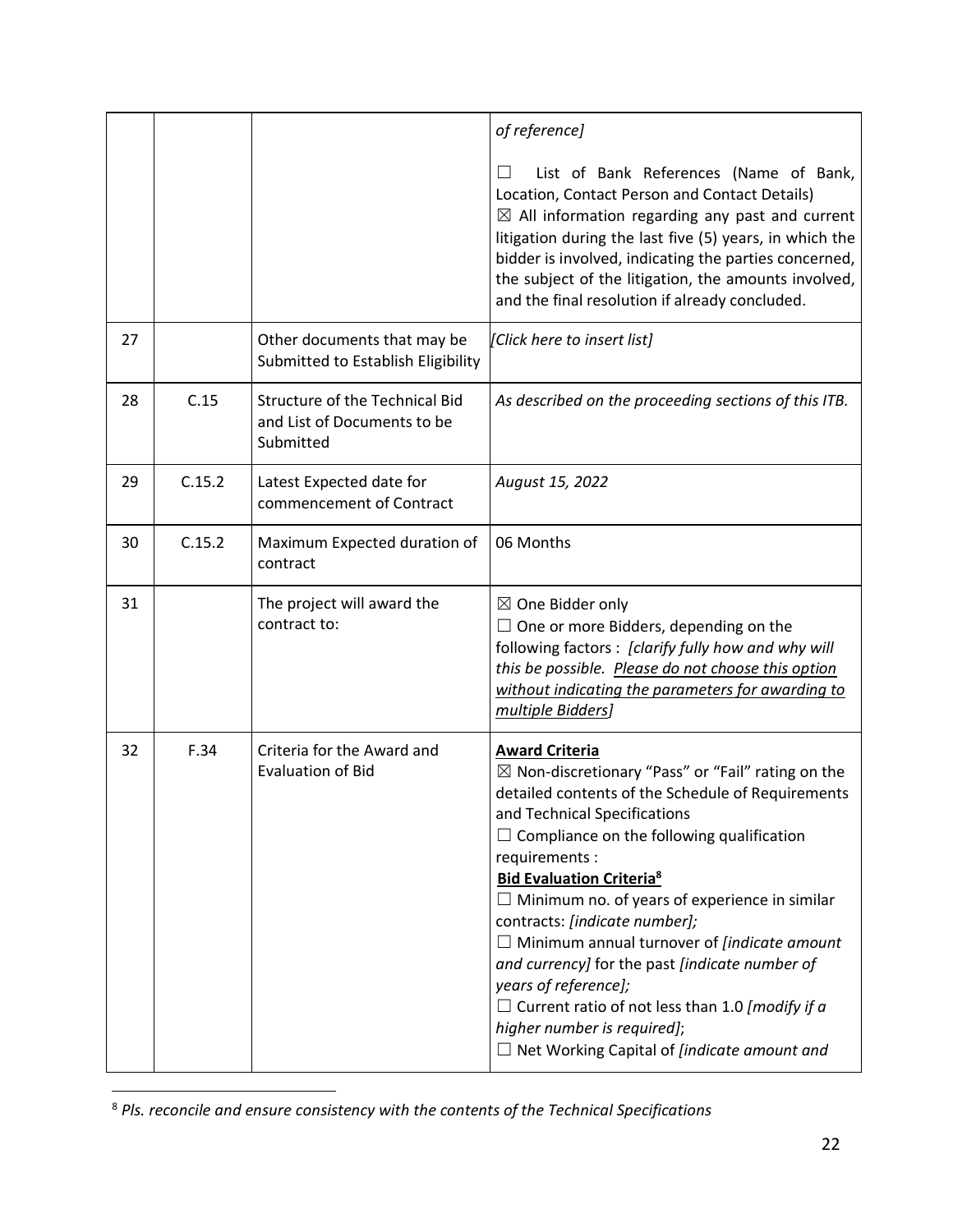|    |      |                            | currency] for the past [indicate number of years of<br>reference];<br>$\Box$ Minimum no. of similar projects undertaken<br>over the past 3 years [indicate number];<br>$\Box$ Highest value of contract over the past 5 years<br>[indicate number];<br>$\Box$ Full compliance of Bid to the Technical<br>Requirements;<br>$\Box$ Quality Inspection and Testing Certificates for<br>the goods to be supplied;<br>$\Box$ After-sales service of at least [indicate number];<br>$\Box$ Lowest Operating Costs Evidenced by a Table of<br>Consummables, Rate of Consumption, and Unit<br>Price;<br>$\Box$ Warranty on parts and services for a minimum<br>period of [indicate number];<br>$\Box$ User's Training for a minimum of [indicate<br>number of persons] to be conducted at [indicate<br>location] for a period of [indicate duration];<br>$\Box$ Maximum percentage of supply/work that will<br>be sub-contracted [indicate percentage];<br>$\Box$ Acceptability of the Transportation/Delivery<br>Schedule;<br>$\Box$ Appropriateness of the Implementation<br>Timetable to Project Schedule;<br>$\Box$ Qualification of the Team Leader to directly<br>coordinate with the project [specify details];<br>$\Box$ Qualification of all other personnel to be<br>assigned to the contract [specify details]<br>$\Box$ Others [pls. specify and list further] |
|----|------|----------------------------|--------------------------------------------------------------------------------------------------------------------------------------------------------------------------------------------------------------------------------------------------------------------------------------------------------------------------------------------------------------------------------------------------------------------------------------------------------------------------------------------------------------------------------------------------------------------------------------------------------------------------------------------------------------------------------------------------------------------------------------------------------------------------------------------------------------------------------------------------------------------------------------------------------------------------------------------------------------------------------------------------------------------------------------------------------------------------------------------------------------------------------------------------------------------------------------------------------------------------------------------------------------------------------------------------------------------------------------------------------------------|
| 33 | E.29 | Post qualification Actions | $\boxtimes$ Verification of accuracy, correctness and<br>authenticity of the information provided by the<br>bidder on the legal, technical and financial<br>documents submitted;<br>$\boxtimes$ Validation of extent of compliance to the<br>ITB requirements and evaluation criteria based<br>on what has so far been found by the<br>evaluation team;<br>Inquiry and reference checking<br>$\boxtimes$<br>with<br>Government entities with jurisdiction on the<br>bidder, or any other entity that may have done<br>business with the bidder;<br>$\boxtimes$ Inquiry and reference checking with other                                                                                                                                                                                                                                                                                                                                                                                                                                                                                                                                                                                                                                                                                                                                                           |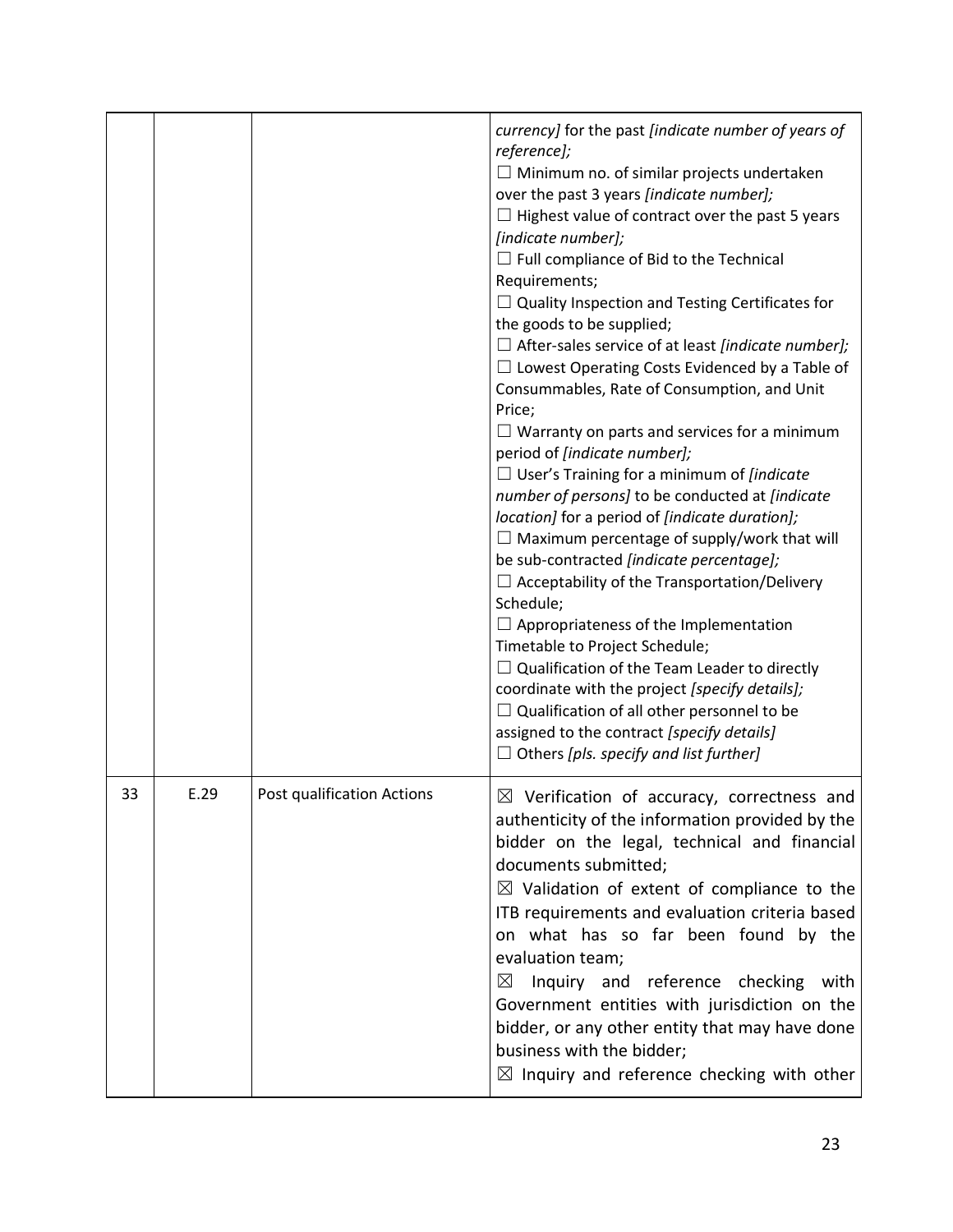|    |                                                                  | previous clients on the quality of performance<br>on ongoing or previous contracts completed;<br>$\boxtimes$ Physical inspection of the bidder's plant,<br>factory, branches or other places where<br>business transpires, with or without notice to<br>the bidder;<br>$\boxtimes$ Testing and sampling of completed goods<br>similar to the requirements of the project,<br>where available; and<br>$\Box$ Others [click here to specify] |
|----|------------------------------------------------------------------|--------------------------------------------------------------------------------------------------------------------------------------------------------------------------------------------------------------------------------------------------------------------------------------------------------------------------------------------------------------------------------------------------------------------------------------------|
| 34 | <b>Conditions for Determining</b><br><b>Contract Effectivity</b> | $\Box$ Thenproject's receipt of Performance Bond<br>$\boxtimes$ committee's approval of plans, drawings,<br>samples, etc.<br>$\Box$ Others <i>[click here to specify]</i> .                                                                                                                                                                                                                                                                |
| 35 | Other Information Related to<br>the $ITB9$                       | [All other instructions and information not<br>mentioned in DSs 1-33 but are relevant to the ITB<br>must be cited here, and any further entries that<br>may be added below this table row.]                                                                                                                                                                                                                                                |

<sup>9</sup> *Where the information is available in the web, a URL for the information may simply be provided.*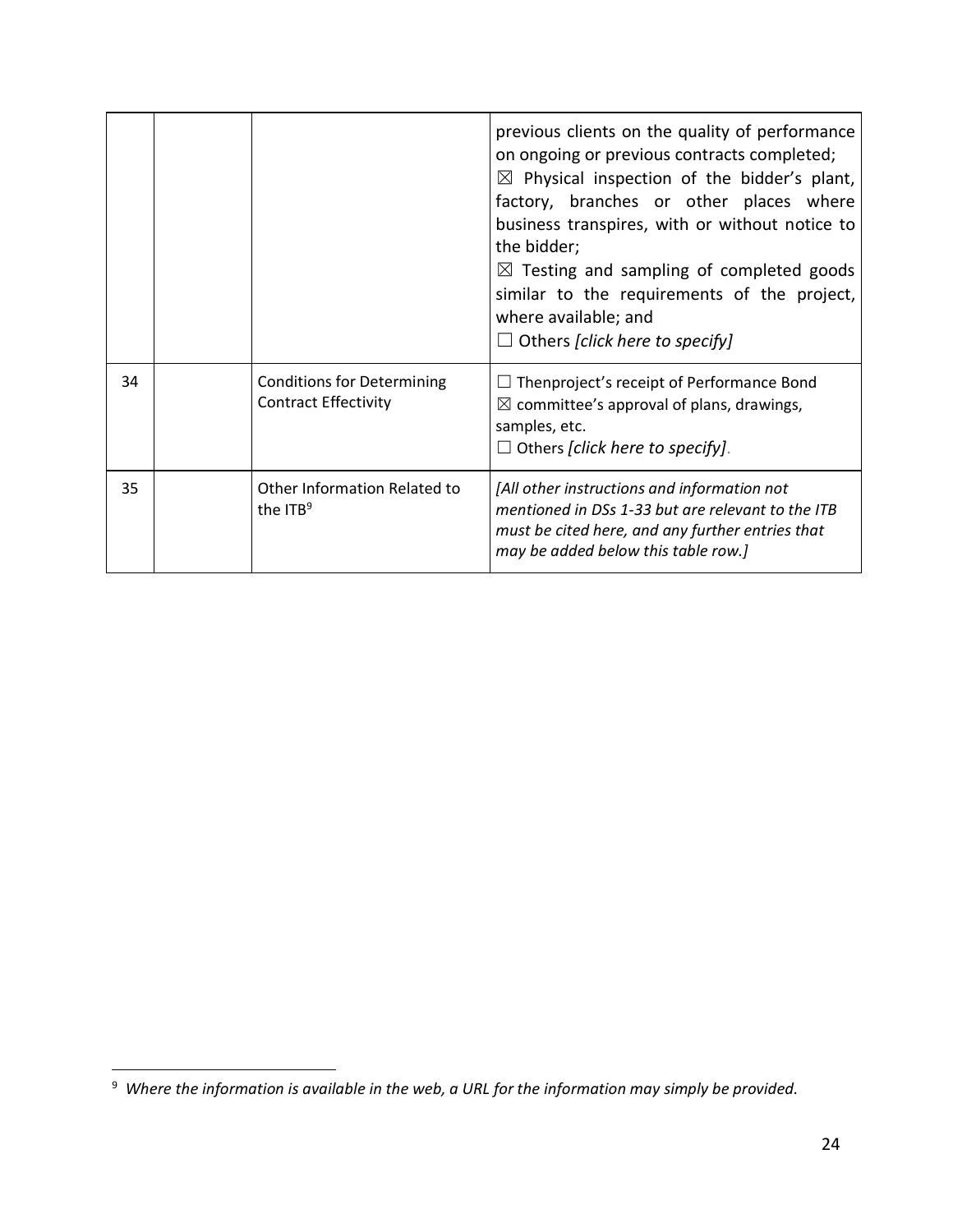**Section 3a: Schedule of Requirements and Technical Specifications**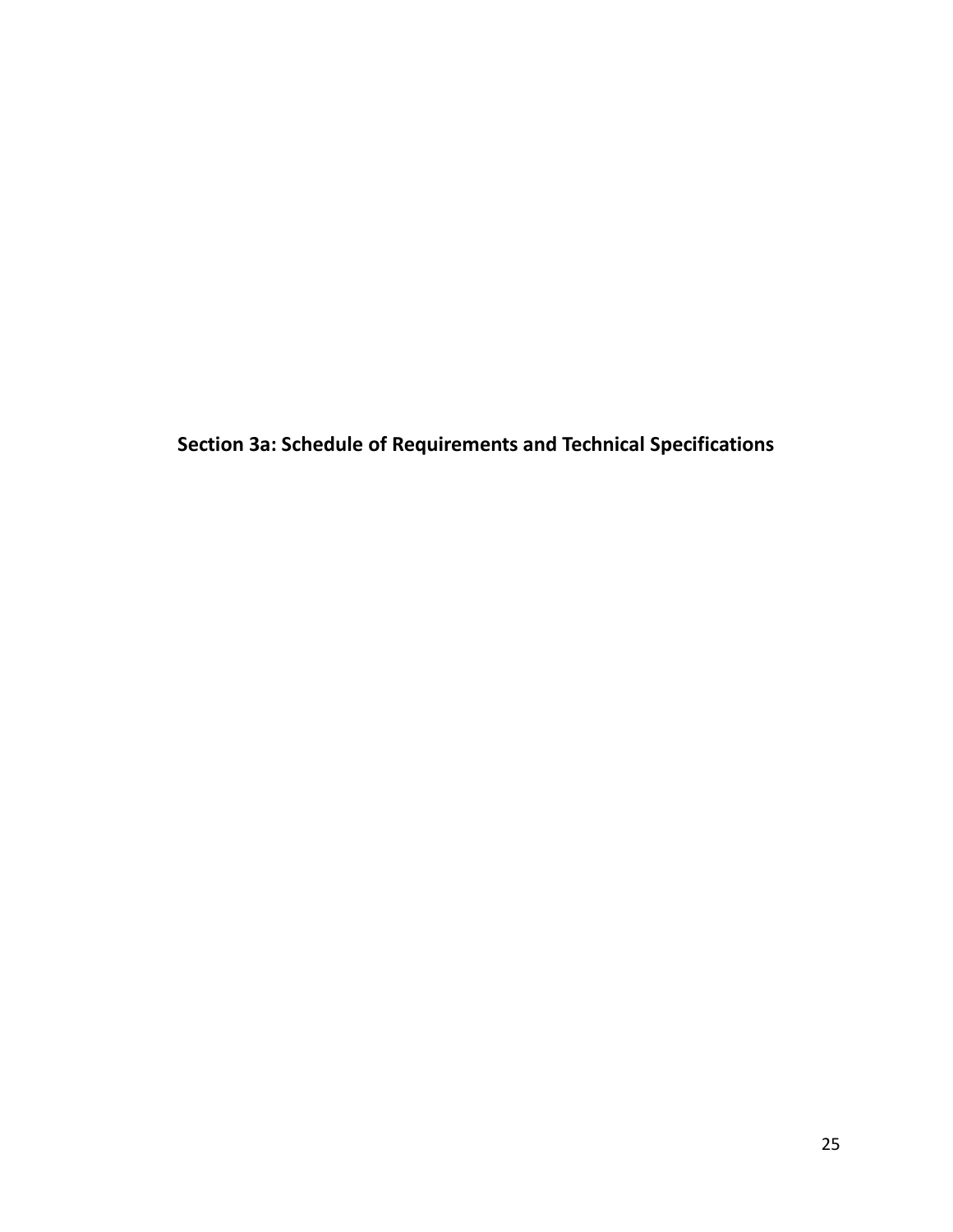#### **Project Goals and Background**

EIECP III is a three year project implemented as the third phase of the Italian Egyptian Environmental Cooperation Program (EIECP), which first phase started in the late 90s, while its second phase came to an end in 2010. The current third phase of EIECP aims at further developing Egypt's protected areas (PAs) system, mainly with the view of establishing incomegenerating mechanism and, thus, facilitate the process for mobilizing resources toward the financial sustainability of the Egypt's PAs system and, in this way, its conservation and sustainable development endeavours. EIECP III will also tackle other PAs management needs of the Nature Conservation Sector (NCS) of the Egyptian Environmental Affairs Agency EEAA), such as that of information gathering/generation management and analysis.

Community Based Natural Resources Management (CBNRM) schemes will be developed and implemented to promote sustainable development in a number of project Intervention Areas (IAs), identified as those spatial domains where the services provided by the ecosystem safeguarded by the PAs focused by EIECP II are used. In this way, local communities are engaged in the management of PAs with the view of enhancing the efficacy in preserving natural ecosystems and cultural heritages. The sustainable use of Egypt's PAs natural resources can hardly generate adequate income for local communities if not built around tourism, which is a significant engine of growth for both the national economy and the development of local communities. For this reason, EIECP III will also tackle the promotion of responsible and sustainable eco-tourism activities and, in so doing, will also pursue the integration of all other potential local economic activities, such as agriculture, ranging and fishing in the CBNRM schemes in and around PAs. The said CBNRM schemes will thus be critically analysed to highlight PAs management best practices and, on this basis, prepare guidelines and methodological tools for their replication in other contexts.

#### **Objective**

The objective of this consultancy is to prepare a site development plan including a construction document and general layout for Qulaan Site at Wadi El Gemal National Park. This assignment should result in better visitor's enjoyment and stakeholder's satisfaction.

According to the annual work plan, main Output (1): Co-management by local communities and NCS of natural and cultural resources assets of Wadi Gemal and Fayoum is strengthened in the framework of the established CBNRM schemes. The project aims at Preparing the Qulaan Integrated Co-Management Plan, aimed at fostering ecotourism-development, naturalresources-conservation and landscape-amelioration.

#### **III. SCOPE OF WORK /**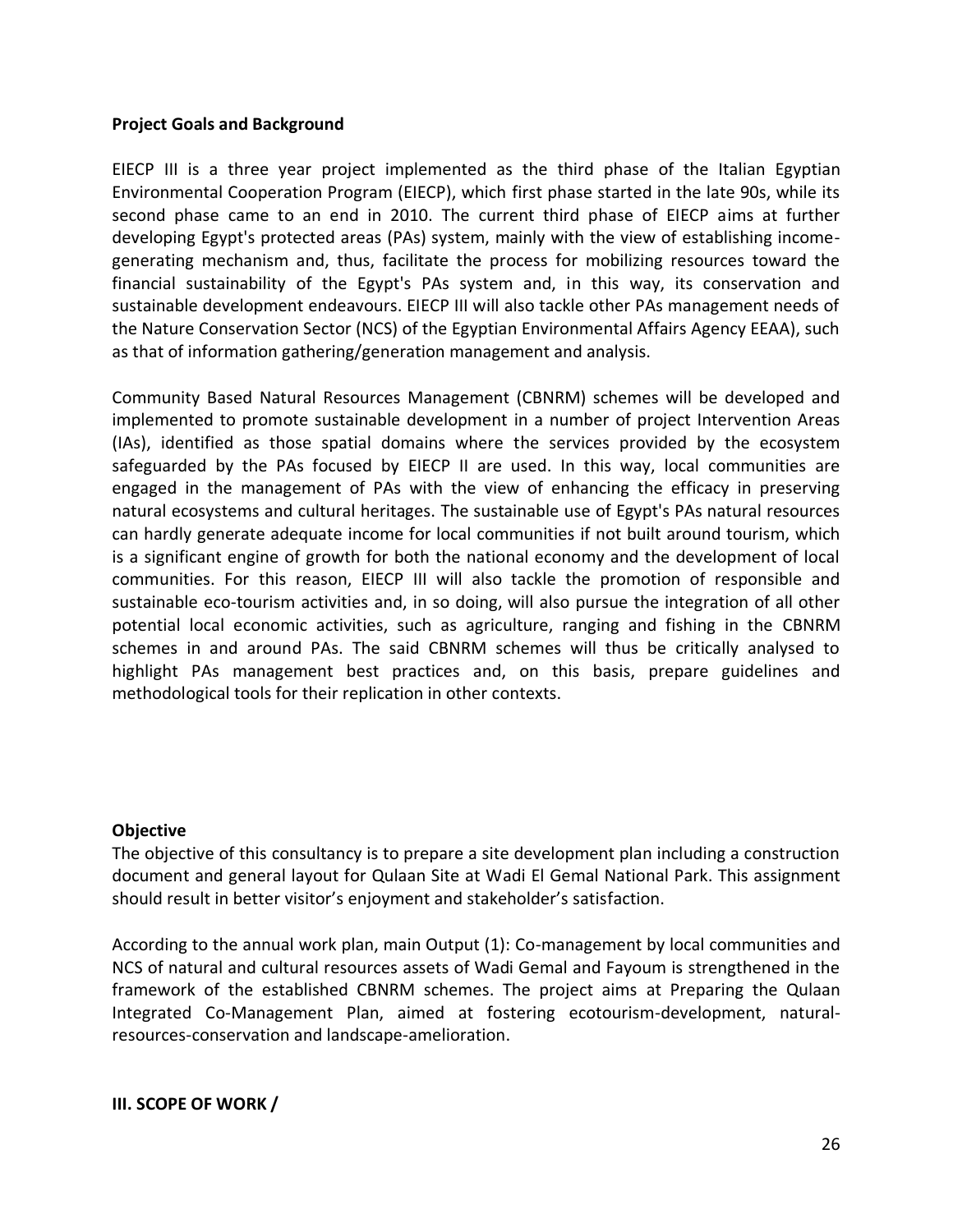To achieve the above objectives, the Project Management unit (PMU) will hire a consulting firm specialized in eco-architect, communication and Protected Areas planning in order to ensure the Successful fulfilment of the assignment. Based on the firm's understanding of output 1 of the project as outlined herein (I. Background), and given the natural and cultural resources of Wadi El Gemal National Park, the firm should strictly follow the IUCN guidelines for sustainable tourism in Protected Areas; sensitive development of infrastructure and services to accomplish the objectives of this mission as given under II. In this activity, the consulting firm will undertake the following tasks:

- Prepare a study that develop site development plan for Qulaan site at WGNP;
	- a. The site development plan for Qulaan site should explain the existing facilities: The Local Settlement "Qulaan Village"
	- b. Site Description "Baseline Conditions"
		- i. Environmental
		- ii. Social
		- iii. Economic
		- iv. Institutional
	- c. Stakeholders Mapping and Analysis
	- d. Needs Assessment for Qulaan site development
- New recommended facilities in consultation with EEAA, PMU, WGNP and Qulaan local community; it should include the following items:
	- o Site Development Plan
	- o Access, Roads and Trails
	- o The Parking Area
	- o Toilets and Showers
	- o Kitchen and Equipment
	- o The Restaurant
	- o The Tents
	- o The Huts
	- o Handicrafts and Local Products Outlets
	- o Water Supply and Tanks
	- o Sewage and Wastewater System
	- o Solid Waste Management System
	- o Signage (direction, behavioural, and interpretive signs)
	- o General Layout "Site Plan"
	- o Conservation Management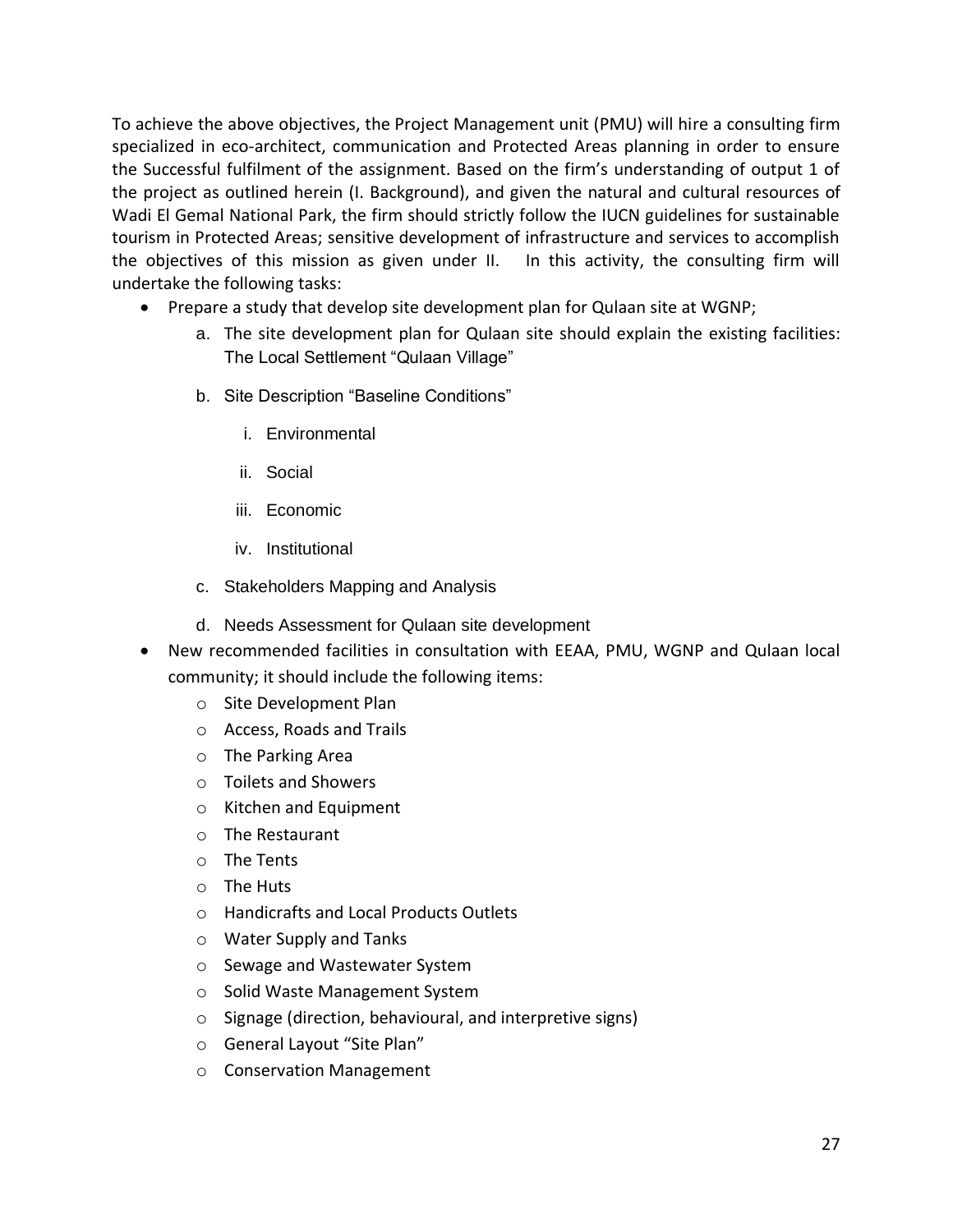- $\circ$  Biodiversity Conservation and Zoning Plan (e.g. Bird watching areas; mangrove site, landscaping … etc.,)
	- Visitor Management Plan
	- Awareness and Education
	- Code of Conduct
- o The Governance Structure
	- Partners Roles and Responsibilities
	- The Local Community Binding Agreement
	- Benefit Sharing Model
	- Timeline and Implementation Arrangements
- Prepare all construction documents for reshaping and upgrading the Qulaan site including environmentally friendly engineering drawings, specifications and bills of quantities after consultation with the PMU, WGNP and other stakeholders including local community. The construction documents should include but not limited to all visitor facilities in the Qulaan site e.g. tracks, restaurant, Bedouin tent, sightseeing areas along the coast, toilets, parking area... etc.)
- Prepare bill of quantities and specifications for all items using local environmentally friendly materials- needed for the upgrade of the first phase (Qulaan site); providing that EEAA may decide to set priorities for the implementation or announce it for new contract;
- The construction documents should include:
	- $\circ$  A plan to upgrade the Qulaan site and provide it with natural walking and car tracks;
	- o Upgrade/reshape the existing facilities and provide new ones as needed;
	- o Provide the entrance of the Qulaan site with a parking area and signs;
	- o Provide appropriate interpretive, behavioural and directional signs that ensure the integrity of natural landscape;
	- $\circ$  Design for new toilets to be installed in the entrance of the site and next to the restaurant.
	- o Provide seats around the coast;
	- o Provide waste facilities;
	- $\circ$  Examine the efficacy of the mangrove trees and provide the mangrove site with interpretation facilities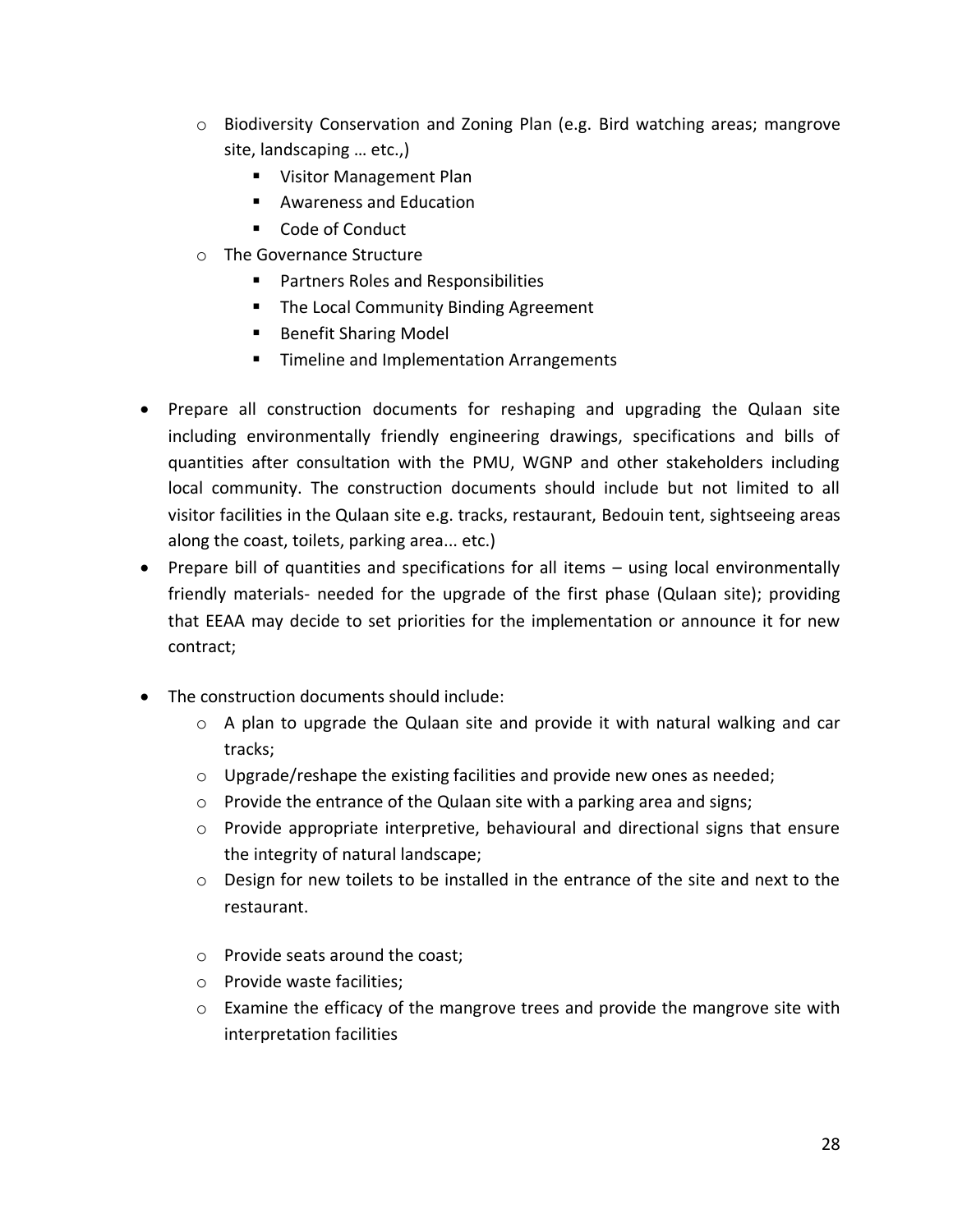#### **The service provider will also be expected to:**

- Visit the site, consult with PA staff and be familiarized with all aspect of the project;
- Prepare a design that suits the use of suitable local materials and traditional technics for construction;
- Ensure the natural integrity of the site;
- Along with the design concept, the service provider will provide the project with a document that describe the proposed designs and its relation to the region's ` natural and cultural landscape.

#### **METHODOLOGY:**

The service provider is expected to work closely with the project management team, EEAA, WRPA, the local community, and park stakeholders to implement the consultancy activities. The designs will quest to incorporate locally available building materials and, where appropriate, utilize local traditional knowledge, vernacular architectural styles and motifs, including historical architecture.

#### **Qualifications:**

Qualifications of the successful firm at various levels:

- Proven experience of minimum 5 years in the architectural design in natural areas;
- Proven creative design skills for designing exhibits and displays in natural areas;
- Demonstration of knowledge and familiarity with the site and its region;
- Demonstrated access to scientific, photographic and other contents relevant to this activity;
- Extensive experience in the design and construction of projects in situ, which utilize local labor skills and traditional knowledge of locally available materials;
- A proven record of delivering projects within the planned time schedule and cost estimates.

#### **Timeframe**

The time frame of the contract is four months including field visits which will involve the field mission, preparation and submission of all required deliverables to the project management unit. A professional committee will review the offers and approve the successful design.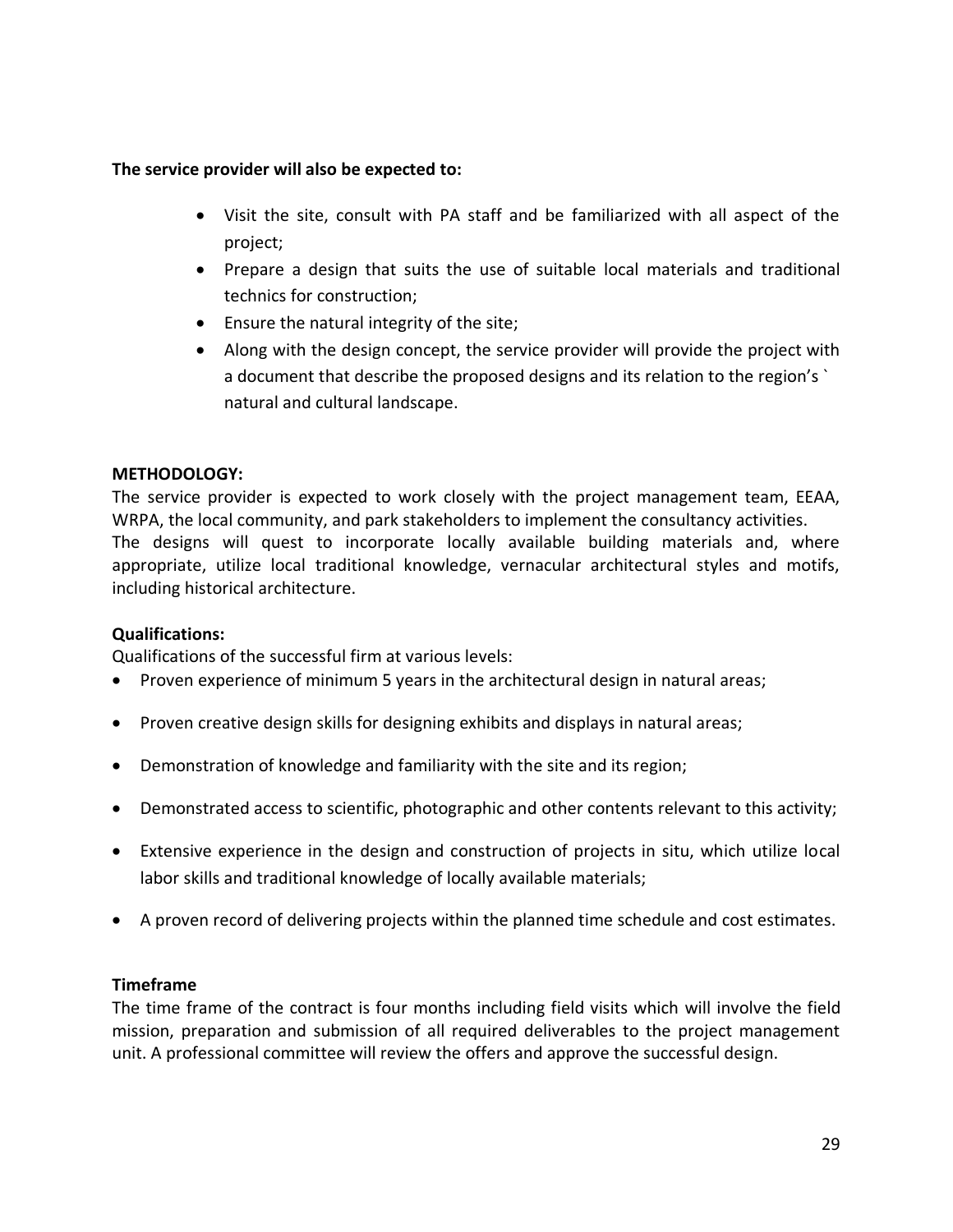### **Interested firms should submit their updated profile along with detailed technical and financial offers in separate sealed envelopes.**

#### **Technical offer to include: -**

- 1. Preliminary master development plan for Qulaan site. The master plan should define its concept and background information demonstrating the firm understanding of the project's, existing condition. Divide the new establishment into certain phases, putting priorities for implementation;
- 2. Proposal of architectural drawings for phase 1 including the following:
	- a) Masterplan for this region indicating the upgrading/ renovation for the existing facilities in Qulaan site can be made. (such as crafters area and gift shop, restaurant, toilets, etc.);
	- b) Indicate new facilities to serve developing the Qulaan site (please review the scope of work above);
	- c) Define the specification of ecofriendly materials, which will be used in the upgrade and estimation of the quantities.
- 3. Proposed timeframe and key steps for the study and master development plan, the construction of the new facilities and reshape/ renovate the existing facilities must be performed.
- 4. Company profile to include written history and pervious experience in designing and supervising similar operations.

#### **Financial offer to include: -**

- 1. Specification of the cost components in reference with the general outline of quantities and specification as noted above.
- 2. Estimation of the break down cost for each phase.

#### **The offers should be sent in sealed envelopes to the following address:**

28 Misr Helwan Al Zeraii street, Military Engineers tower, Fourth Floor, Flat 42, Maadi, Cairo. Egyptian Italian Environmental Cooperation Project III.

#### **For enquiries please contact us through emails:**

Email: [hamedyousria@yahoo.co.uk](mailto:hamedyousria@yahoo.co.uk) [amany.nakhla@undp.org;](mailto:amany.nakhla@undp.org)

NB: Please refer to the title of the consultancy in the e-mail subject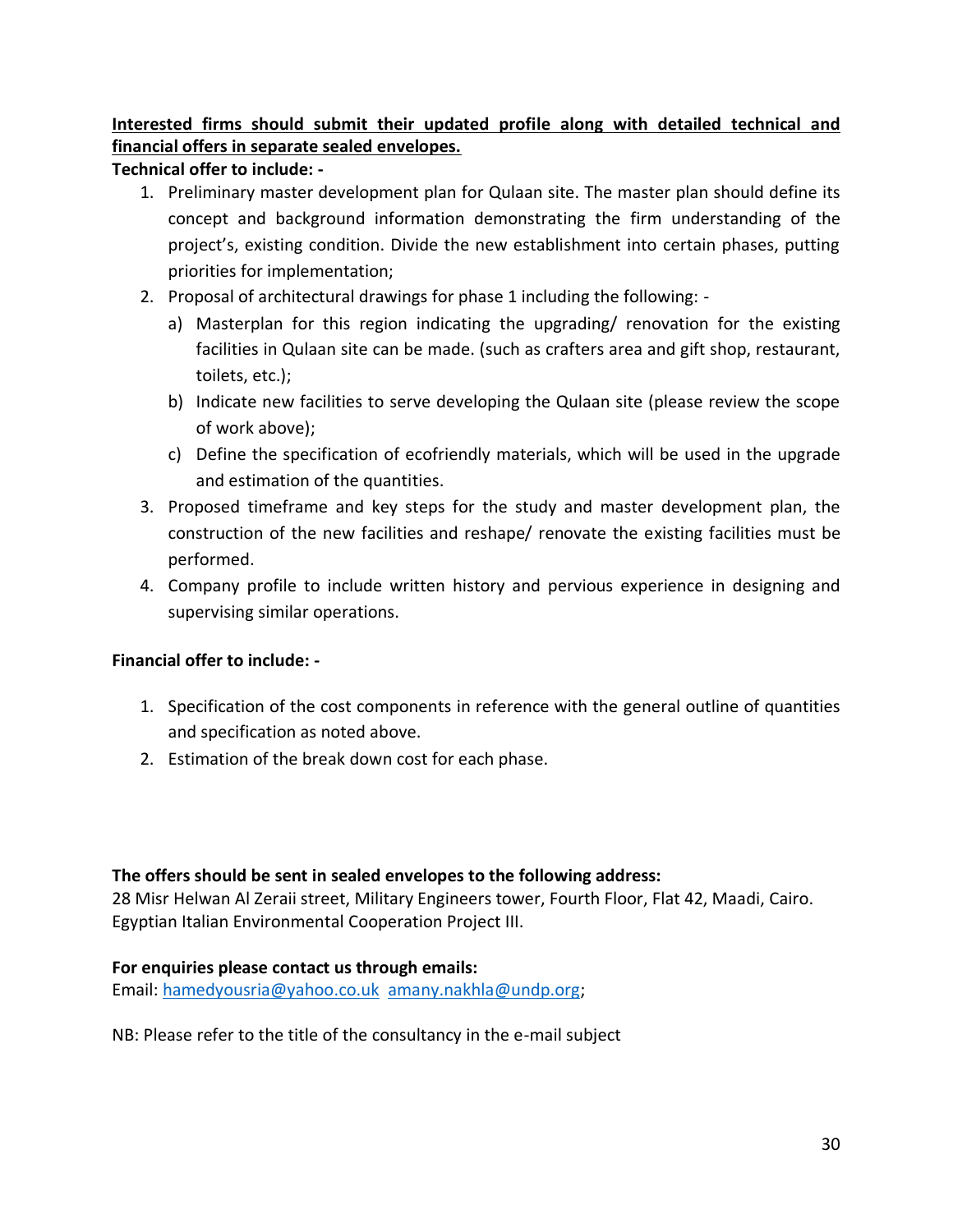### **Section 3b: Related Services**

Further to the Schedule of Requirements in the preceding Table, Bidders are requested to take note of the following additional requirements, conditions, and related services pertaining to the fulfillment of the requirements:

|                                           | $\Box$ FCA                                |                                                                 |  |
|-------------------------------------------|-------------------------------------------|-----------------------------------------------------------------|--|
| <b>Delivery Term</b>                      | <b>CPT</b>                                |                                                                 |  |
| [INCOTERMS 2010]                          | □ CIP                                     |                                                                 |  |
| (Pls. link this to price schedule)        | <b>DAP</b>                                |                                                                 |  |
|                                           |                                           |                                                                 |  |
|                                           | <b>Other</b> <i>Click here to specify</i> |                                                                 |  |
| <b>Exact Address of</b>                   |                                           |                                                                 |  |
| Delivery/Installation Location            |                                           | Djaraht Um El Saghier village, Eastern Sector of Siwa Protected |  |
|                                           | Area, Matrouh Governorate                 |                                                                 |  |
| Mode of Transport Preferred               | <b>AIR</b>                                | $\boxtimes$ LAND                                                |  |
|                                           | <b>SEA</b><br>$\Box$                      | OTHER [pls. specify]                                            |  |
|                                           |                                           |                                                                 |  |
| The project Preferred Freight             |                                           |                                                                 |  |
| Forwarder, if any <sup>10</sup>           |                                           |                                                                 |  |
|                                           |                                           |                                                                 |  |
|                                           |                                           |                                                                 |  |
| Distribution of shipping                  |                                           |                                                                 |  |
| documents (if using freight               |                                           |                                                                 |  |
| forwarder)                                |                                           |                                                                 |  |
| Delivery Date                             |                                           |                                                                 |  |
| Customs, if needed, clearing              | The project                               |                                                                 |  |
| shall be done by:<br>$\boxtimes$ Supplier |                                           |                                                                 |  |
|                                           | $\boxtimes$ Freight Forwarder             |                                                                 |  |
| Ex factory / Pre-shipment                 | Click here to enter text.                 |                                                                 |  |
| inspection                                |                                           |                                                                 |  |
| Inspection upon delivery                  | Click here to enter text.                 |                                                                 |  |
|                                           |                                           |                                                                 |  |

*<sup>10</sup>A factor of the INCOTerms stipulated in the ITB. The use of a the project preferred courier may be considered for purposes of ensuring forwarder's familiarity with procedures and processing of documentary requirements applicable to the project when clearing with customs authority of the country of destination.*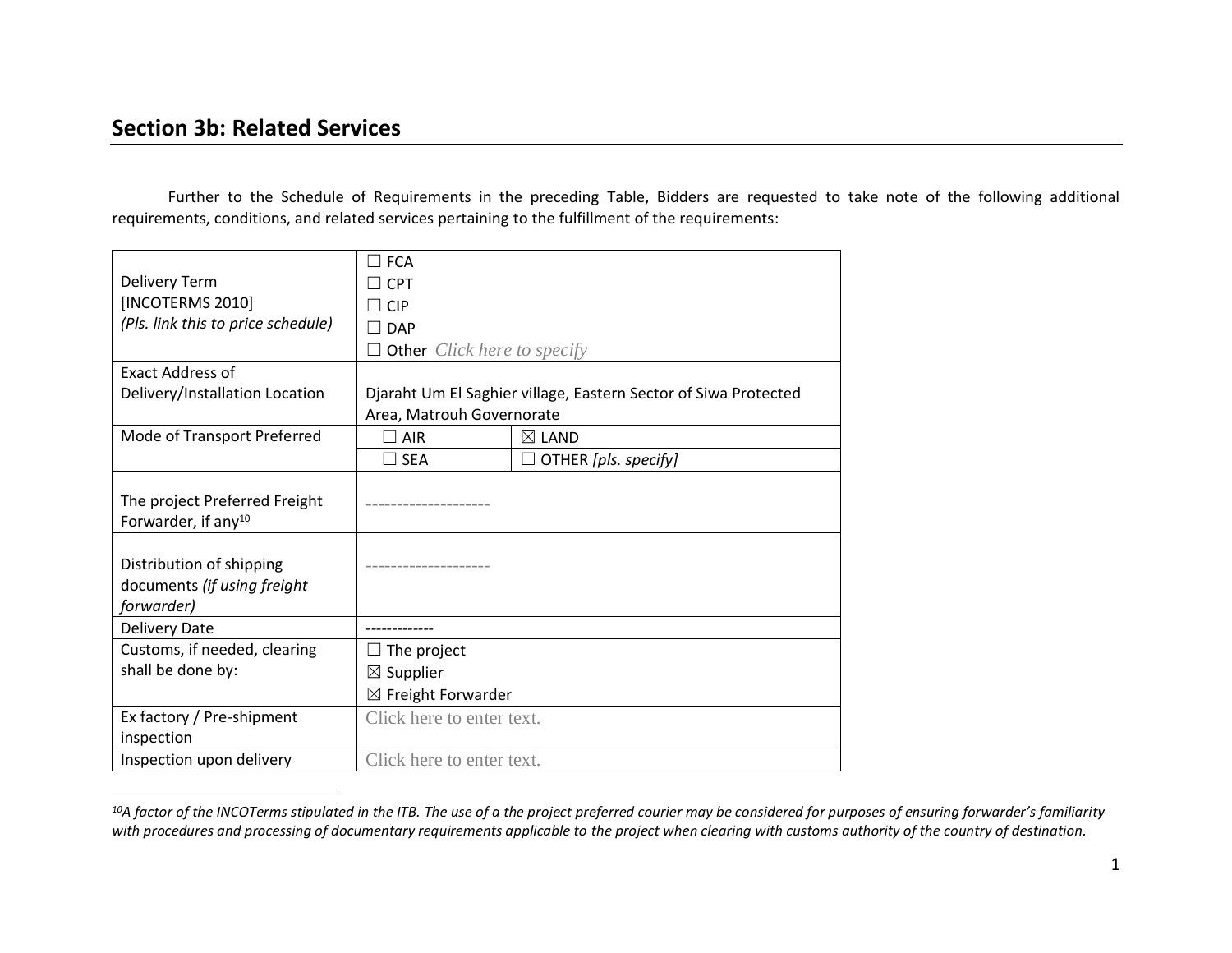| <b>Installation Requirements</b>      | Click here to enter text.                                            |
|---------------------------------------|----------------------------------------------------------------------|
| <b>Testing Requirements</b>           | Click here to enter text.                                            |
| Scope of Training on Operation        | Click here to enter text.                                            |
| and Maintenance                       |                                                                      |
| Commissioning                         | Click here to enter text.                                            |
| <b>Technical Support Requirements</b> | Click here to enter text.                                            |
|                                       | $\Box$ 100% within 30 days upon the project's acceptance of the      |
| Payment Terms (max. advanced          | goods delivered as specified and receipt of invoice                  |
| payment is 20% of total price as      | $\Box$ Max of 20% upon issuance of PO and the rest within 30 days    |
| per UNDP policy)                      | from the project's acceptance of goods as specified and receipt of   |
|                                       | invoice                                                              |
|                                       | $\Box$ Others [pls. specify]                                         |
|                                       | $\Box$ Pre-shipment inspection [pls. provide details]                |
| <b>Conditions for Release of</b>      | $\Box$ Inspection upon arrival at destination [pls. provide details] |
| Payment                               | $\Box$ Installation [pls. provide details]                           |
|                                       | $\Box$ Testing [pls. provide details]                                |
|                                       | $\Box$ Training on Operation and Maintenance [pls. provide details]  |
|                                       | $\Box$ Written Acceptance of Goods based on full compliance with     |
|                                       | RFQ requirements                                                     |
|                                       | $\Box$ Others [pls. specify]                                         |
| After-sale services required          | $\exists$ Warranty on Parts and Labor for minimum period of          |
|                                       |                                                                      |
|                                       | $\Box$ Technical Support                                             |
|                                       | $\Box$ Provision of Service Unit when pulled out for maintenance/    |
|                                       | repair                                                               |
|                                       | Others [pls. specify]                                                |
| All documentations, including         | English                                                              |
| catalogs, instructions and            | $\Box$ French                                                        |
| operating manuals, shall be in        | $\Box$ Spanish                                                       |
| this language                         | Others [pls. specify, including dialects, if needed]                 |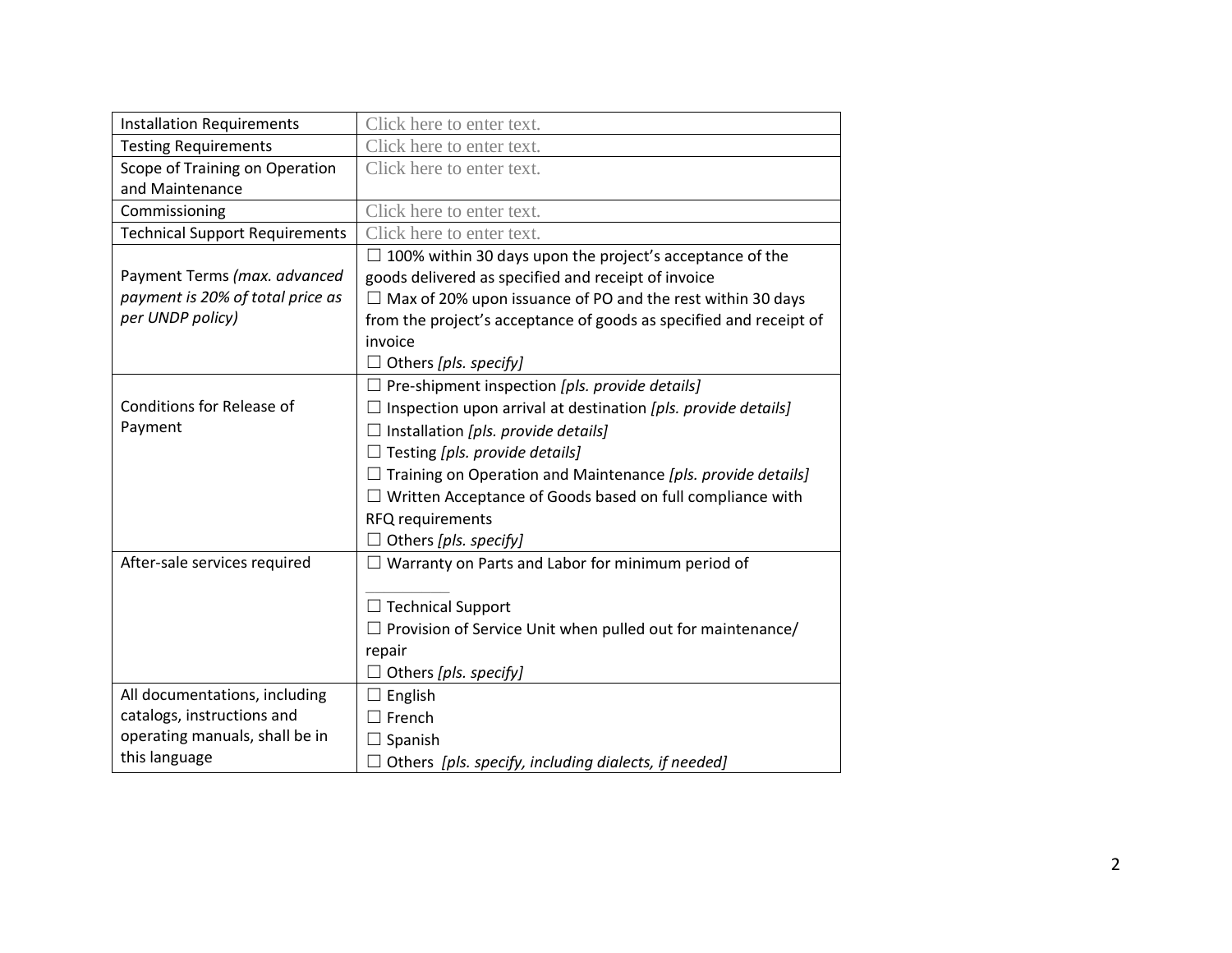### **Section 4: Bid Submission Form<sup>11</sup>**

### *(This should be written in the Letterhead of the Bidder. Except for indicated fields, no changes may be made in this template.)*

Insert: Location Insert: Date

To: [*insert: Name and Address of* the project *focal point]*

Dear Sir/Madam:

We, the undersigned, hereby offer to supply the goods and related services required for [*insert: title of goods and services required as per ITB*]in accordance with your Invitation to Bid dated Insert: bid date. We are hereby submitting our Bid, which includes the Technical Bid and Price Schedule.

We hereby declare that:

- a) All the information and statements made in this Bid are true and we accept that any misrepresentation contained in it may lead to our disqualification;
- b) We are currently not on the removed or suspended vendor list of the UN or other such lists of other UN agencies, nor are we associated with, any company or individual appearing on the 1267/1989 list of the UN Security Council;
- c) We have no outstanding bankruptcy or pending litigation or any legal action that could impair our operation as a going concern; and
- d) We do not employ, nor anticipate employing, any person who is or was recently employed by the UN or the project.

We confirm that we have read, understood and hereby fully accept the Schedule of Requirements and Technical Specifications describing the duties and responsibilities required of us in this ITB, and the General Terms and Conditions of the project's Standard Contract for this ITB.

<sup>11</sup> *No deletion or modification may be made in this form. Any such deletion or modification may lead to the rejection of the Bid.*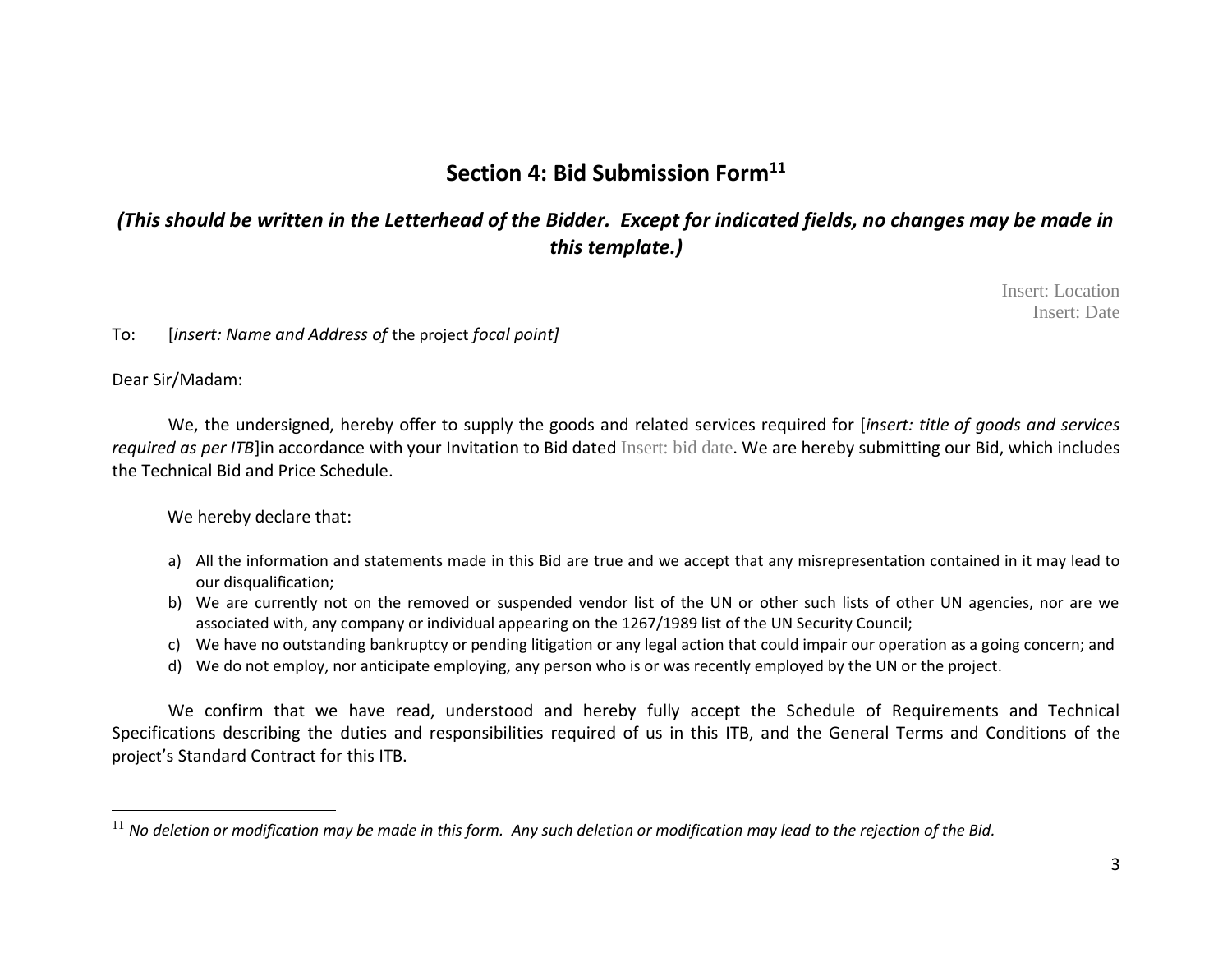We agree to abide by this Bid for *[insert: period of validity as indicated in Data Sheet].* 

We undertake, if our Bid is accepted, to initiate the supply of goods and provision of related services not later than the date indicated in the Data Sheet.

We fully understand and recognize that the Support to the Egyptian Protected Areas Project is not bound to accept this Bid, that we shall bear all costs associated with its preparation and submission, and that the project will in no case be responsible or liable for those costs, regardless of the conduct or outcome of the evaluation.

We remain,

Yours sincerely,

|                              | Authorized Signature [In full and initials]: |
|------------------------------|----------------------------------------------|
| Name and Title of Signatory: |                                              |
| Name of Firm:                |                                              |
| <b>Contact Details:</b>      |                                              |

*[please mark this letter with your corporate seal, if available]*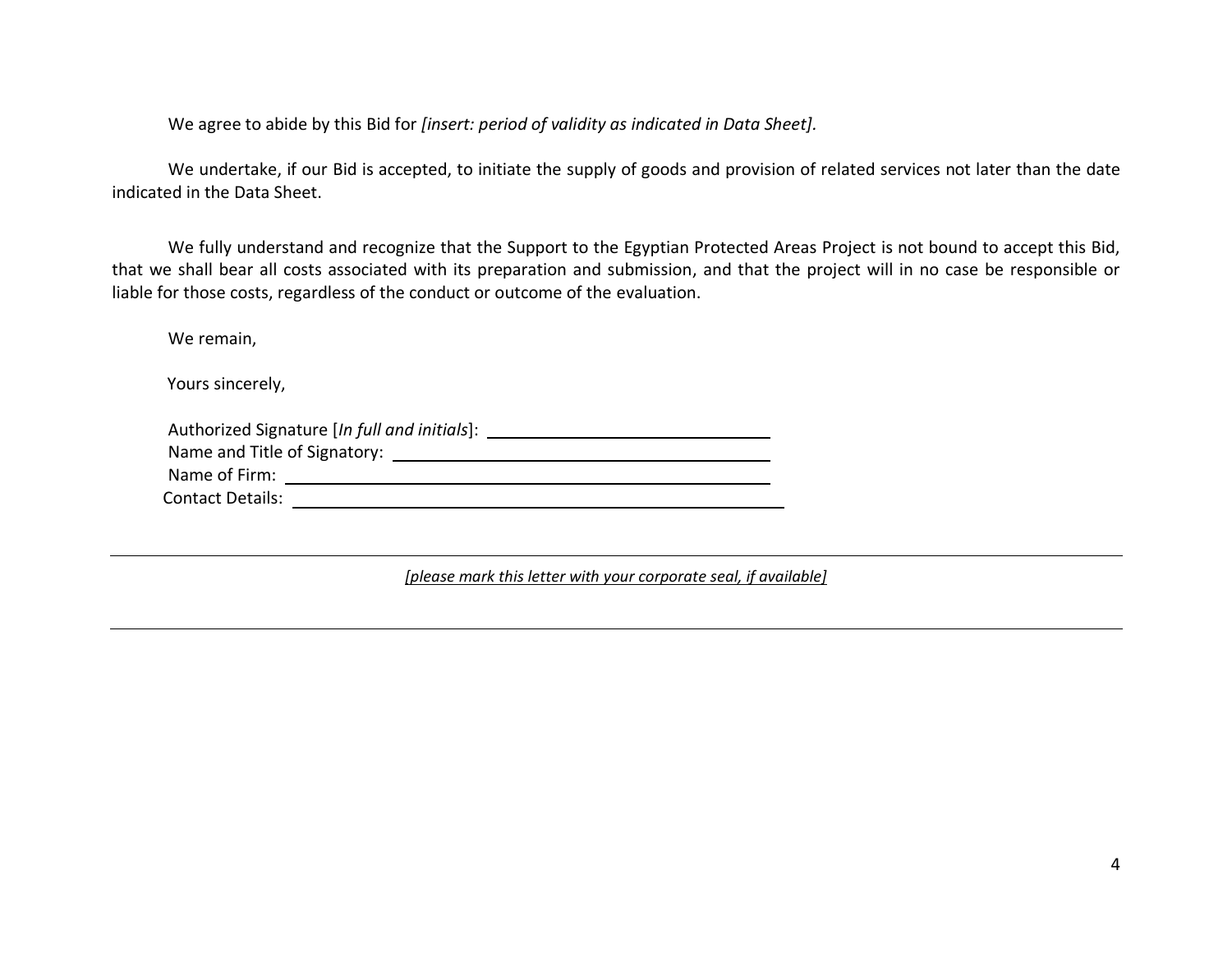### **Section 5: Documents Establishing the Eligibility and Qualifications of the Bidder** Bidder Information Form<sup>12</sup>

Date: *[insert date (as day, month and year] of Bid Submission*] ITB No.: *[insert number of bidding process]*

Page of pages

| 1. Bidder's Legal Name [insert Bidder's legal name]                                                                         |                                                                                        |                                       |  |  |  |  |  |  |
|-----------------------------------------------------------------------------------------------------------------------------|----------------------------------------------------------------------------------------|---------------------------------------|--|--|--|--|--|--|
| 2. In case of Joint Venture (JV), legal name of each party: <i>[insert legal name of each party in JV]</i>                  |                                                                                        |                                       |  |  |  |  |  |  |
| 3. Actual or intended Country/ies of Registration/Operation: [insert actual or intended Country of Registration]            |                                                                                        |                                       |  |  |  |  |  |  |
|                                                                                                                             | 4. Year of Registration in its Location: <i>[insert Bidder's year of registration]</i> |                                       |  |  |  |  |  |  |
| 5. Countries of Operation                                                                                                   | 6. No. of staff in each Country                                                        | 7. Years of Operation in each Country |  |  |  |  |  |  |
| 8. Legal Address/es in Country/ies of Registration/Operation: [insert Bidder's legal address in country of<br>registration] |                                                                                        |                                       |  |  |  |  |  |  |
| 9. Value and Description of Top three (3) Biggest Contract for the past five (5) years                                      |                                                                                        |                                       |  |  |  |  |  |  |
|                                                                                                                             | 10. Latest Credit Rating (Score and Source, if any)                                    |                                       |  |  |  |  |  |  |

<sup>&</sup>lt;sup>12</sup> The Bidder shall fill in this Form in accordance with the instructions. Apart from providing additional information, no alterations to its format shall be permitted and no *substitutions shall be accepted.*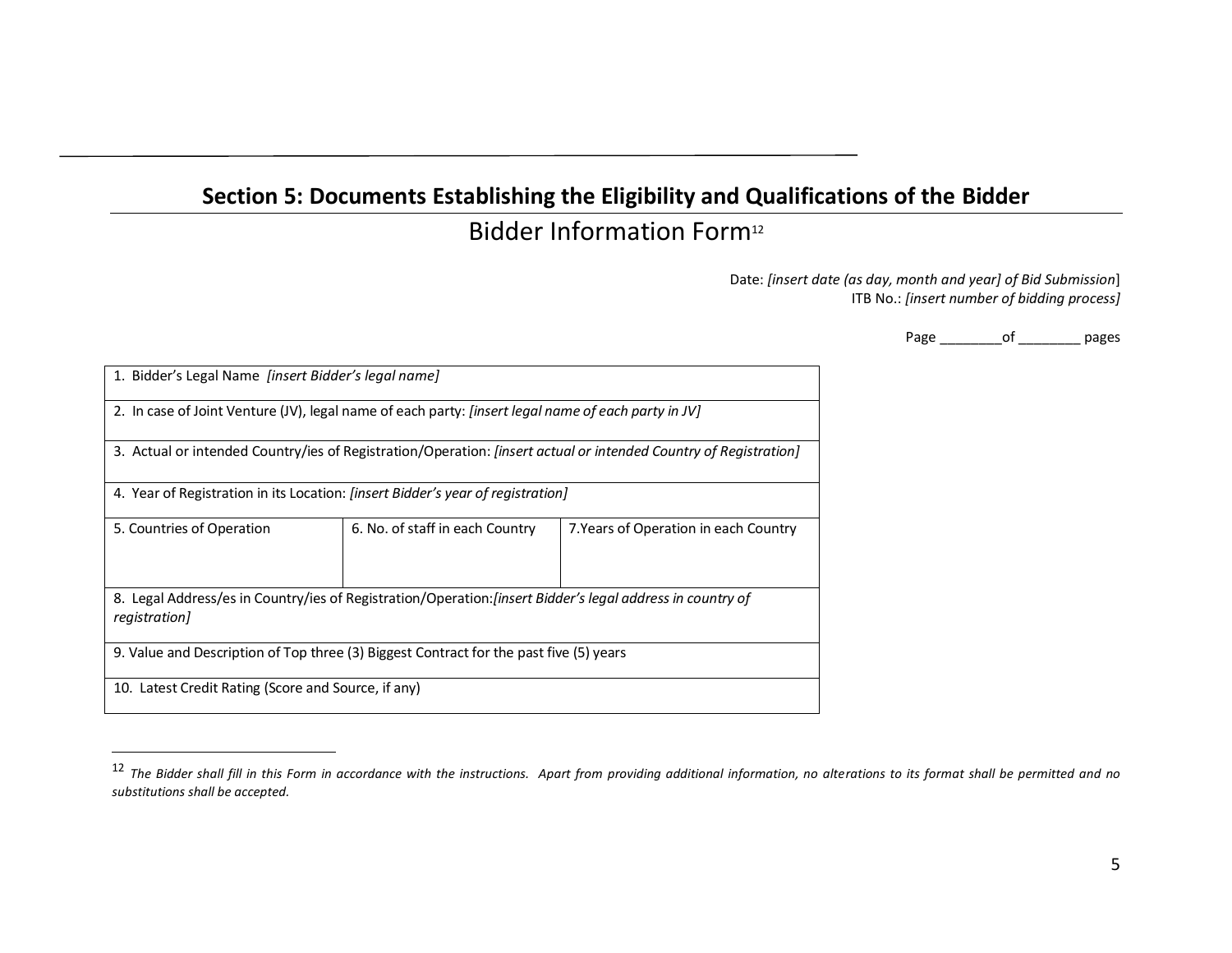| 11. Brief description of litigation history (disputes, arbitration, claims, etc.), indicating current status and<br>outcomes, if already resolved.                         |
|----------------------------------------------------------------------------------------------------------------------------------------------------------------------------|
| 12. Bidder's Authorized Representative Information                                                                                                                         |
| Name: [insert Authorized Representative's name]                                                                                                                            |
| Address: [insert Authorized Representative's Address]                                                                                                                      |
| Telephone/Fax numbers: [insert Authorized Representative's telephone/fax numbers]                                                                                          |
| Email Address: [insert Authorized Representative's email address]                                                                                                          |
| 13. Are you in the UNPD List 1267.1989 or UN Ineligibility List ? $\Box$ YES or $\Box$ NO                                                                                  |
| 14. Attached are copies of original documents of:                                                                                                                          |
| $\Box$ All eligibility document requirements listed in the Data Sheet                                                                                                      |
| $\Box$ If Joint Venture/Consortium – copy of the Memorandum of Understanding/Agreement or Letter of                                                                        |
| Intent to form a JV/Consortium, or Registration of JV/Consortium, if registered                                                                                            |
| $\Box$ If case of Government corporation or Government-owned/controlled entity, documents establishing<br>legal and financial autonomy and compliance with commercial law. |

## Joint Venture Partner Information Form (if Registered)<sup>13</sup>

Date: *[insert date (as day, month and year) of Bid Submission*] ITB No.: *[insert number of bidding process]*

Page \_\_\_\_\_\_\_\_\_\_\_ of \_\_\_\_\_\_\_\_\_\_ pages

<sup>13</sup> *The Bidder shall fill in this Form in accordance with the instructions. Apart from providing additional information, no alterations to its format shall be permitted and no substitutions shall be accepted.*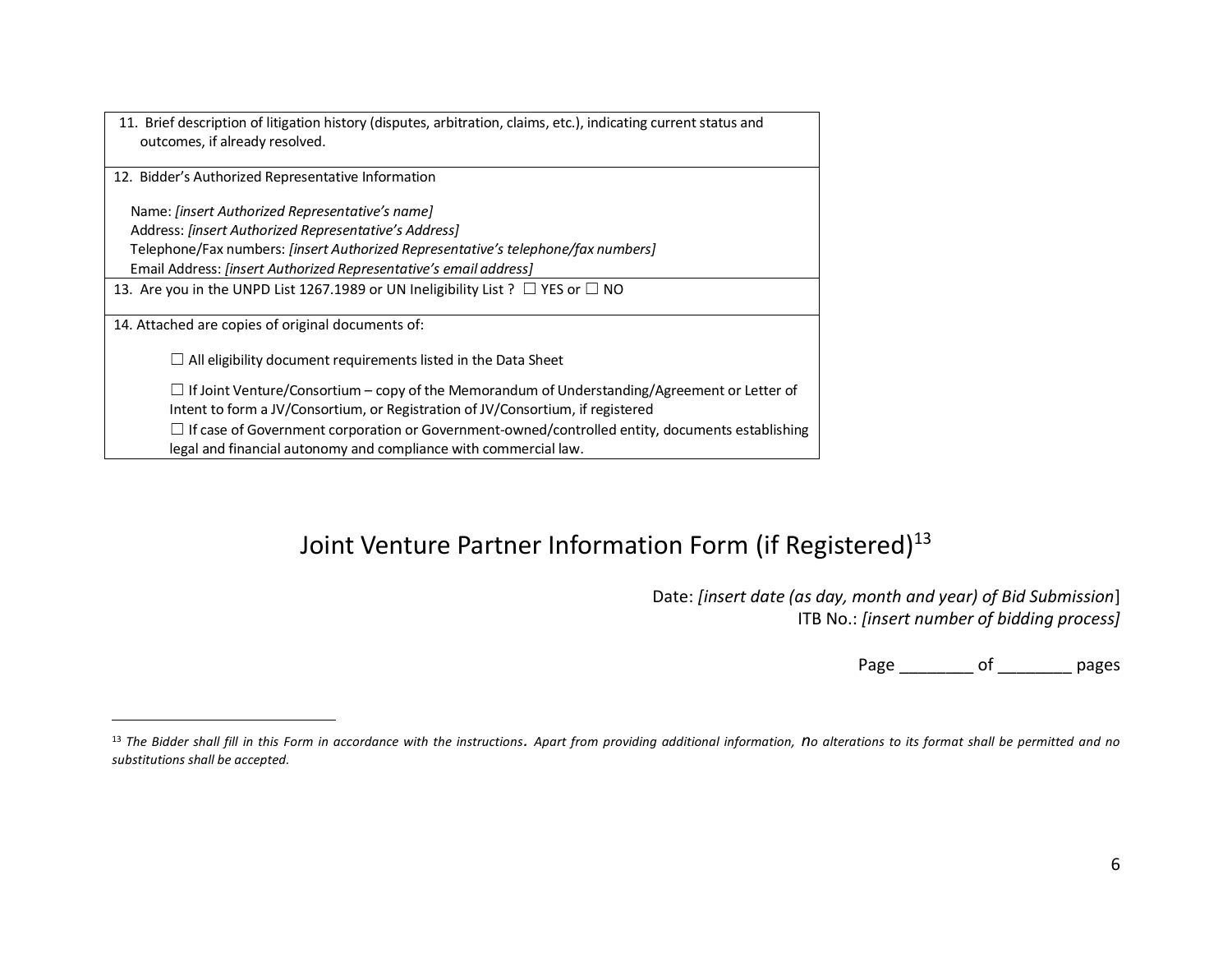| Bidder's Legal Name: [insert Bidder's legal name]<br>1.                                                                                                                                   |                                                                                                               |                               |  |  |  |  |  |  |
|-------------------------------------------------------------------------------------------------------------------------------------------------------------------------------------------|---------------------------------------------------------------------------------------------------------------|-------------------------------|--|--|--|--|--|--|
| JV's Party legal name: [insert JV's Party legal name]<br>2.                                                                                                                               |                                                                                                               |                               |  |  |  |  |  |  |
| JV's Party Country of Registration: [insert JV's Party country of registration]<br>3.                                                                                                     |                                                                                                               |                               |  |  |  |  |  |  |
| 4. Year of Registration: [insert Party's year of registration]                                                                                                                            |                                                                                                               |                               |  |  |  |  |  |  |
| 5. Countries of Operation                                                                                                                                                                 | 6. No. of staff in each Country                                                                               | 7. Years of Operation in each |  |  |  |  |  |  |
|                                                                                                                                                                                           |                                                                                                               | Country                       |  |  |  |  |  |  |
| registration]                                                                                                                                                                             | 8. Legal Address/es in Country/ies of Registration/Operation: [insert Party's legal address in country of     |                               |  |  |  |  |  |  |
|                                                                                                                                                                                           | 9. Value and Description of Top three (3) Biggest Contract for the past five (5) years                        |                               |  |  |  |  |  |  |
|                                                                                                                                                                                           |                                                                                                               |                               |  |  |  |  |  |  |
| 10. Latest Credit Rating (if any) : Click here to enter text.                                                                                                                             |                                                                                                               |                               |  |  |  |  |  |  |
| 1.                                                                                                                                                                                        | Brief description of litigation history (disputes, arbitration, claims, etc.), indicating current status and  |                               |  |  |  |  |  |  |
| outcomes, if already resolved. Click here to enter text.                                                                                                                                  |                                                                                                               |                               |  |  |  |  |  |  |
| 13. JV's Party Authorized Representative Information                                                                                                                                      |                                                                                                               |                               |  |  |  |  |  |  |
| Name: [insert name of JV's Party authorized representative]                                                                                                                               |                                                                                                               |                               |  |  |  |  |  |  |
| Address: [insert address of JV's Party authorized representative]                                                                                                                         |                                                                                                               |                               |  |  |  |  |  |  |
|                                                                                                                                                                                           | Telephone/Fax numbers: [insert telephone/fax numbers of JV's Party authorized representative]                 |                               |  |  |  |  |  |  |
| Email Address: [insert email address of JV's Party authorized representative]<br>14. Attached are copies of original documents of: [check the box(es) of the attached original documents] |                                                                                                               |                               |  |  |  |  |  |  |
|                                                                                                                                                                                           |                                                                                                               |                               |  |  |  |  |  |  |
| $\Box$ All eligibility document requirements listed in the Data Sheet<br>$\Box$ Articles of Incorporation or Registration of firm named in 2.                                             |                                                                                                               |                               |  |  |  |  |  |  |
|                                                                                                                                                                                           | $\Box$ In case of government owned entity, documents establishing legal and financial autonomy and compliance |                               |  |  |  |  |  |  |
| with commercial law.                                                                                                                                                                      |                                                                                                               |                               |  |  |  |  |  |  |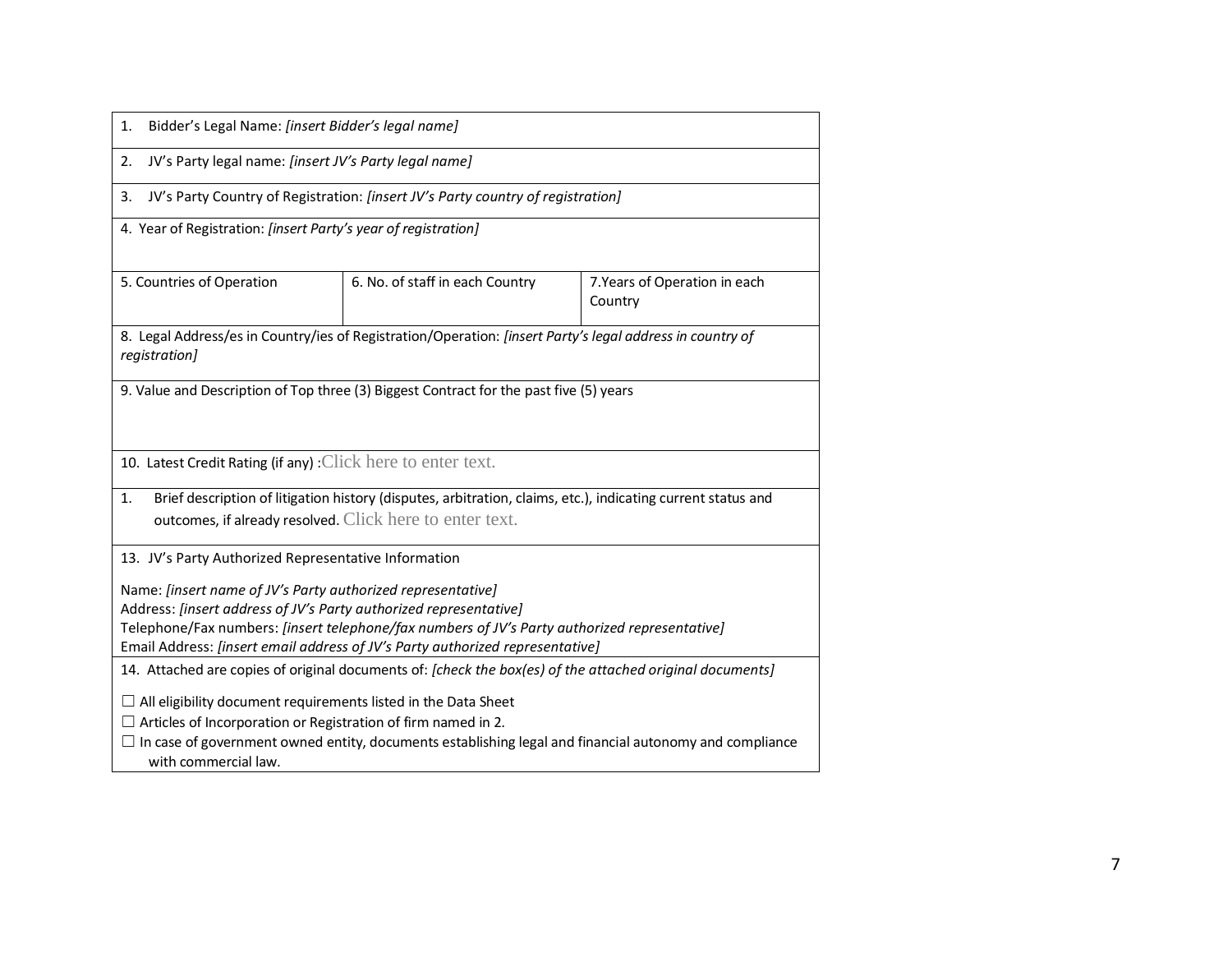### **Section 6: Technical Bid Form<sup>14</sup>**

#### *INSERT TITLE OF THE ITB*

| Name of Bidding Organization / Firm: |  |
|--------------------------------------|--|
| <b>Country of Registration:</b>      |  |
| Name of Contact Person for this Bid: |  |
| <b>Address:</b>                      |  |
| Phone / Fax:                         |  |
| Email:                               |  |
|                                      |  |

#### **SECTION 1: EXPERTISE OF FIRM/ ORGANISATION**

*This section should fully explain the Bidder's resources in terms of personnel and facilities necessary for the performance of this requirement.*

1.1 Brief Description of Bidder as an Entity: Provide a brief description of the organization / firm submitting the Bid, its legal mandates/authorized business activities, the year and country of incorporation, and approximate annual budget, etc. Include reference to reputation, or any history of litigation and arbitration in which the organisation / firm has been involved that could adversely affect or impact the delivery of goods and/or performance of related services, indicating the status/result of such litigation/arbitration.

1.2. Financial Capacity:Based on the latest Audited Financial Statement (Income Statement and Balance Sheet) describe the financial capacity (liquidity, stand-by credit lines, etc.) of the bidder to engage into the

<sup>14</sup> *Technical Bids not submitted in this format may be rejected.*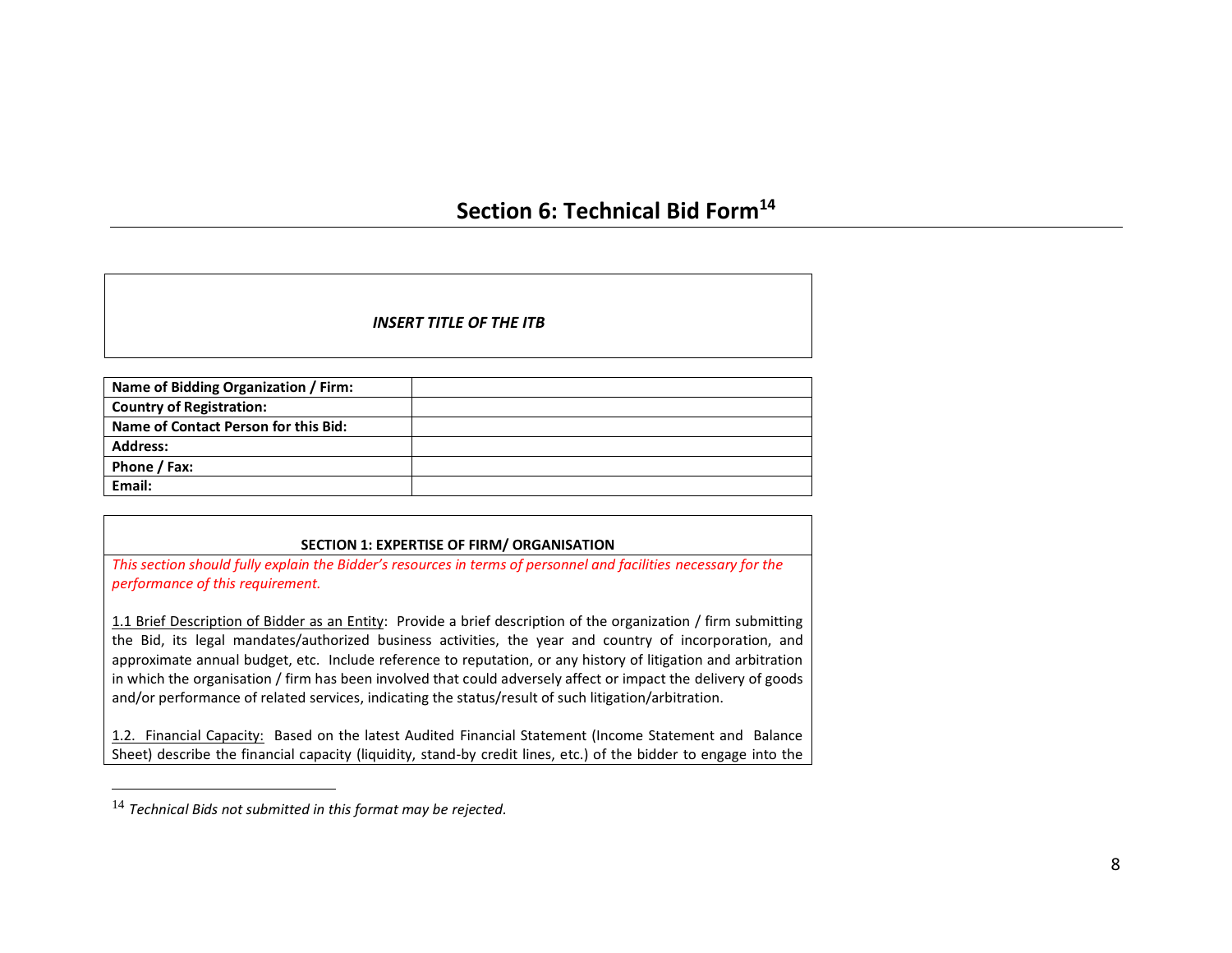contract. Include any indication of credit rating, industry rating, etc.

1.3. Track Record and Experiences: Provide the following information regarding corporate experience within at least the last five (5) years which are related or relevant to those required for this Contract.

| Name of<br>project | <b>Client</b> | Contract<br>Value | Period of<br>activity | <b>Types of</b><br>activities<br>undertaken | <b>Status or Date</b><br>Completed | <b>References</b><br><b>Contact Details</b><br>(Name, Phone,<br>Email) |
|--------------------|---------------|-------------------|-----------------------|---------------------------------------------|------------------------------------|------------------------------------------------------------------------|
|                    |               |                   |                       |                                             |                                    |                                                                        |
|                    |               |                   |                       |                                             |                                    |                                                                        |
|                    |               |                   |                       |                                             |                                    |                                                                        |
|                    |               |                   |                       |                                             |                                    |                                                                        |
|                    |               |                   |                       |                                             |                                    |                                                                        |
|                    |               |                   |                       |                                             |                                    |                                                                        |

#### **SECTION 2 - SCOPE OF SUPPLY, TECHNICAL SPECIFICATIONS, AND RELATED SERVICES**

*This section should demonstrate the Bidder's responsiveness to the specification by identifying the specific components proposed, addressing the requirements, as specified, point by point; providing a detailed description of the essential performance characteristics proposed; and demonstrating how the proposed bid meets or exceeds the specifications.*

2.1. Scope of Supply: Please provide a detailed description of the goods to be supplied, indicating clearly how they comply with the technical specifications required by the ITB (see below table); describe how the organisation/firm will supply the goods and any related services, keeping in mind the appropriateness to local conditions and project environment.

| Item<br>No. | Description/<br>Specification of<br>Goods                              | Source/<br><b>Manufacturer</b> | Country<br>of Origin | Qty | <b>Quality Certificate/ Export</b><br>Licences, etc. (indicate all<br>that applies and if attached) |
|-------------|------------------------------------------------------------------------|--------------------------------|----------------------|-----|-----------------------------------------------------------------------------------------------------|
|             |                                                                        |                                |                      |     |                                                                                                     |
|             | A supporting document with full details may be annexed to this section |                                |                      |     |                                                                                                     |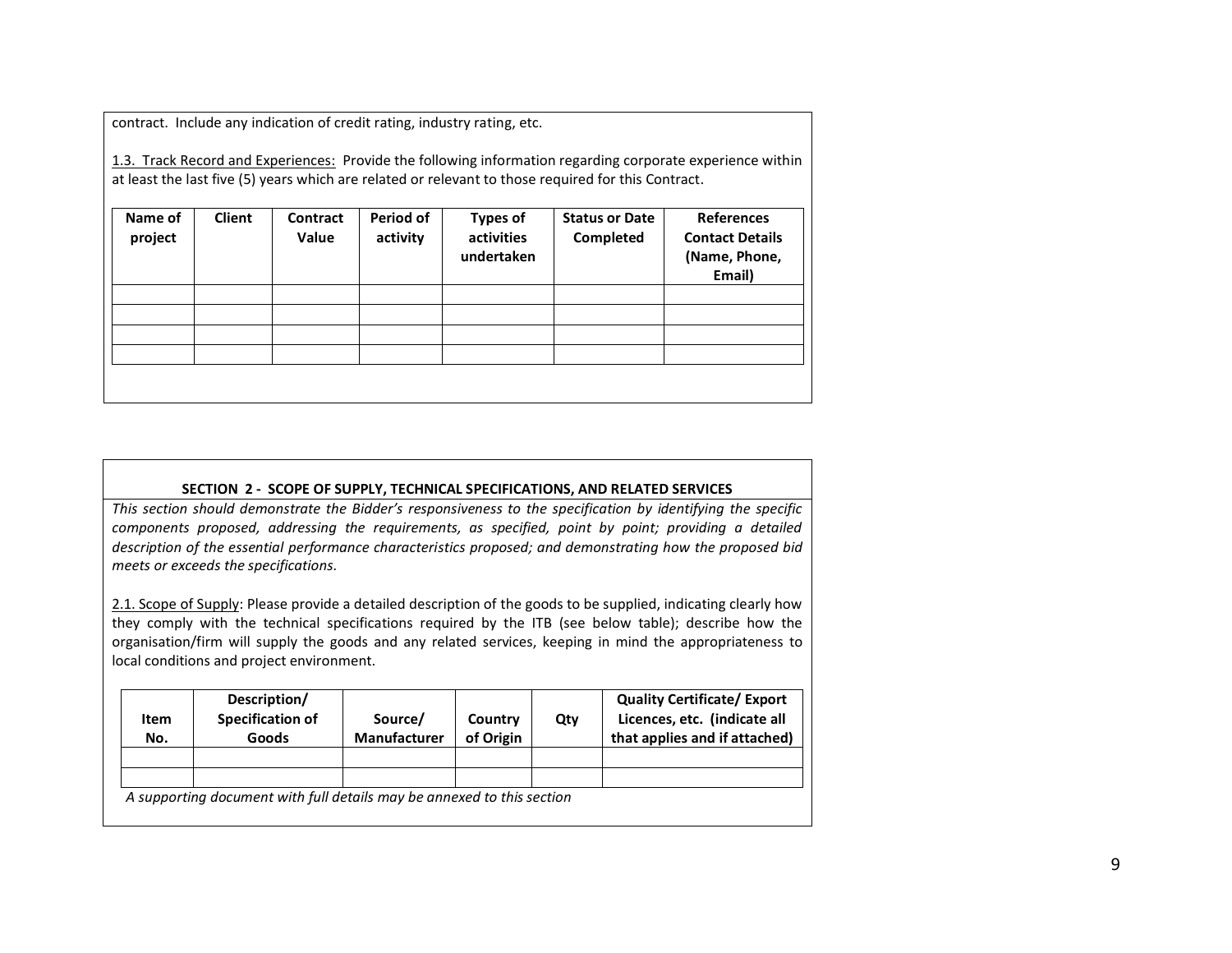2.2. Technical Quality Assurance Mechanisms: The bid shall also include details of the Bidder's internal technical and quality assurance review mechanisms, all the appropriate quality certificates, export licenses and other documents attesting to the superiority of the quality of the goods and technologies to be supplied.

2.3. Reporting and Monitoring: Please provide a brief description of the mechanisms proposed for this project for reporting to the the project and partners, including a reporting schedule.

2.4. Subcontracting: Explain whether any work would be subcontracted, to whom, how much percentage of the work, the rationale for such, and the roles of the proposed sub-contractors. Special attention should be given to providing a clear picture of the role of each entity and how everyone will function as a team.

2.5. Risks / Mitigation Measures: Please describe the potential risks for the implementation of this project that may impact achievement and timely completion of expected results as well as their quality. Describe measures that will be put in place to mitigate these risks.

2.6 Implementation Timelines: The Bidder shall submit a Gantt Chart or Project Schedule indicating the detailed sequence of activities that will be undertaken and their corresponding timing.

2.7. Partnerships (Optional): Explain any partnerships with local, international or other organizations that are planned for the implementation of the project. Special attention should be given to providing a clear picture of the role of each entity and how everyone will function as a team. Letters of commitment from partners and an indication of whether some or all have successfully worked together on other previous projects is encouraged.

2.8. Anti-Corruption Strategy (Optional): Define the anti-corruption strategy that will be applied in this project to prevent the misuse of funds. Describe the financial controls that will be put in place.

2.9 Statement of Full Disclosure: This is intended to disclose any potential conflict in accordance with the definition of "conflict" under Section 4 of this document, if any.

2.10 Other: Any other comments or information regarding the bid and its implementation.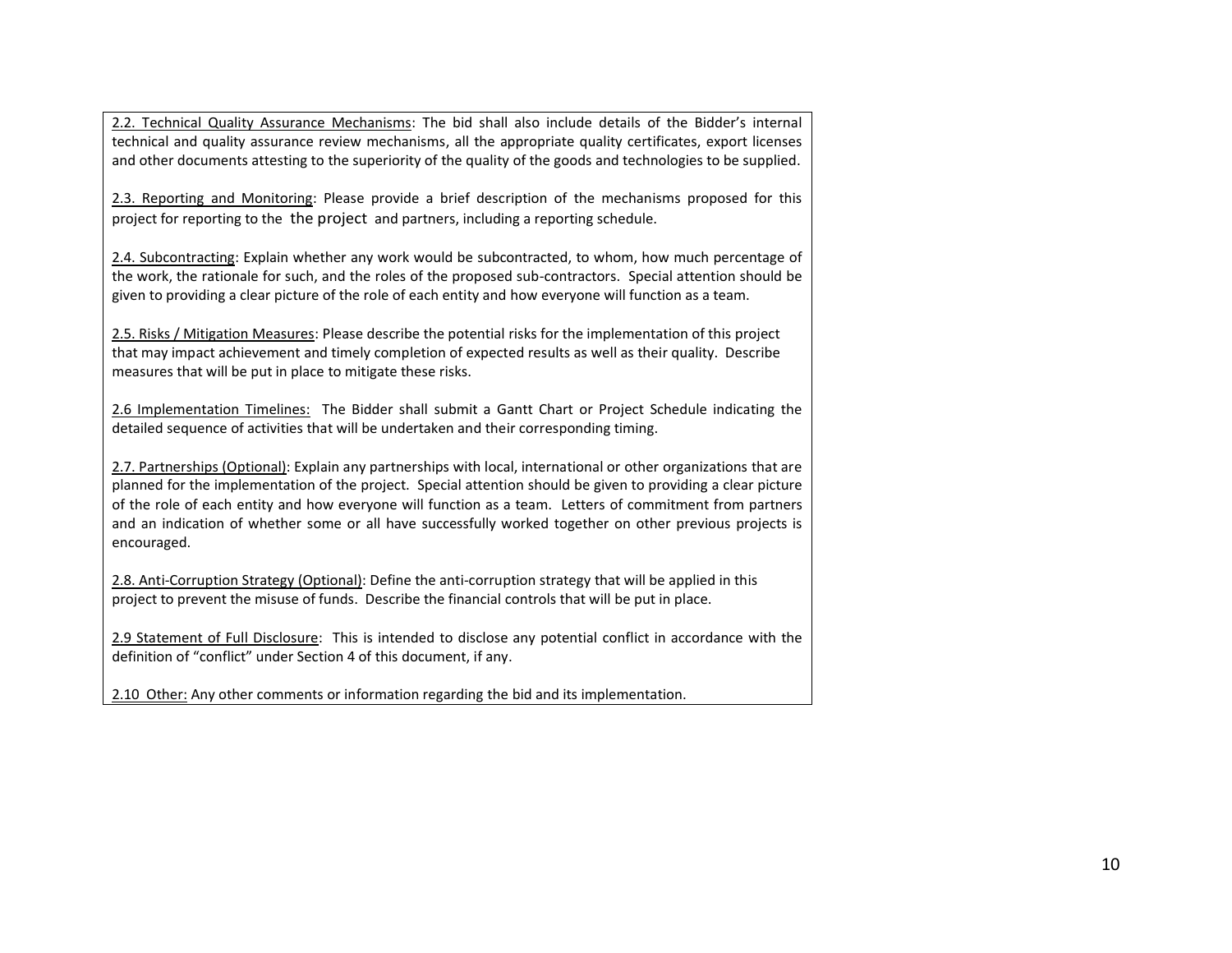#### **SECTION 3: PERSONNEL**

3.1 Management Structure: Describe the overall management approach toward planning and implementing the contract. Include an organization chart for the management of the contract, if awarded.

3.2 Staff Time Allocation: Provide a spreadsheet will be included to show the activities of each personnel involved in the implementation of the contract. Where the expertise of the personnel is critical to the success of the contract, the project will not allow substitution of personnel whose qualifications had been reviewed and accepted during the bid evaluation. (If substitution of such a personnel is unavoidable, substitution or replacement will be subject to the approval of the project. No increase in costs will be considered as a result of any substitution).

3.3 Qualifications of Key Personnel. Provide the CVs for key personnel (Team Leader, Managerial and general staff) that will be provided to support the implementation of this project. CVs should demonstrate qualifications in area of expertise relevant to the Contract. Please use the format below:

| Name:                                                                                     |                                                                    |                                                   |                                                                                        |  |  |
|-------------------------------------------------------------------------------------------|--------------------------------------------------------------------|---------------------------------------------------|----------------------------------------------------------------------------------------|--|--|
| Role in Contract Implementation:                                                          |                                                                    |                                                   |                                                                                        |  |  |
| <b>Nationality:</b>                                                                       |                                                                    |                                                   |                                                                                        |  |  |
| <b>Contact information:</b>                                                               |                                                                    |                                                   |                                                                                        |  |  |
| <b>Countries of Relevant Work Experience:</b>                                             |                                                                    |                                                   |                                                                                        |  |  |
| Language Skills:                                                                          |                                                                    |                                                   |                                                                                        |  |  |
| <b>Education and other Qualifications:</b>                                                |                                                                    |                                                   |                                                                                        |  |  |
| <b>Summary of Experience:</b> Highlight experience in the region and on similar projects. |                                                                    |                                                   |                                                                                        |  |  |
| <b>Relevant Experience (From most recent):</b>                                            |                                                                    |                                                   |                                                                                        |  |  |
| Period: From - To                                                                         | Name of activity/ Project/ funding<br>organisation, if applicable: |                                                   | <b>Job Title and Activities</b><br>undertaken/Description of<br>actual role performed: |  |  |
| e.g. June 2010-January 2011                                                               |                                                                    |                                                   |                                                                                        |  |  |
| Etc.                                                                                      |                                                                    |                                                   |                                                                                        |  |  |
| Etc.                                                                                      |                                                                    |                                                   |                                                                                        |  |  |
| References (minimum of 3):                                                                | Name                                                               |                                                   |                                                                                        |  |  |
|                                                                                           | Designation                                                        |                                                   |                                                                                        |  |  |
|                                                                                           | Organization                                                       |                                                   |                                                                                        |  |  |
|                                                                                           |                                                                    | Contact Information - Address; Phone; Email; etc. |                                                                                        |  |  |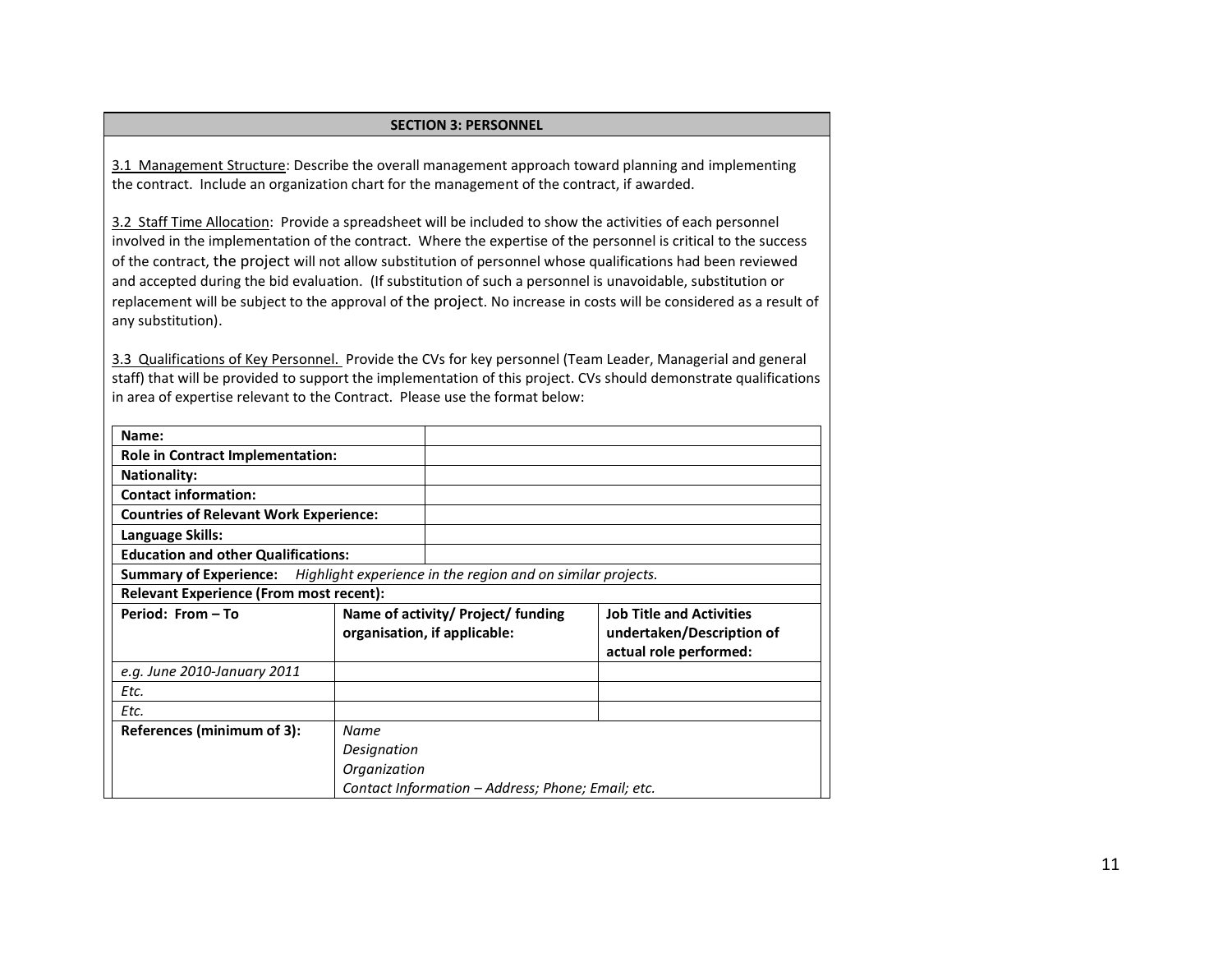#### **Declaration:**

I confirm my intention to serve in the stated position and present availability to serve for the term of the proposed contract. I also understand that any wilful misstatement described above may lead to my disqualification, before or during my engagement.

Signature of the Nominated Team Leader/Member **Date Signed** Date Signed

\_\_\_\_\_\_\_\_\_\_\_\_\_\_\_\_\_\_\_\_\_\_\_\_\_\_

\_\_\_\_\_\_\_\_\_\_\_\_\_\_\_\_\_\_\_\_\_\_\_\_\_\_\_\_\_\_\_\_\_\_\_\_\_\_\_\_\_\_\_\_\_\_\_\_\_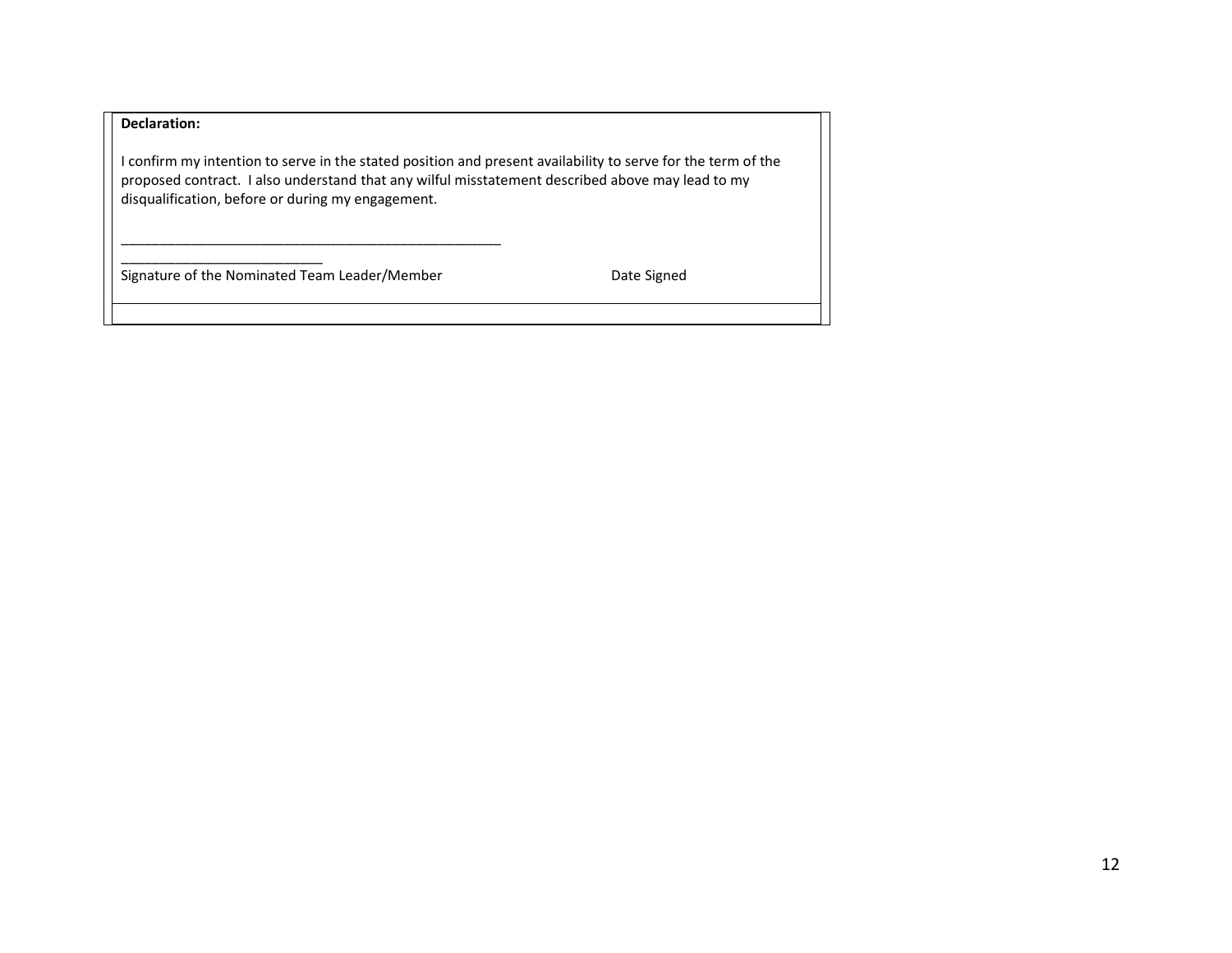The Bidder is required to prepare the Price Schedule as indicated in the Instruction to Bidders.

The Price Schedule must provide a detailed cost breakdown of all goods and related services to be provided, from unit price to lot prices. Separate figures must be provided for each functional grouping or category, if any.

Any estimates for cost-reimbursable items, such as travel of experts and out-of-pocket expenses, should be listed separately.

The format shown on the following pages is suggested for use as a guide in preparing the Price Schedule. The format includes specific expenditures, which may or may not be required or applicable but are indicated to serve as examples.

#### A. **Cost Breakdown per Deliverable Items\***

| No.            | <b>Deliverables</b>          |                     |                                                                                                                 | Price          |
|----------------|------------------------------|---------------------|-----------------------------------------------------------------------------------------------------------------|----------------|
|                | [list them as referred to in | Expected Date of    | Percentage of Total                                                                                             | (Lump Sum, All |
|                | the ITB]                     | Delivery/Completion | Price                                                                                                           | Inclusive)     |
| 1              | Deliverable 1                |                     | [Percentage (weight) of<br>each deliverable over<br>the total price for the<br>payment purposes, as<br>per ITB) |                |
| $\overline{2}$ | Deliverable 2                |                     |                                                                                                                 |                |
| 3              |                              |                     |                                                                                                                 |                |
|                | Total                        |                     | 100%                                                                                                            |                |

*\* This shall be the basis of payment tranches* 

<sup>15</sup> *No deletion or modification may be made in this form. Any such deletion or modification may lead to the rejection of the Bid.*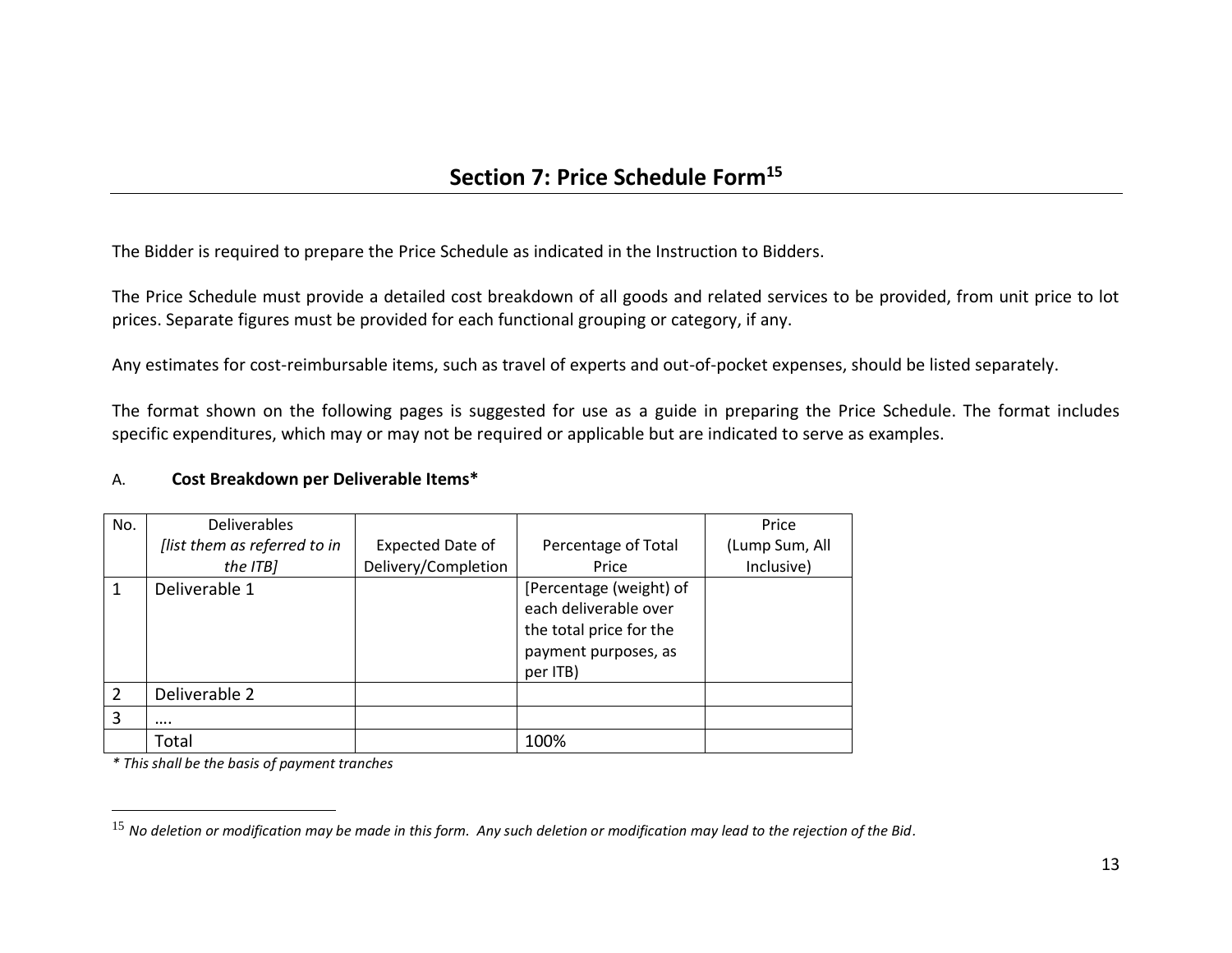#### B. **Cost Breakdown by Cost Component:**

The Bidders are requested to provide the cost breakdown for the above given prices for each deliverable based on the following format. The project shall use the cost breakdown for the price reasonability assessment purposes as well as the calculation of price in the event that both parties have agreed for additional set of goods and/or related services.

| Deliverables and<br>Sub-Components | (a)<br>Quantity | Country<br>of Origin | (b)<br>Unit<br>Price | $(c) = (a)x(b)$<br><b>Total Cost of</b><br>Goods | <b>Brief</b><br>Description<br>of Related<br><b>Services</b> | (d)<br>Cost of<br>Related<br><b>Services</b> | $(c) + (d)$<br>Total<br>Price |
|------------------------------------|-----------------|----------------------|----------------------|--------------------------------------------------|--------------------------------------------------------------|----------------------------------------------|-------------------------------|
| I. Deliverable 1                   |                 |                      |                      |                                                  |                                                              |                                              |                               |
| Sub-Component 1                    |                 |                      |                      |                                                  |                                                              |                                              |                               |
| Sub-Component 2                    |                 |                      |                      |                                                  |                                                              |                                              |                               |
| Sub-Component 3                    |                 |                      |                      |                                                  |                                                              |                                              |                               |
| II. Deliverable 2                  |                 |                      |                      |                                                  |                                                              |                                              |                               |
| Sub-Component 1                    |                 |                      |                      |                                                  |                                                              |                                              |                               |
| Sub-Component 2                    |                 |                      |                      |                                                  |                                                              |                                              |                               |
| Sub-Component 3                    |                 |                      |                      |                                                  |                                                              |                                              |                               |
|                                    |                 |                      |                      |                                                  |                                                              |                                              |                               |
| <b>III. Other Related</b>          |                 |                      |                      |                                                  |                                                              |                                              |                               |
| <b>Costs</b>                       |                 |                      |                      |                                                  |                                                              |                                              |                               |
|                                    |                 |                      |                      |                                                  |                                                              |                                              |                               |
|                                    |                 |                      |                      |                                                  |                                                              |                                              |                               |
|                                    |                 |                      |                      |                                                  |                                                              |                                              |                               |
|                                    |                 |                      |                      |                                                  |                                                              |                                              |                               |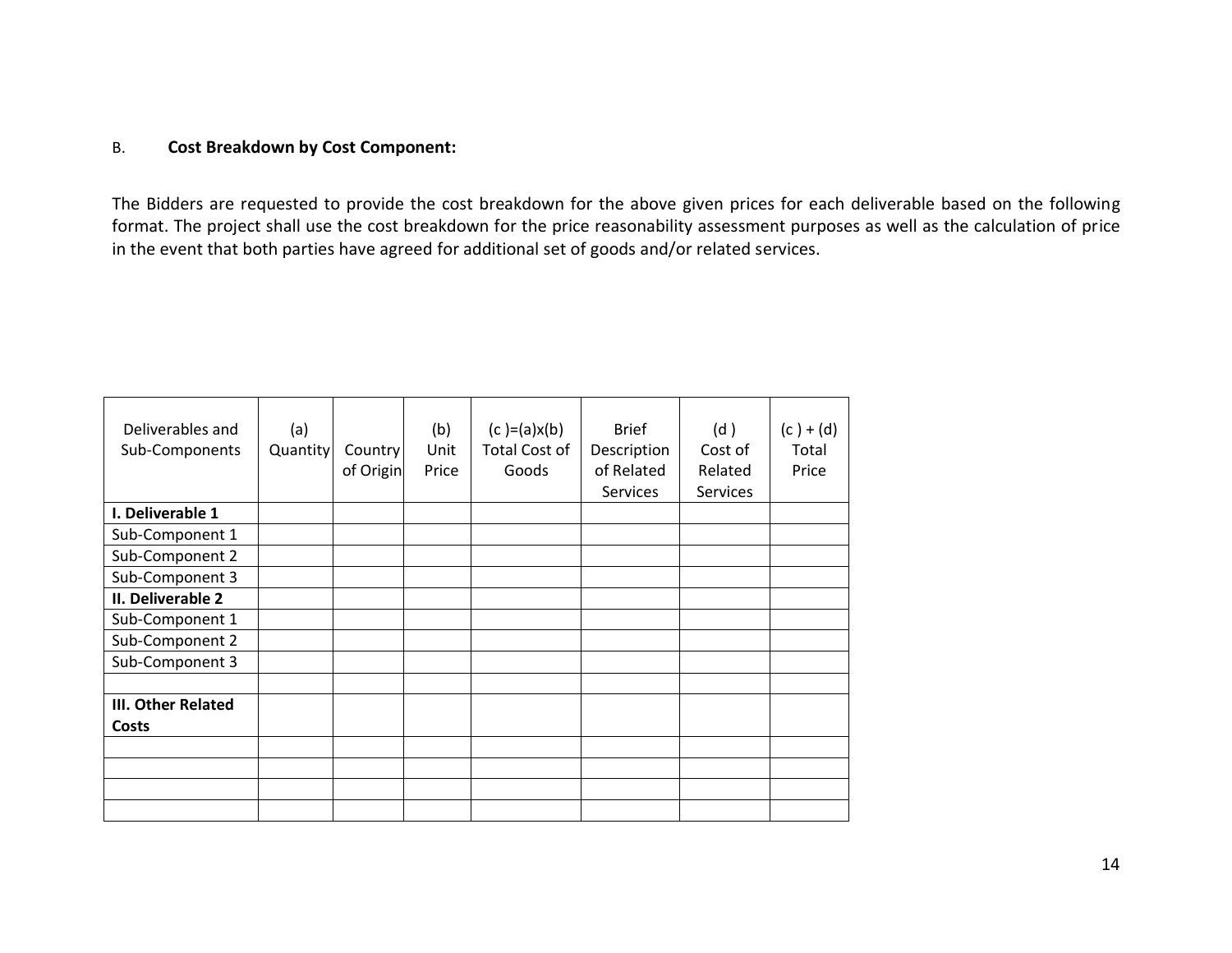| <b>GRAND TOTAL</b> |  |  |  |  |
|--------------------|--|--|--|--|
| <b>PRICE</b>       |  |  |  |  |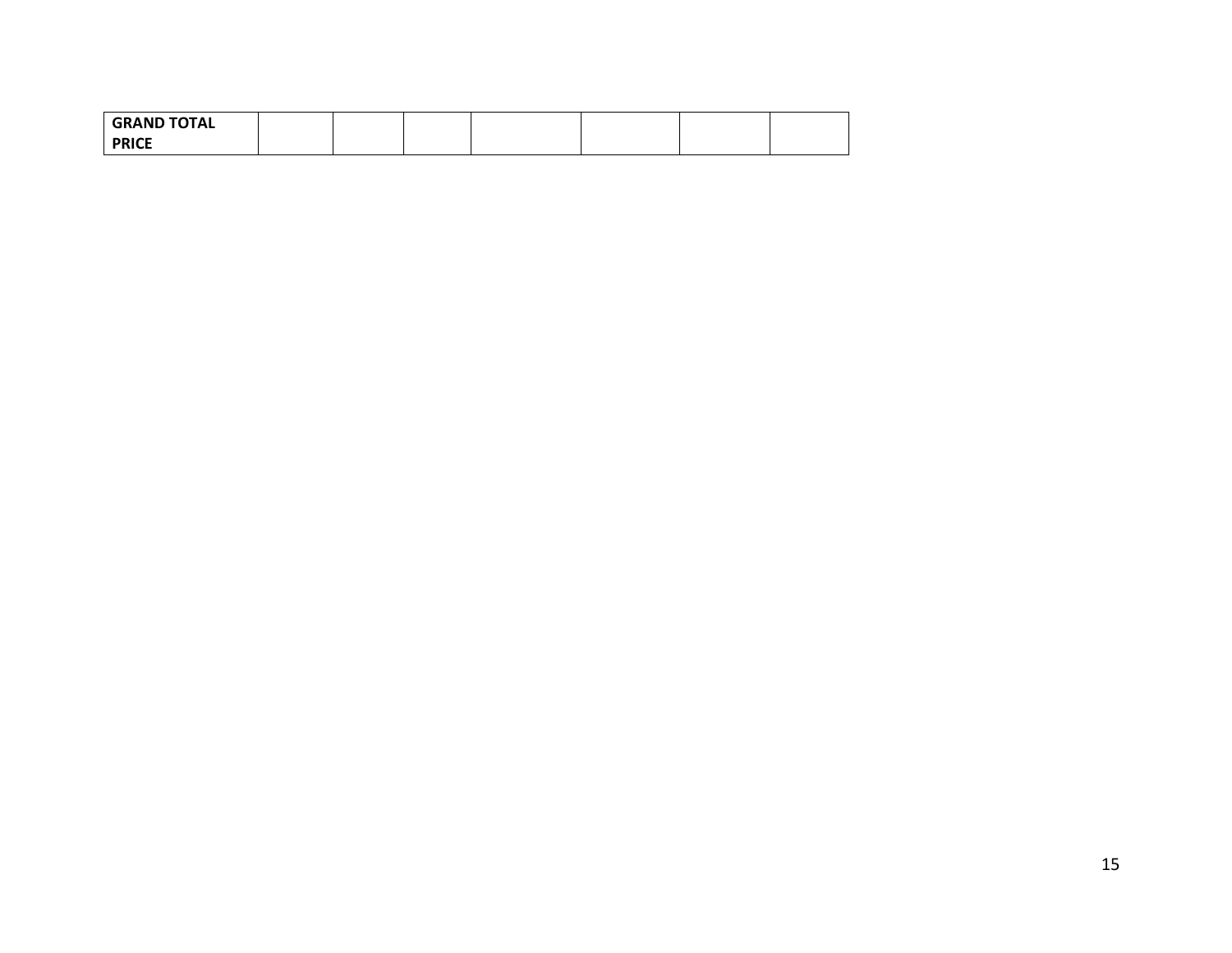### **Section 8: FORM FOR BID SECURITY**

### *(This must be finalized using the official letterhead of the Issuing Bank. Except for indicated fields, no changes may be made in this template.)*

### To: EIECPIII project

*[Insert contact information as provided in Data Sheet]*

WHEREAS [*name and address of Contractor*] (hereinafter called "the Bidder") has submitted a Bid to the project dated Click here to enter a date. , to deliver goods and execute related services for *[indicate ITB title]* (hereinafter called "the Bid"):

AND WHEREAS it has been stipulated by you that the Bidder shall furnish you with a Bank Guarantee by a recognized bank for the sum specified therein as security in the event that the Bidder:

- a) Fails to sign the Contract after the project has awarded it;
- b) Withdraws its Bid after the date of the opening of the Bid;
- c) Fails to comply with the project's variation of requirement, as per ITB Section F.3; or
- d) Fails to furnish Performance Security, insurances, or other documents that the project may require as a condition to rendering the contract effective.

AND WHEREAS we have agreed to give the Bidder such this Bank Guarantee:

NOW THEREFORE we hereby affirm that we are the Guarantor and responsible to you, on behalf of the Bidder, up to a total of [*amount of guarantee*] [*in words and numbers*], such sum being payable in the types and proportions of currencies in which the Price Bid is payable, and we undertake to pay you, upon your first written demand and without cavil or argument, any sum or sums within the limits of *[amount of guarantee as aforesaid*] without your needing to prove or to show grounds or reasons for your demand for the sum specified therein.

This guarantee shall be valid until 30 days after the date of validity of the bids.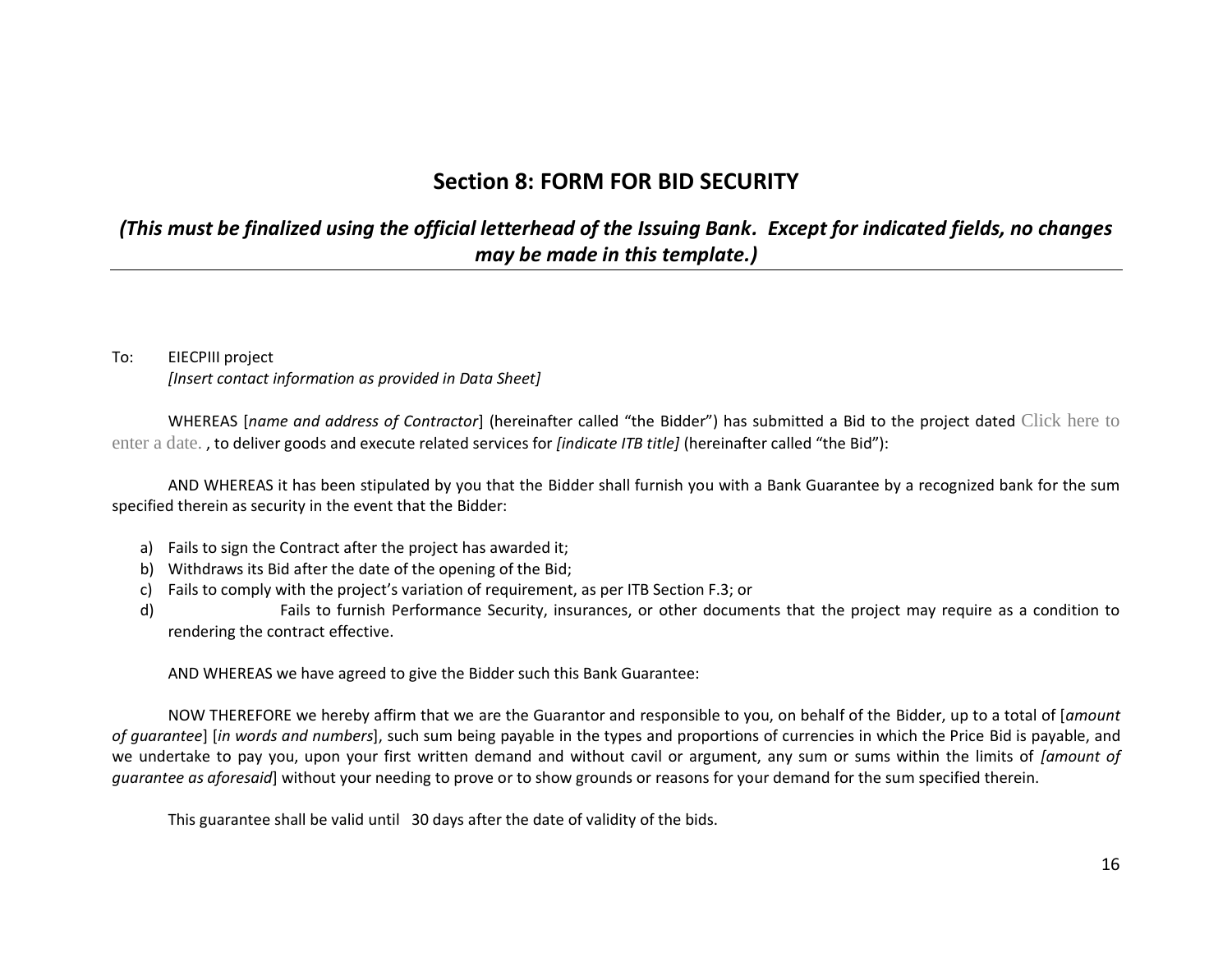#### **SIGNATURE AND SEAL OF THE GUARANTOR BANK**

Date .......................................................................................................................

Name of Bank .........................................................................................................

Address .................................................................................................................

### **Section 9: FORM FOR PERFORMANCE SECURITY<sup>16</sup>**

*(This must be finalized using the official letterhead of the Issuing Bank. Except for indicated fields, no changes may be made in this template.)*

To: EIECPIII project *[Insert contact information as provided in Data Sheet]*

WHEREAS [*name and address of Contractor*] (hereinafter called "the Contractor") has undertaken, in pursuance of Contract No. Click to enter dated Click to enter , to deliver the goods and execute related services Click here to enter text. (hereinafter called "the Contract"):

AND WHEREAS it has been stipulated by you in the said Contract that the Contractor shall furnish you with a Bank Guarantee by a recognized bank for the sum specified therein as security for compliance with his obligations in accordance with the Contract:

AND WHEREAS we have agreed to give the Contractor such a Bank Guarantee:

<sup>&</sup>lt;sup>16</sup> If the RFP requires the submission of a Performance Security, which shall be made a condition to the signing and effectivity of the contract, the Performance Security that the *Bidder's Bank will issue shall use the contents of this template*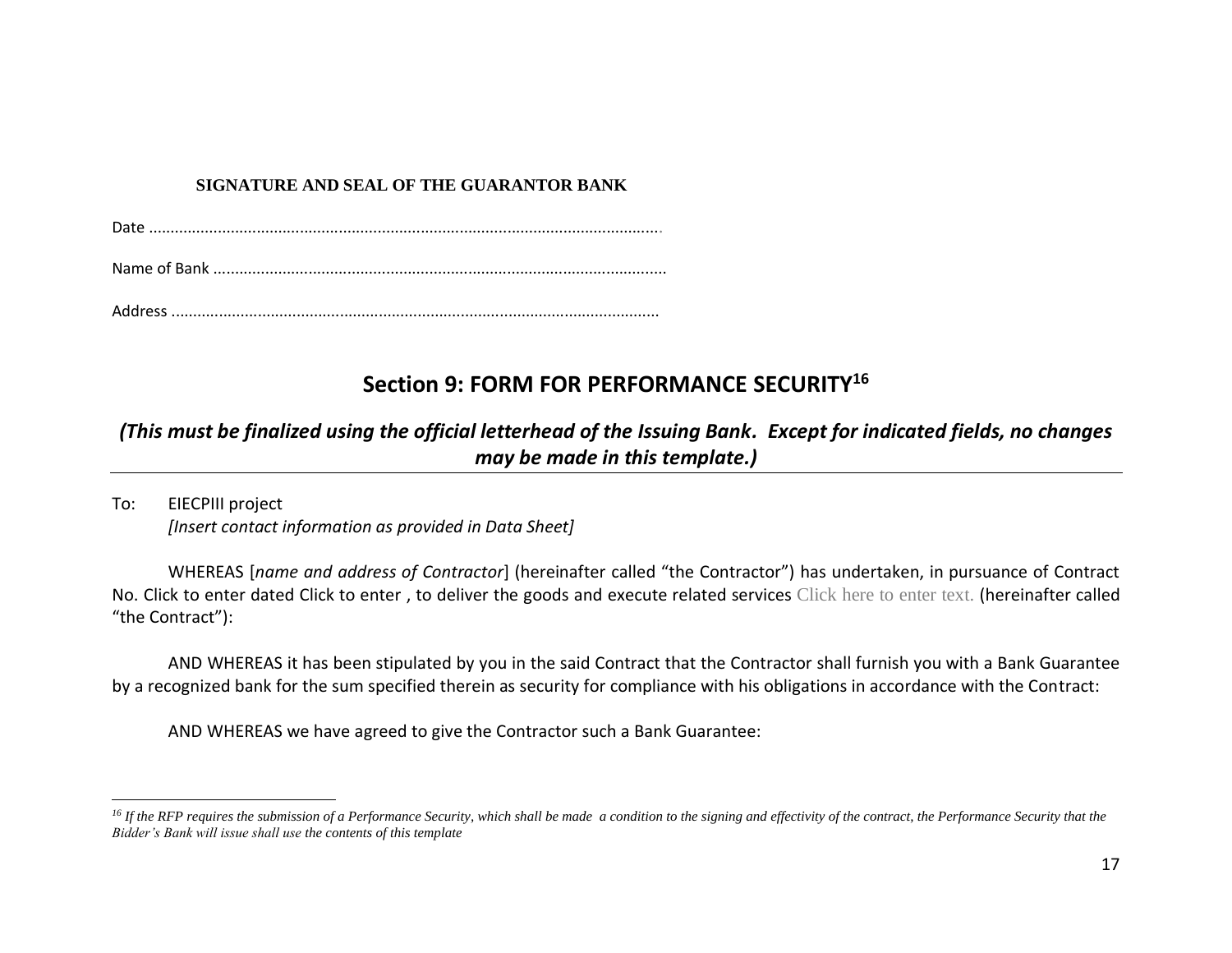NOW THEREFORE we hereby affirm that we are the Guarantor and responsible to you, on behalf of the Contractor, up to a total of [*amount of guarantee*] [*in words and numbers*], such sum being payable in the types and proportions of currencies in which the Contract Price is payable, and we undertake to pay you, upon your first written demand and without cavil or argument, any sum or sums within the limits of *[amount of guarantee as aforesaid*] without your needing to prove or to show grounds or reasons for your demand for the sum specified therein.

This guarantee shall be valid until a date 30 days from the date of issue by the project of a certificate of satisfactory performance and full completion of services by the Contractor.

#### **SIGNATURE AND SEAL OF THE GUARANTOR BANK**

Date .......................................................................................................................

Name of Bank .........................................................................................................

Address .................................................................................................................

### **Section 10: Form for Advanced Payment Guarantee<sup>17</sup>**

*(This must be finalized using the official letterhead of the Issuing Bank. Except for indicated fields, no changes may be made in this template.)*

*\_\_\_\_\_\_\_\_\_\_\_\_\_\_\_\_\_\_\_\_\_\_\_\_\_\_\_\_\_ [Bank's Name, and Address of Issuing Branch or Office]*

<sup>&</sup>lt;sup>17</sup> This Guarantee shall be required if the Contractor will require advanced payment of more than 20% of the contract amount, or if the absolute amount of the advanced payment *required will exceed the amount of USD 30,000, or its equivalent if the price offer is not in USD, using the exchange rate stated in the Data Sheet. The Contractor's Bank must issue the Guarantee using the contents of this template.*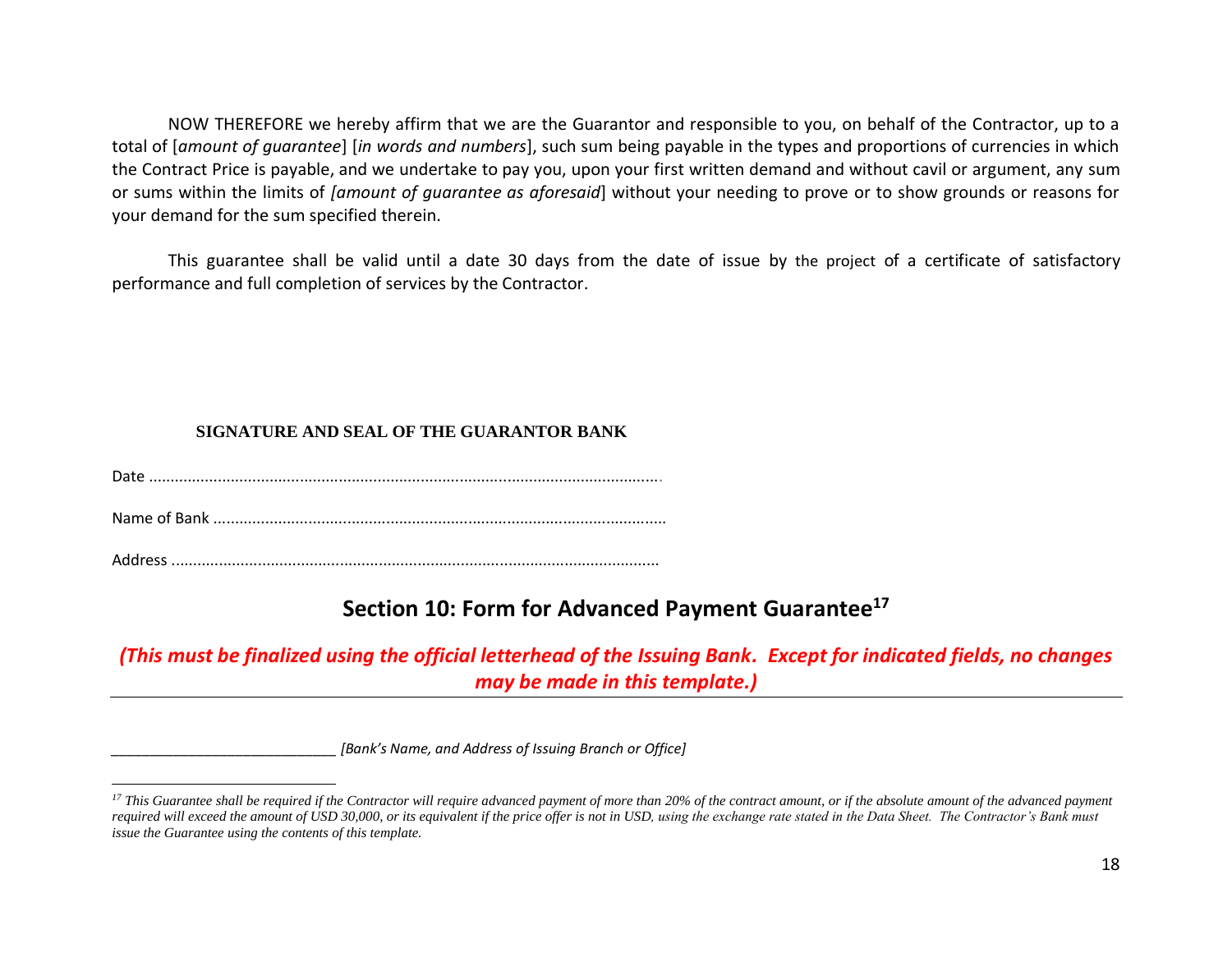**Beneficiary:** \_\_\_\_\_\_\_\_\_\_\_\_\_\_\_\_\_ *[Name and Address of* the project*]* **Date:** \_\_\_\_\_\_\_\_\_\_\_\_\_\_\_\_ ++++++++++++++ **ADVANCE PAYMENT GUARANTEE No.:** 

We have been informed that *[name of Company]* (hereinafter called "the Contractor") has entered into Contract No. *[reference number of the contract]* dated *[insert: date]* with you, for the provision of *[brief description of ITB requirements]* (hereinafter called "the Contract").

Furthermore, we understand that, according to the conditions of the Contract, an advance payment in the sum of *[amount in words]* (*[amount in figures]*) is to be made against an advance payment guarantee.

At the request of the Contractor, we *[name of Bank]* hereby irrevocably undertake to pay you any sum or sums not exceeding in total an amount of *[amount in words]* (*[amount in figures]*)<sup>18</sup> upon receipt by us of your first demand in writing accompanied by a written statement stating that the Contractor is in breach of its obligation under the Contract because the Contractor has used the advance payment for purposes other than toward providing the goods and related services under the Contract.

It is a condition for any claim and payment under this guarantee to be made that the advance payment referred to above must have been received by the Contractor on its account number \_\_\_\_\_\_\_\_\_\_\_ at *[name and address of Bank]*.

The maximum amount of this guarantee shall be progressively reduced by the amount of the advance payment repaid by the Contractor as indicated in copies of certified monthly statements which shall be presented to us. This guarantee shall expire, at the latest, upon our receipt of the monthly payment certificate indicating that the Consultants have made full repayment of the amount of the advance payment, or on the day of \_\_\_\_\_\_\_\_\_\_\_\_, 2\_\_\_, 20\_\_\_ whichever is earlier. Consequently, any demand for payment under this guarantee must be received by us at this office on or before that date.

This guarantee is subject to the Uniform Rules for Demand Guarantees, ICC Publication No. 458.

\_\_\_\_\_\_\_\_\_\_\_\_\_\_\_\_\_\_\_\_\_ *[signature(s)]*

*Note: All italicized text is for indicative purposes only to assist in preparing this form and shall be deleted from the final product.*

<sup>&</sup>lt;sup>18</sup> The Guarantor Bank shall insert an amount representing the amount of the advanced payment and denominated either in the currency/ies of the advanced payment as specified *in the Contract.*